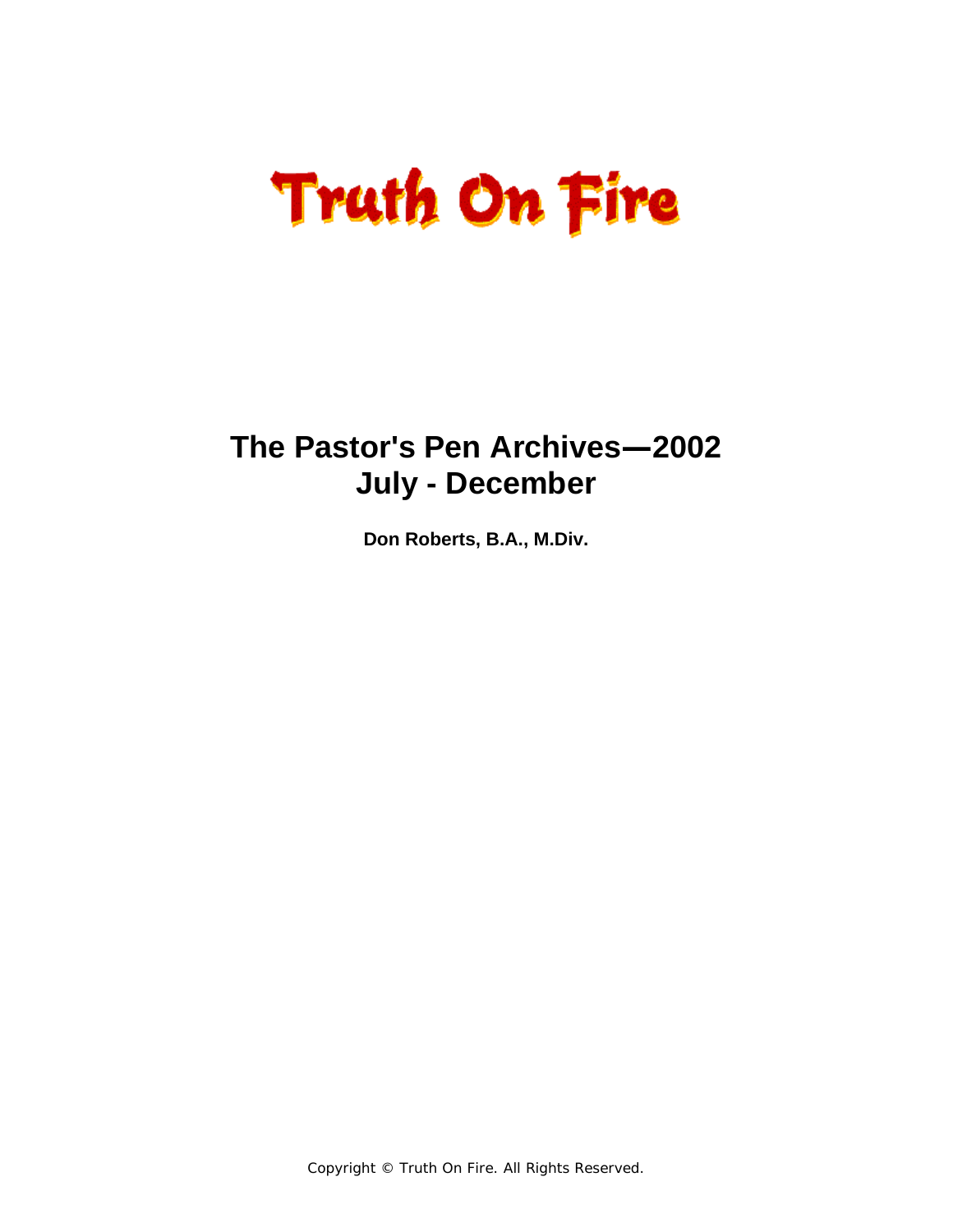<span id="page-1-0"></span>

### Table of Contents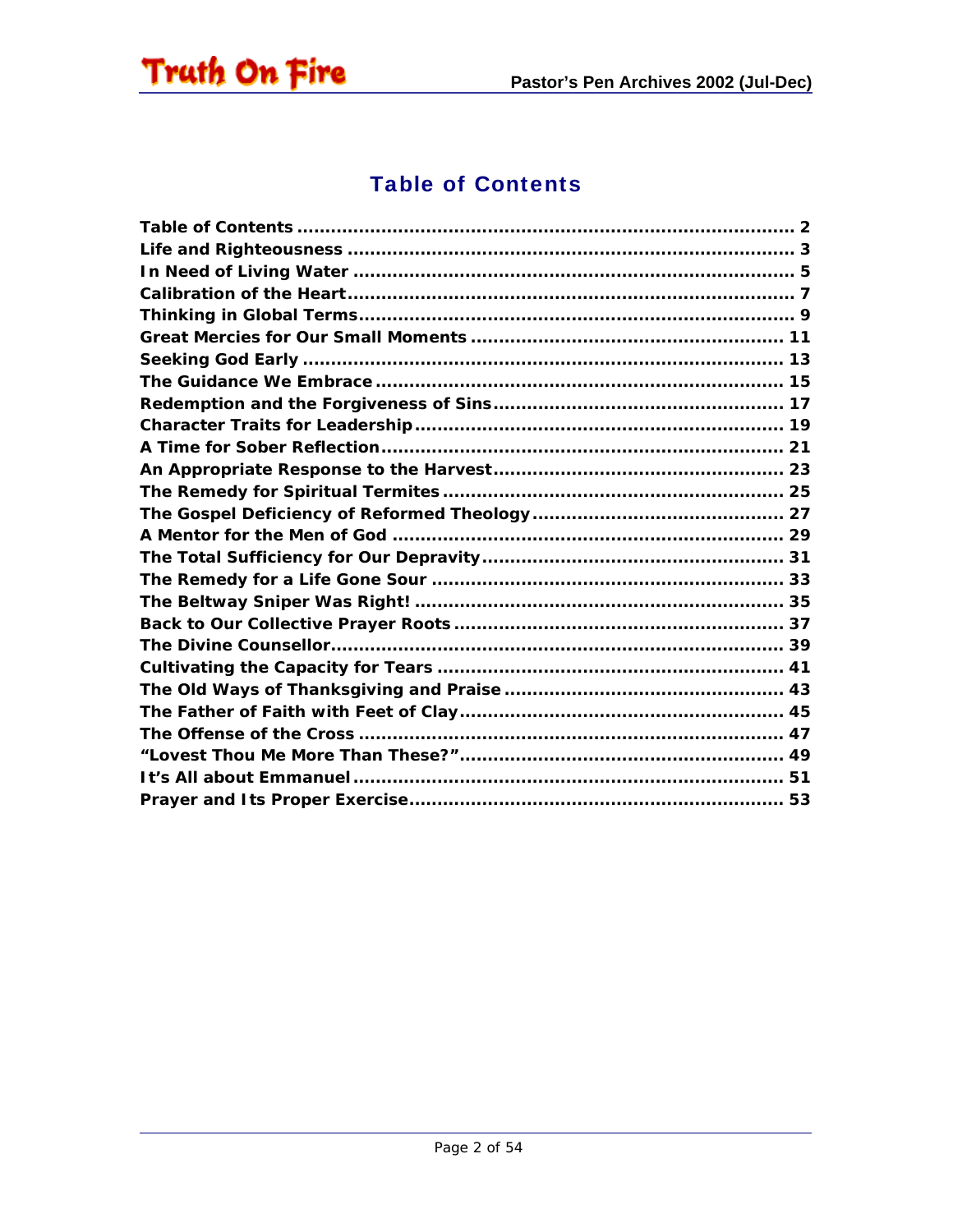### Life and Righteousness

<span id="page-2-0"></span>Truth On Fire

Every Bible expositor runs the risk of oversimplification when seeking to carve up large servings of meaty truth into bite-sized portions for hearer consumption. The gospel of Jesus Christ is a classic example. In his letter to the Galatians, the apostle Paul found it necessary to refute the heresy that obedience to the law was a requirement for justification before God.

Grace and works are mutually exclusive in the scriptures as a basis for salvation. In making his argument, Paul drew a distinction between the promise (covenant) that God made with Abraham and the law that was given four hundred thirty years thereafter (Galatians 3:15-29). The gospel of Jesus Christ, according to Paul, has its roots in the promise and is a fulfillment of it. The law serves as a schoolmaster to expose our sinfulness and bring us to Christ, that we might be justified by faith.

Another critical point made by the apostle is that the promise and the law are not competitors. That is, they do not represent two viable alternatives for salvation. Why? Well, there are two essentials for salvation that the law cannot provide—life and righteousness. So Paul asks a rhetorical question and provides the answer, saying: "*Is the law then against the promises of God? God forbid: for if there had been a law given which could have given life, verily righteousness should have been by the law*" (3:21). In so doing, he provided two bite-sized portions of truth for the Galatians, and for us as well. Eternal life is the gospel solution for our spiritual death in trespasses and sins. The law has no solution for spiritual death due to its inability to impart life to the obedient.

The question of whether sinful men are good or bad is thus eliminated from the discussion. The relevant issue is whether a man is dead or alive! Moreover, the righteousness of God is the gospel solution for our spiritual nakedness before God. The law has no solution for our unrighteous state due to its inability to impute a righteousness that measures up to God's standard—his own glory! Perfect obedience to the law would still leave us short of that glory as well as dead in trespasses and sins. The promise to all who believe on the Lord Jesus Christ is eternal life (regeneration) and righteousness (justification). The law extends no such promise to those who are under its dominion.

It is a noteworthy observation that life and righteousness are virtually interchangeable as used by Paul to make his point. In other words, Paul could have said, "If there had been a law which could have given righteousness, verily life should have been by the law" without diminishing his point. This is not to suggest that the doctrines of regeneration and justification are synonymous or equivalent. It does demonstrate, however, that life and righteousness are inseparable as Divine bestowals in response to faith in Christ.

John Wesley, in a message entitled *The New Birth*, spoke of the two great works of justification and regeneration in connection with our salvation. He reasoned that though both of these Divine acts take place instantaneously in a moment of time, justification must logically precede regeneration. His thought is that in justification God does something *for* us, clearing away our sin and guilt, so that in regeneration He is free to do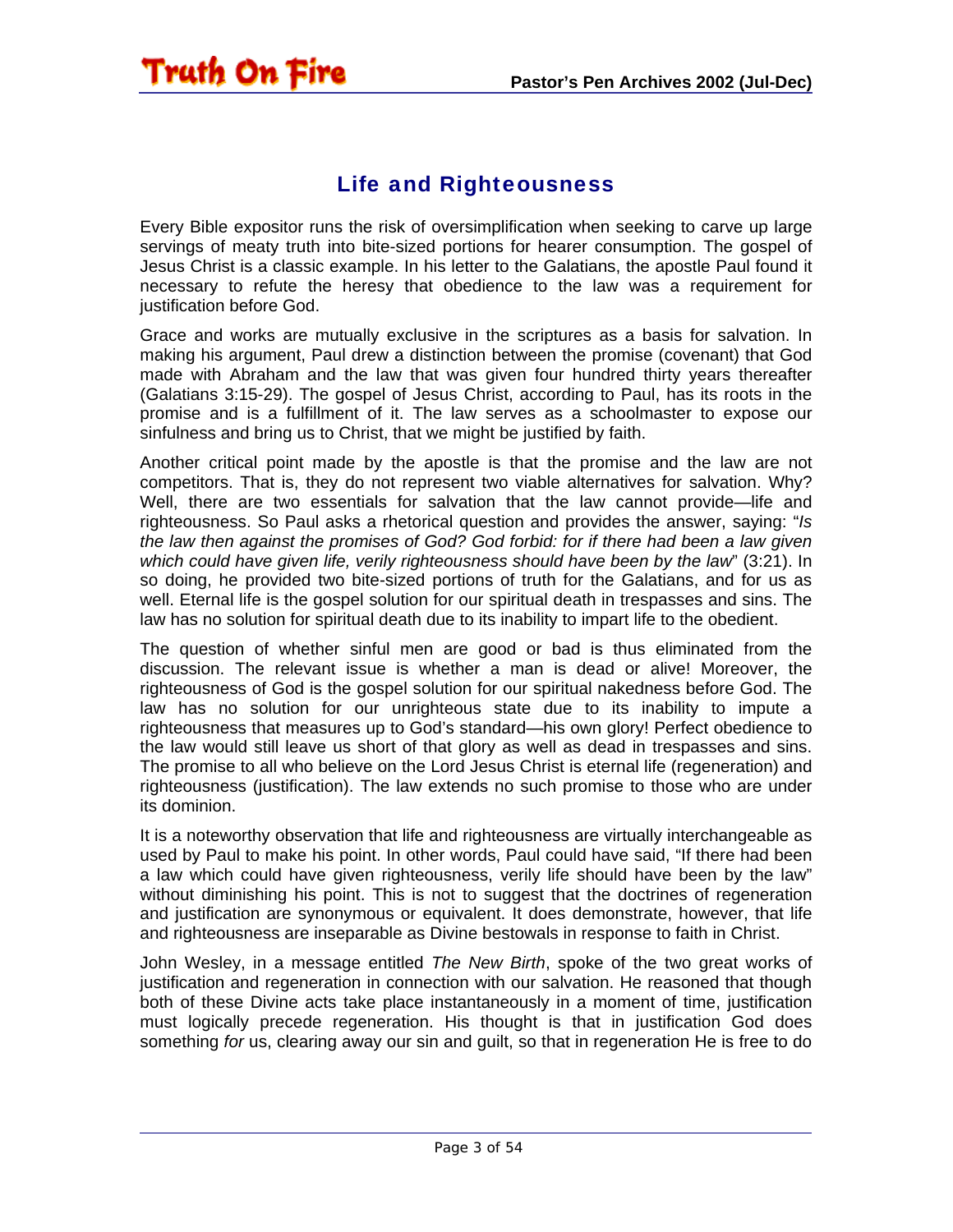

something *in* us. It is admittedly a fine point to argue since the scriptures represent faith as requisite to both righteousness and life. The point is Wesley properly understood the Biblical relationship between faith and these two great works—faith precedes them both!

Brethren, in our efforts to evangelize the lost, bite-sized portions of truth are of great value! At the risk of oversimplification, let it be said that the gospel of Jesus' death and resurrection on behalf of sinners has opened the way for God to bestow upon a believing sinner the two benefits of grace he or she most desperately needs—righteousness and life! They are not attainable by works of righteousness that we have done. They flow freely from the hand of a merciful God to those who come before Him with humble heart and empty hands, and trust the Lord Jesus to do for them that which they cannot do for themselves. This is the promise of God, and the path to life and righteousness!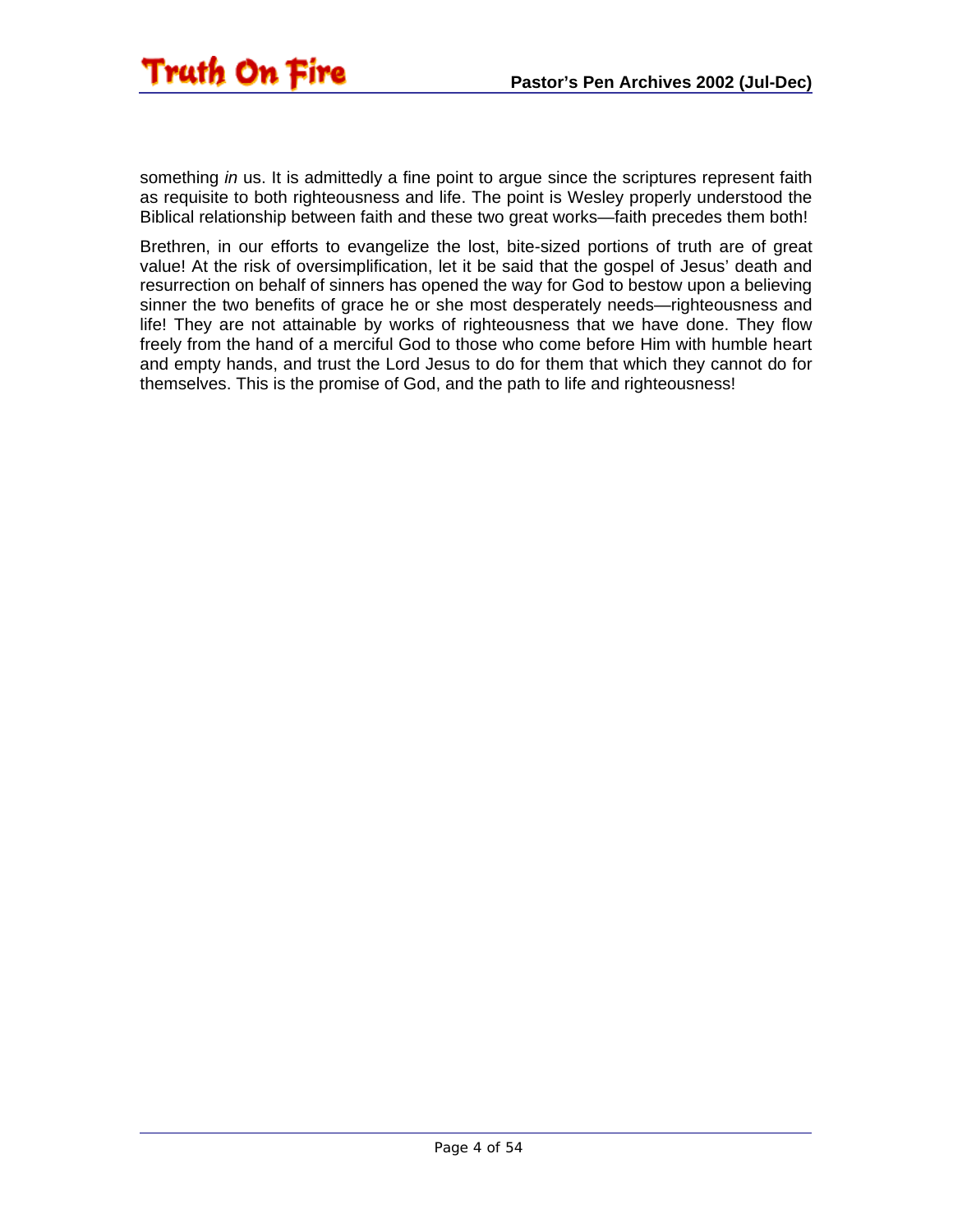### In Need of Living Water

<span id="page-4-0"></span>Truth On Fire

There is an unavoidable crisis that looms across many areas of the United States, the impact of which will be especially acute in the South. According to experts, it is just a matter of time before this ticking time bomb explodes, and drives major population areas into an unsavory decision-making process. The unfortunate fact is many residents of those areas predicted to be most directly and adversely affected by the crisis have no clue whatsoever as to the impending danger. Are we referring to potential oil shortages that would produce inordinate transportation costs and cripple the national economy? No! The crisis to which we refer is far more fundamental to our existence—a shortage of water!

An article that appeared in the Metro section of the Sunday, July 14 edition of the *Florida Times-Union* was entitled "Water shortage strikes South" with a sub-title that read "Supply won't cover growing populations". The author spoke of "a dark cloud hanging over the South, threatening its continued economic viability." He further expanded on this theme, saying, "The availability of water, the most essential commodity to human life, is failing to keep up with rising demand in the region's most populous and fastestgrowing states—Florida, Georgia, North Carolina, and Texas." The unambiguous message was that growth comes to a screeching halt when the demand for water exceeds the supply!

It was stated that by 2050 some cities in Texas would not have enough water for the people they expect to live there, that the worst environmental depletions due to the pumping of groundwater are occurring in Tampa, and that the customer base in Atlanta, in the peak periods of 1999 and 2000, used more water than it was predicted to be using in 2030. It was also noted that all of these areas are energetically engaged to develop both supply-side and demand-side solutions to the crisis, including desalinization plants and conservation guidelines. Every region of the nation with a looming water crisis is doing everything within its power to avert it!

The Lord Jesus likewise emphasized the importance of water. He told a Samaritan woman that if she had known the gift of God, and who was that said to her: "Give me to drink", that she would have asked of him, and he would have given her living water (John 4:10). He added, "*Whosoever drinketh of this water shall thirst again: But whosoever drinketh of the water that I shall give him shall never thirst; but the water that I shall give him shall be in him a well of water springing up into everlasting life*" (4:13-14).

While teaching in the temple, Jesus exclaimed: "*If any man thirst, let him come unto me, and drink. He that believeth on me, as the scripture hath said, out of his belly shall flow rivers of living water*" (7:37-38). John goes on to tell his readers that Jesus spoke of the Holy Spirit, which they that believe on him should receive after He was glorified. As one embarks upon a reading of Acts, it is obvious that the Church, beginning at Pentecost and expanding beyond Jerusalem, was awash with the water of Holy Ghost power! The church grew exponentially as the Word of God spread and was preached in power! What is clear to the most casual observer of the church in this hour is a water shortage of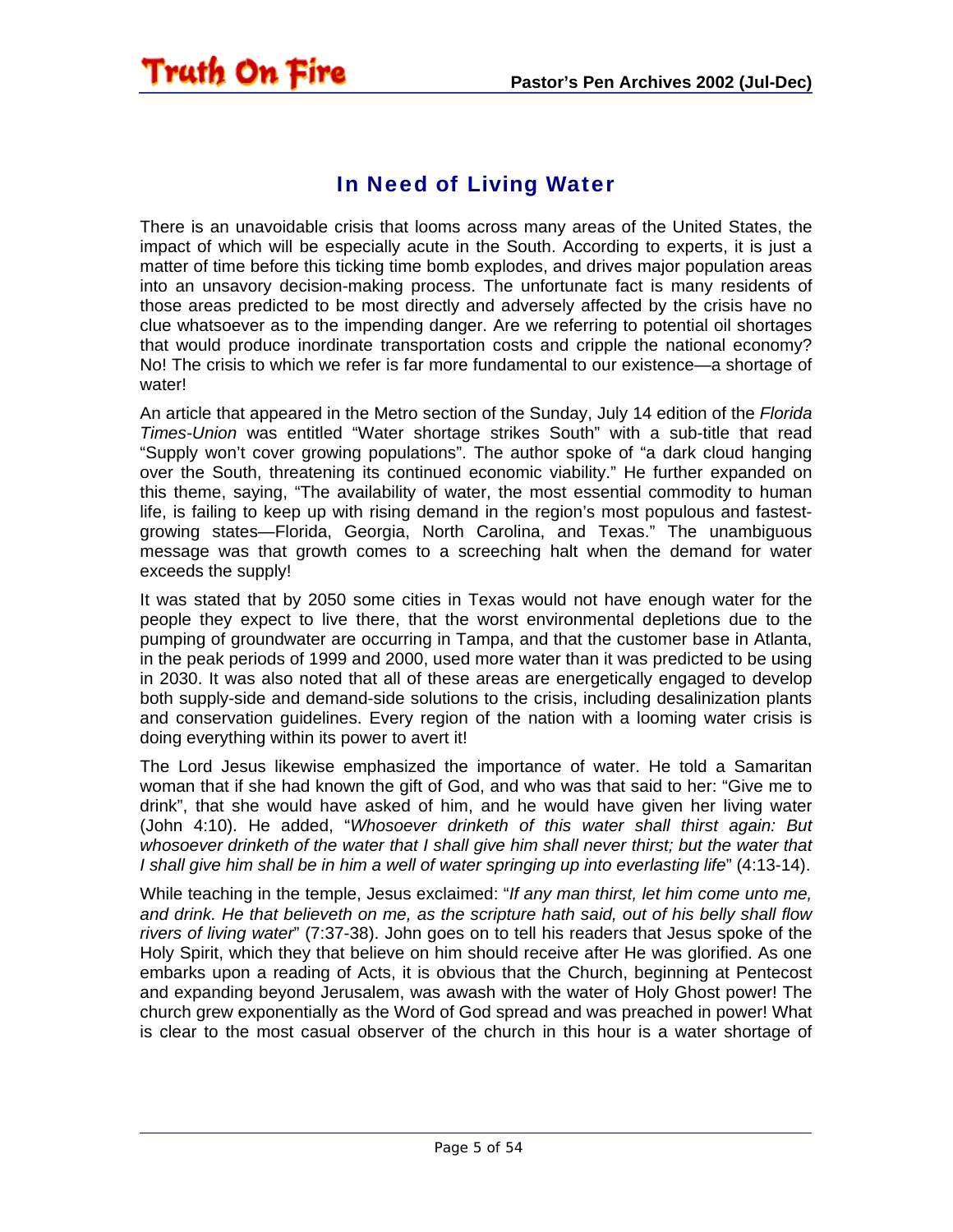

drought proportions! The pulpit is powerless and the pew is listless! For many congregations, growth has come to the proverbial screeching halt!

The problem with the current living water crisis is that an infinite supply is being met with inadequate demand! What is truly alarming is that those churches most directly and adversely affected by it appear to be doing little or nothing to avert it! It confirms what Jesus taught His disciples, saying: "*the children of this world are in their generation wiser than the children of light*" (Luke 16:8).

Brethren, what the cities of the South fear, and are seeking to avert at all costs in the physical realm, has already become a spiritual reality for the church. She desperately needs a fresh flood of living water and Holy Ghost power! As individual believers and congregations, we must come to grips with the problem, and determine to do every thing within the prescribed will of God to procure a fresh dose of living water from the limitless wells of salvation!

It will require a two-fold abandonment. First, we must confess and abandon all sin and personal defilement in a fresh pursuit of holiness. Second, we must abandon ourselves to the revealed will of God in a fresh pursuit of obedience. Where believers are energetically engaged in these two pursuits, a fresh flow of living water is not far behind! Each of us then must ask ourselves, Will I be one of those individuals? Will mine be one of those churches?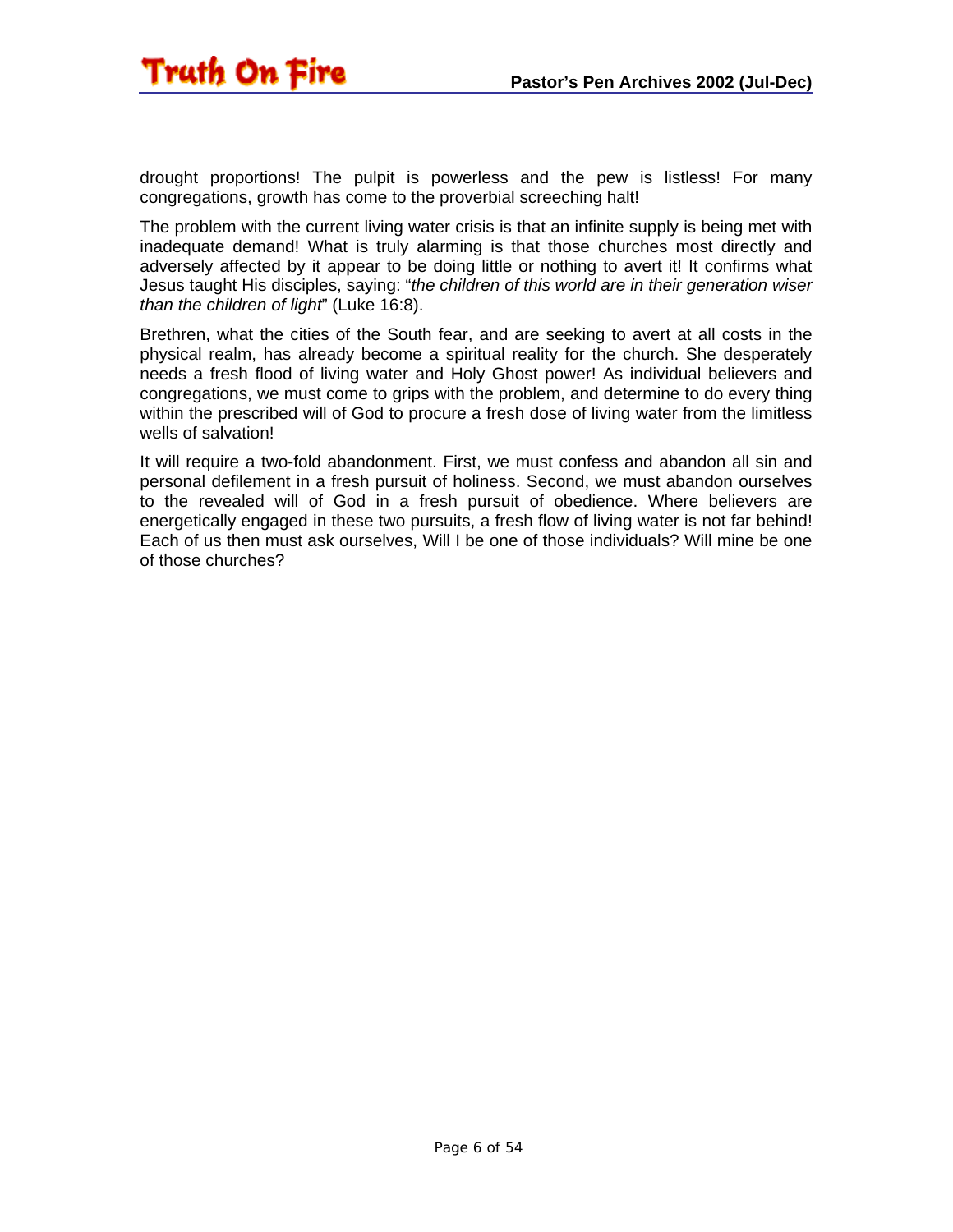### Calibration of the Heart

<span id="page-6-0"></span>Truth On Fire

I was involved in a traffic accident back in the Fall of 1970. Another vehicle had cut in front of me as a result of an abrupt lane change, and immediately slammed on his brakes. As you can imagine, that driver's actions made me an instant tailgater. He was forthwith rear-ended by my little Volkswagen, and, as you have already guessed, I was ticketed for causing the accident.

In addition to standard bodywork, the repairs on my car included replacement of the fuel tank. A week later I ran out of gas on Interstate 95 while the fuel gage was reading two or three needle widths above empty. The mechanics that replaced the fuel tank had failed to recalibrate the internal fuel quantity transmitter. The fuel gauge was receiving faulty data from the transmitter, leading me to believe I still had fuel to burn when in fact I was dead empty. I was stranded on the roadside because that critical internal mechanism was overlooked in the damage repairs.

In the spiritual realm, God has endowed every man with a critical internal mechanism called the heart. The heart is more than the pilothouse of mind, emotion, and will. It is the fountain and source of all the activity of man. It is the whole inner self. Furthermore, it suffers damage every time it collides with sin, requiring regular recalibration through the instructive and corrective ministry of God's Word.

Neglect of the heart in matters spiritual can result in deception and emptiness of life, leading an individual to trust in resources that in fact do not exist. This is the essence of idolatry! Thus we are warned that the heart should be kept with all diligence, for out of it are issues of life (Proverbs 4:23); that sin is inherently deceitful, and able to harden the heart against God (Hebrews 3:13); and that if I regard iniquity in my heart, the Lord will not hear me (Psalm 66:18). The flippant manner in which sin is both discussed and dismissed by secular and religious men alike is an evidentiary argument for epidemic heart damage! It is impossible to be serious about God without a corresponding seriousness about sin!

The prophet Jeremiah, as the Lord's spokesman, pulled no punches regarding the devastating damage that sin had inflicted upon Israel. He proclaimed: "*The sin of Judah is written with a pen of iron, and with the point of a diamond: it is graven upon the table of their heart, and upon the horns of your altars*" (Jeremiah 17:1). What metaphors! The hot iron melts the soft wax as it carves out its abiding message. The hardness of the diamond leaves an indelible etching upon surface it impacts. The heart of man is where sin leaves its indelible engravings, degrading the character, the memory, and the conscience in the process. Sin manifests itself in a myriad of ways: fits of anger, misrepresentations of the truth, sensual indulgences, and faithless acts. The real problem with sin, according to Jeremiah, is that it is never done with us even though we may be done with it!

The New Testament answer to heart damage is the gospel of Jesus Christ. Perhaps no church fellowship was birthed from a more sinful and perverse background than the one at Corinth. Yet in his second epistle, Paul reminded them that they were "*the epistle of*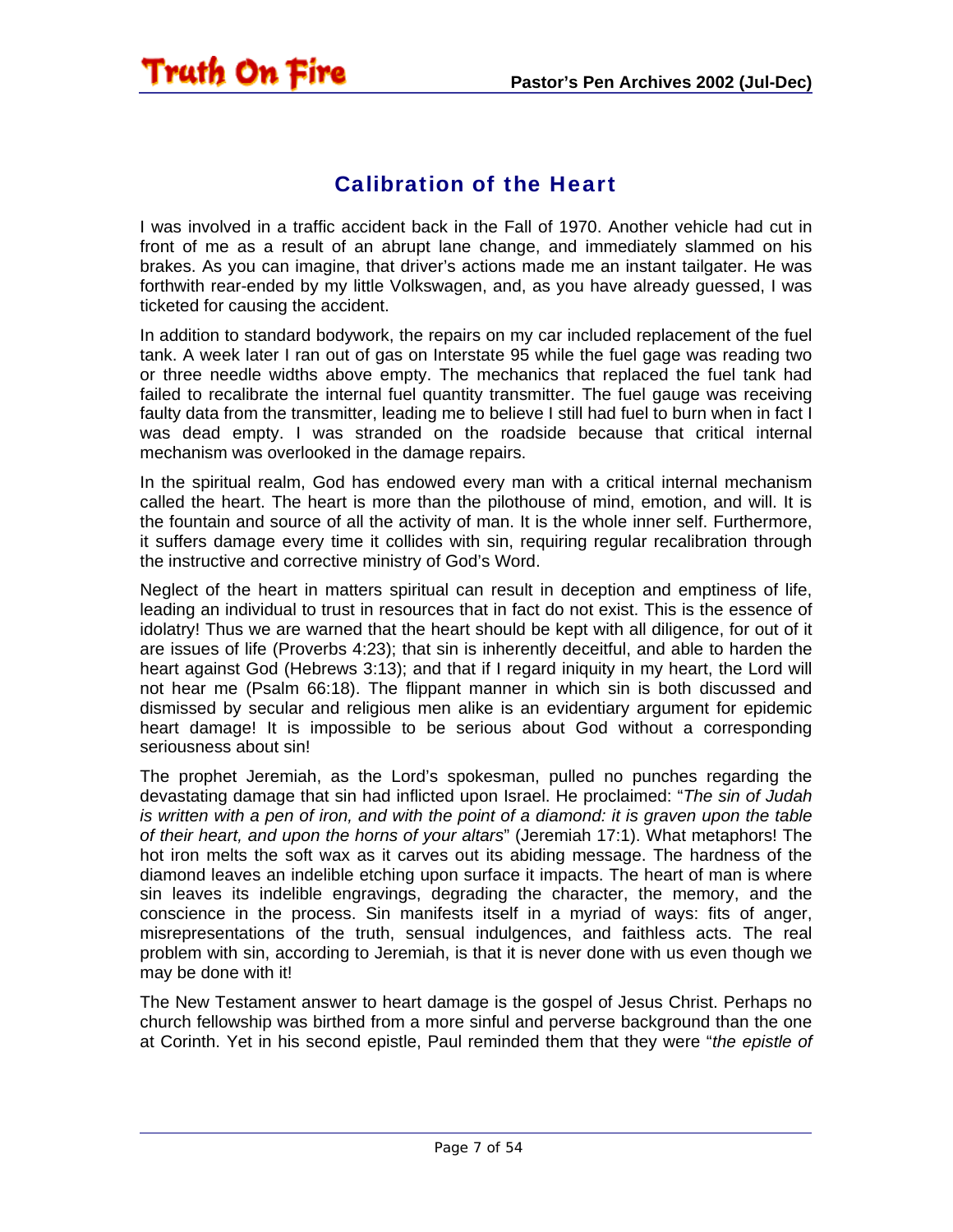*Christ…written not with ink, but with the Spirit of the living God; not in tables of stone, but in fleshy tables of the heart*" (II Corinthians 3:3). The Spirit of God is a living pen of iron and a diamond robed in Deity! He is able to perform open-heart surgery on one who believes in Jesus. He engraves eternal truth upon the tables of the heart. He applies the precious blood of Christ to the sin-scarred soul. He purges the conscience from dead works to serve the living God! In other words, He is the peerless practitioner of heart recalibration.

Brethren, there is no more vital requirement for the disciple of Jesus Christ than to attend daily to the affairs of the heart, recognizing its deceitful nature and constant need of monitoring. The heart left unattended will always lead its owner to deception, miscalculation, and emptiness. It is also true that every human crisis, whether personal or international, has its origin in a defective heart that is out of sync with the God of truth. Every transgression further dulls the spiritual senses as one sin is layered over another. The cumulative effect is a heart hardened toward the things of God. A revival wrought by the Spirit breaks through these layers of spiritual scar tissue. It cleanses and recalibrates the heart, and restores every spiritual gauge on the instrument panel of life to its proper function. The only alternative to periodic heart recalibration is finding oneself dead empty somewhere down the road of life!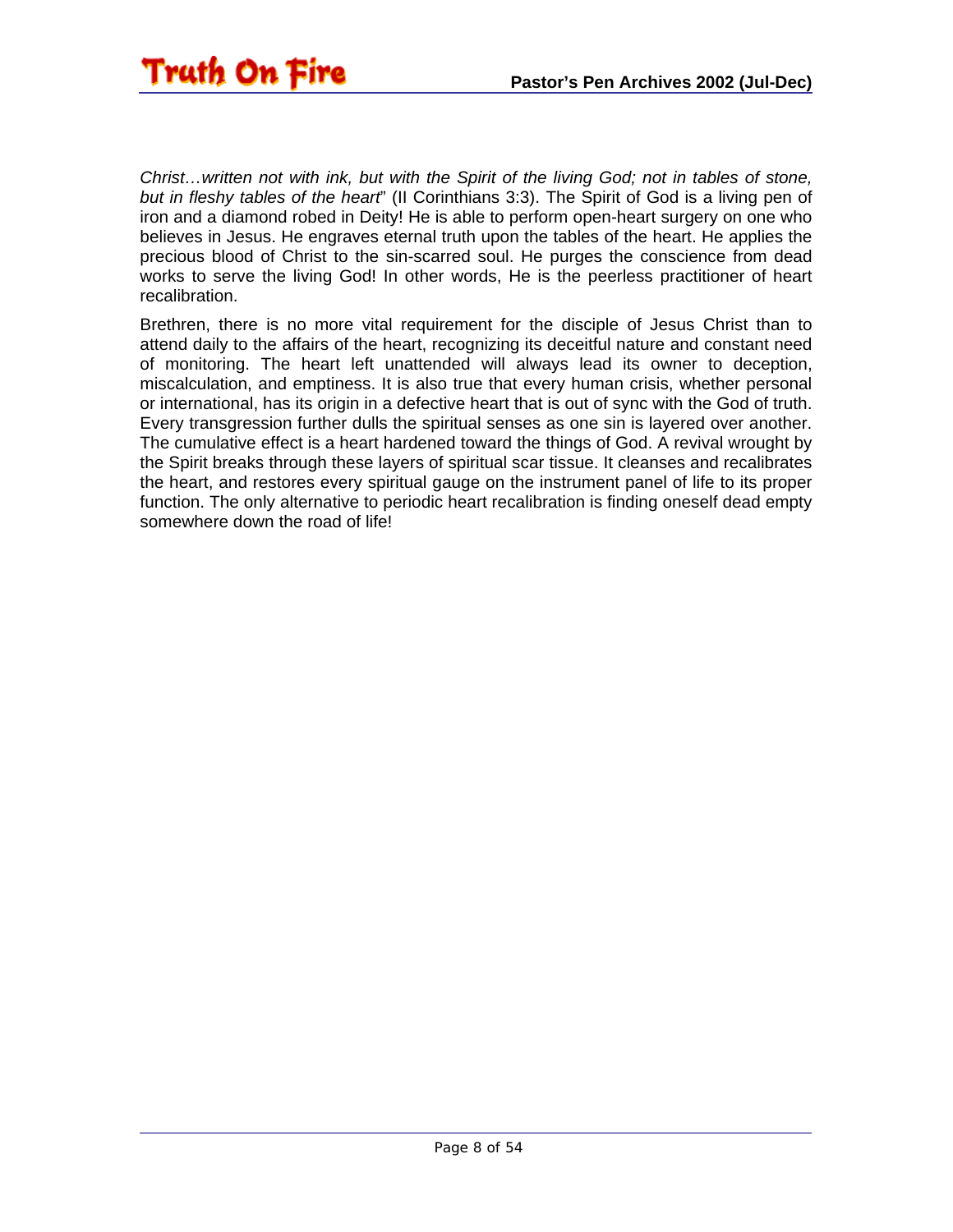### Thinking in Global Terms

<span id="page-8-0"></span>Truth On Fire

The exponential advances of communications technology in the twentieth century have reduced the world—the whole world—to a more manageable size. It just doesn't seem as big and vast as it did fifty years ago. I remember when ABC Sports starting taking us "around the globe" to cover major sporting events. That was exciting stuff back then. No longer were we dependent upon month-old newsreels to get a glimpse of sports history. Now we speak in terms of global markets, global trade, global warming, global positioning satellites, global thermo-nuclear war, and global terrorism. The world as we have come to know it demands that every modern-day business and political leader be a global thinker!

Global thinking, however, is not a new concept. The Lord Jesus Christ was the consummate global thinker, and taught His disciples to be so. He said unto them: "*Go ye into all the world, and preach the gospel to every creature*" (Mark 16:15). The sole imperative or command was to *preach* the gospel! *Go* is actually a past participle that modifies the command. The sense is, "Having gone into all the world, preach the gospel to the entire creation." Jesus assumed that global vision would inevitably lead to the global dispersion of these men, wherein they would proclaim to every sinner the good news that God in Christ had suffered and died for their sins, and provided a way of salvation. More than any other entity on earth, the church of Jesus Christ should be a role model for global thinking!

The Lord Jesus provoked global thinking in His evangelism as well. On one occasion, he asked the question, "*For what shall it profit a man, if he shall gain the whole world, and lose his own soul?*" (Mark 8:36). The contrast between the individual soul and the sum total of global wealth was no doubt intended to teach the superior value of the human soul over tangible and measurable riches—the former eclipsing the latter! According to Jesus, every man shall be deemed profitless whose passion for temporal attainments precludes the spiritual welfare of his eternal soul! In this case, global thinking can lead to deadly miscalculation!

Our Lord's emphasis upon global thinking appears to have made a lasting impression on the apostle John. In his first epistle, he twice employed the phrase "the whole world" to describe the extent to which Jesus satisfied the justice of God regarding sin and the pervasive influence of wickedness over unbelievers as a whole. The apostle writes, "*And he is the propitiation* [satisfaction] *for our sins: and not for ours only, but also for the sins of the whole world*" (I John 2:2). In closing the letter, he affirms, "*And we know that we are of God, and the whole world lieth in* [under the sway of] *wickedness*" (5:19).

The expositor Alexander Maclaren stated, "John learned from Jesus to use that phrase 'the world', not as meaning the aggregate of material things, but as meaning the aggregate of godless men…the mass of people that are not of God." The aggregate of godless men is exactly what the phrase *the whole world* implies! In his comments on I John 5:19, John Calvin wrote, "Under the term *world*, the Apostle no doubt includes the whole human race." It is unfortunate that Calvin disallowed the same meaning for the identical phrase in 2:2 since the apostle John was no doubt consistent in both instances.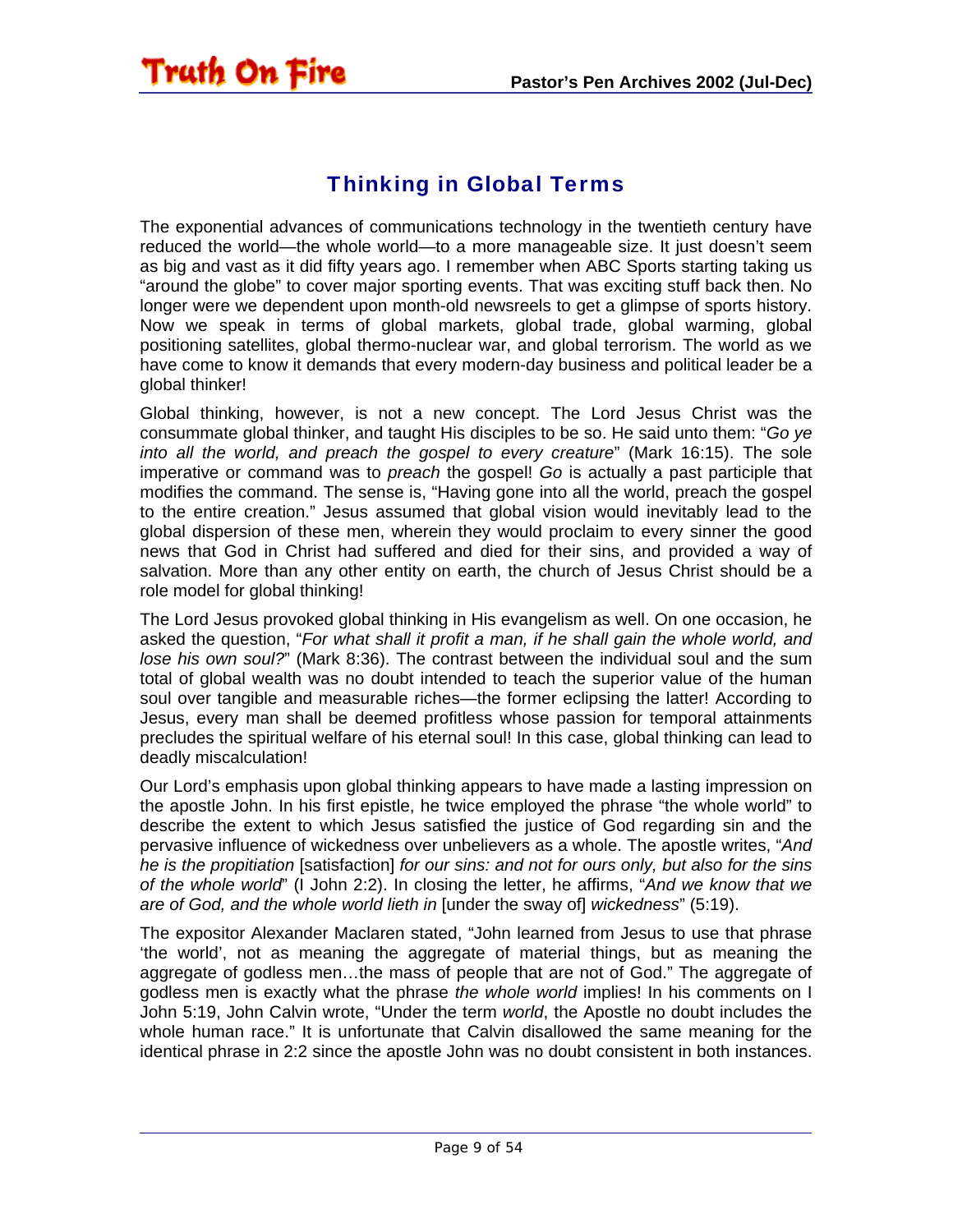

It is out of the whole world—the aggregate of godless men for whom a satisfaction for sin was made—that the Lord Jesus continues to seek and to save that which was lost! It is God's good pleasure to save them that believe!

Brethren, global thinking in Biblical terms is a sign of spiritual health. On one side of the coin is the proper valuation of the soul. No amount of success as defined by this world can compensate for soul neglect that ends in the lake of fire. The recent chaos that ripped through our financial markets due to "false profit" statements will pale in comparison to the "no profit" statements issued at the Great White Throne for sinners who died as unbelievers. On the other side of the coin is the aggregate of godless men, women, and young people for whom Jesus died—a group of which we all were once a part! Our escape from the dominion of wickedness was facilitated by grace that brought us to a place of faith in the Lord Jesus Christ. It appears that the apostle John used the phrase *and not for ours only* to remind his readers of this truth, and to reinforce global thinking. The death of Christ included the sins of all and excluded none! So also eternal life in Christ includes all who believe and excludes all who persist in unbelief. May the Lord Jesus enable us all to think in global terms as defined by the scriptures! Amen!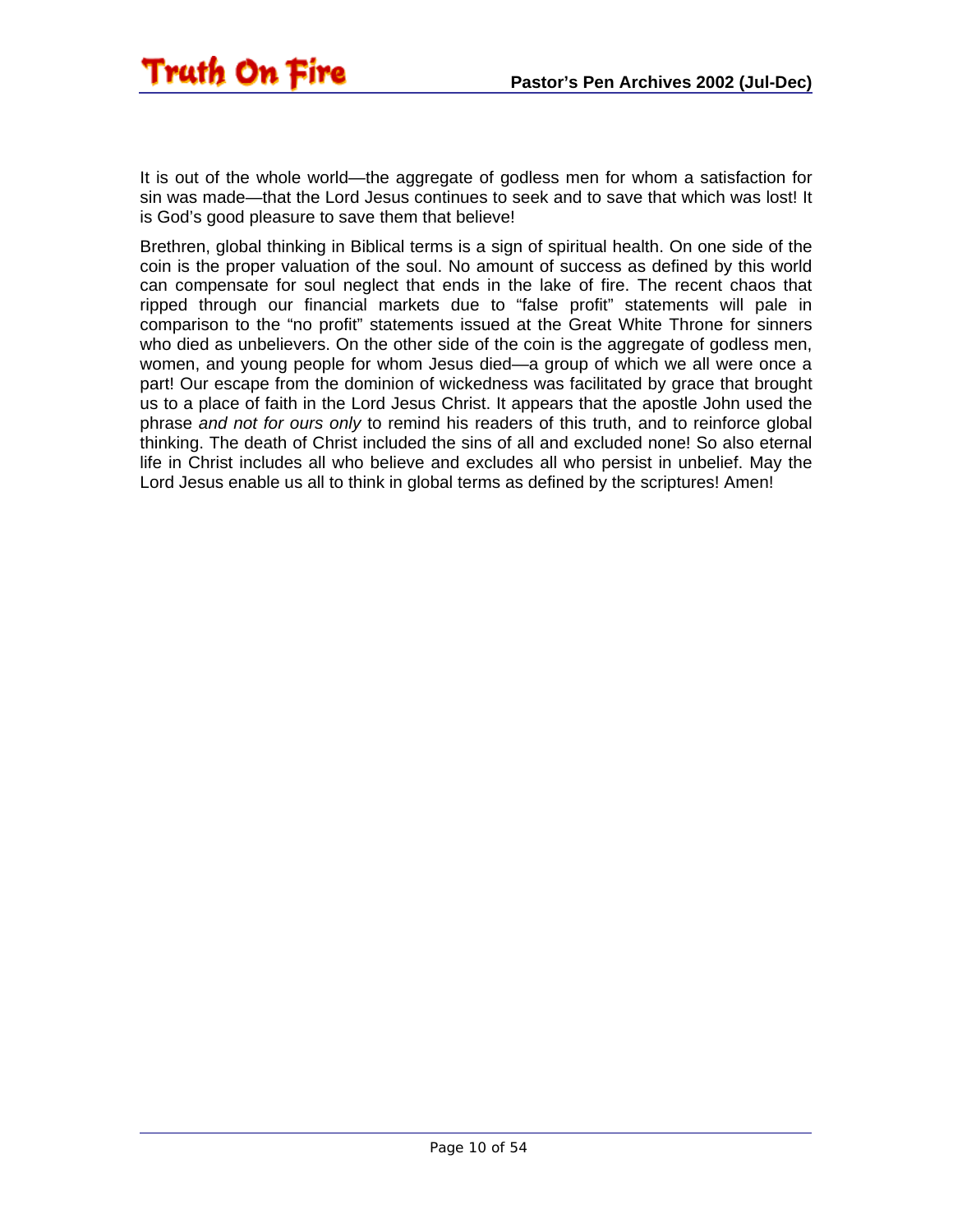<span id="page-10-0"></span>

### Great Mercies for Our Small Moments

Robert Robinson (1735-1790) is not exactly a household name for most of us. His widowed mother sent him to London at age 14 to become a barber and hairdresser. He was converted to Christ at age 17. He became a Methodist minister, and later moved to Cambridge, England where he pastored a Baptist church, and wrote a number of hymns. The most well-known of these -- "Come, Thou Fount of Every Blessing" -- is one of my cherished favorites, especially the last two lines: "Prone to wander, Lord, I feel it, Prone to leave the God I love; Here's my heart, O take and seal it; Seal it for Thy courts above." Many times have I uttered those words at the throne of grace!

He wrote the hymn in 1758 at age 23. There is a well-known story that on a particular day in his later years he encountered a woman who was studying a hymnal, and she asked how he liked the hymn she was humming. In tears, he replied, "Madam, I am the poor unhappy man who wrote that hymn many years ago, and I would give a thousand worlds, if I had them, to enjoy the feelings I had then."

My heart is stirred by the passion and acute sense of sorrow in his response. I wonder how many saints in this hour are suffering the same heartache and regret because they have wandered too far for too long? There are no details regarding how he got to that state or whether the joy of his salvation was ever restored. But the important issue is whether restoration to an experience of full salvation was possible? The Bible answers that particular question in the affirmative!

The nation of Israel was notorious for spiritual drift and disobedience. They wandered too far for too long on too many occasions! Yet we know from Scripture that God never abandoned His chosen people although His chastening rod at times made them feel forsaken and ashamed. He continued through the centuries to send prophets with messages of impending judgment as well as promises of deliverance if they would repent and turn from sin.

The prophet Isaiah, after delivering the suffering servant of Jehovah message (Isaiah 53), proceeded in the next chapter to issue words of hope and gracious expectation to the nation. He said: "*Fear not; for thou shalt not be ashamed: neither be thou confounded; for thou shalt not be put to shame: for thou shalt forget the shame of thy youth, and shalt not remember the reproach of thy widowhood anymore*" (Isaiah 54:4). A few verses later he added, "*For a small moment have I forsaken thee; but with great mercies will I gather thee. In a little wrath I hid my face from thee for a moment; but with everlasting kindness will I have mercy upon thee, saith the Lord thy Redeemer*" (54:7-8). The explanation for such an enduring love lies somewhere in the stratosphere of grace. It is beyond the comprehension of man!

It is not uncommon for the wayward saint who has squandered away too many of his or her years to struggle with feelings of shame and regret over the losses incurred. Some remain so distraught over wasted years that they question whether God could ever use them again, and find some solace in the words of a certain frustrated father who said to Jesus, "*Lord, I believe; help thou mine unbelief*" (Mark 9:24). Moreover, we have a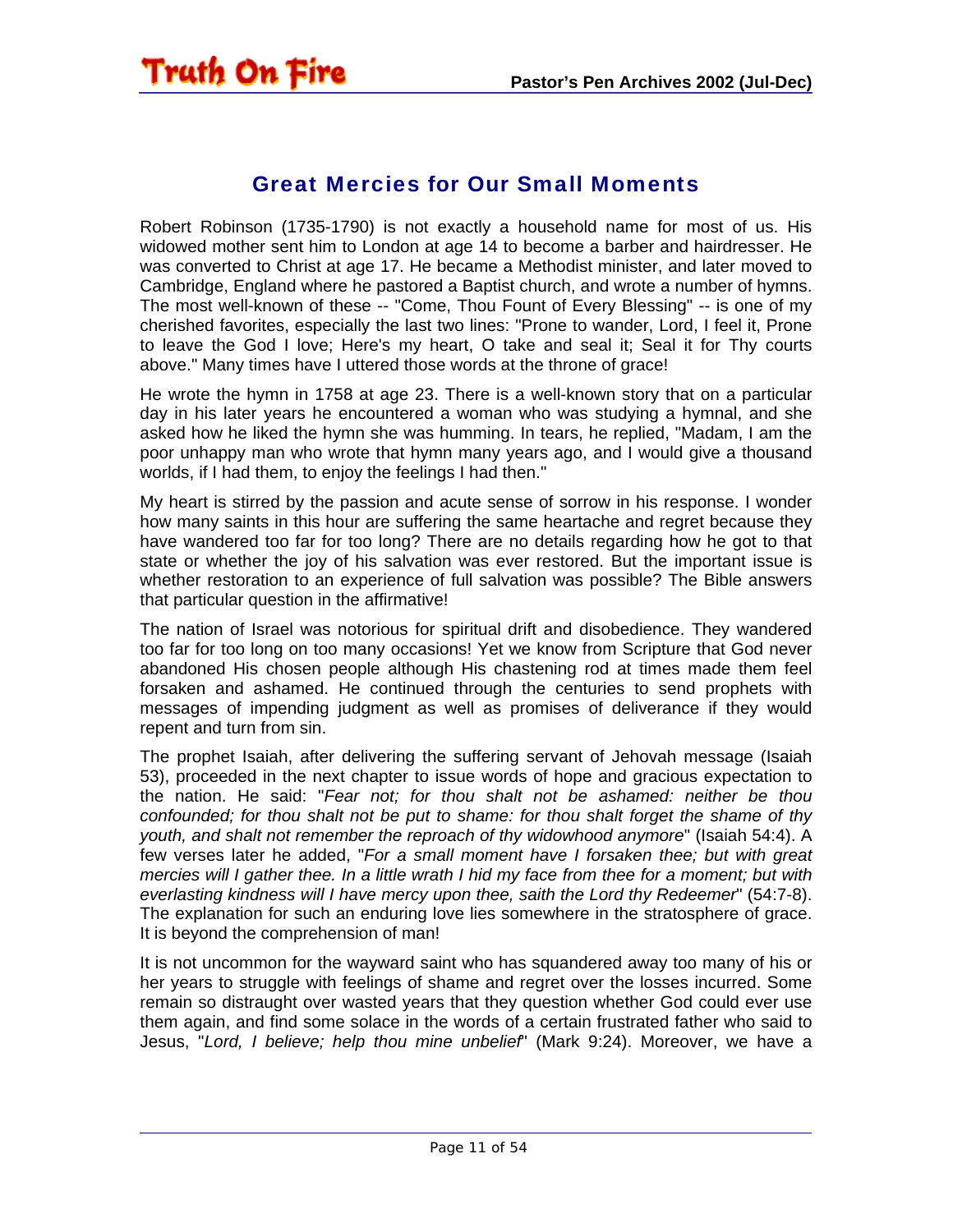

tendency to reckon the severity of waywardness in terms of time: that is, three weeks is worse than three days, three months worse than three weeks, three years worse than three months, etc. No doubt there is an element of truth to these comparisons. But the encouraging truth offered by our Redeemer is that He reckons all of these time periods as small moments mixed with a little wrath, which He desires to offset with great mercies and everlasting kindness. According to Isaiah, the power of Divine restoration is so pervasive that the former shame and reproach is forgotten as the Lord ushers in a new era of spiritual power, usefulness and fruitfulness!

Brethren, the apostle Paul issued a similar encouragement to the Corinthian believers, wherein he affirmed that godly sorrow for sin leads to repentance, which breaks forth into a fresh experience of regret-free salvation (II Corinthians 7:10). All of us wander from the will of God to some degree on some occasion for varying lengths of time. In whatsoever state of waywardness we might find ourselves, it must always be remembered that God, in His everlasting kindness, has great mercies for our small moments!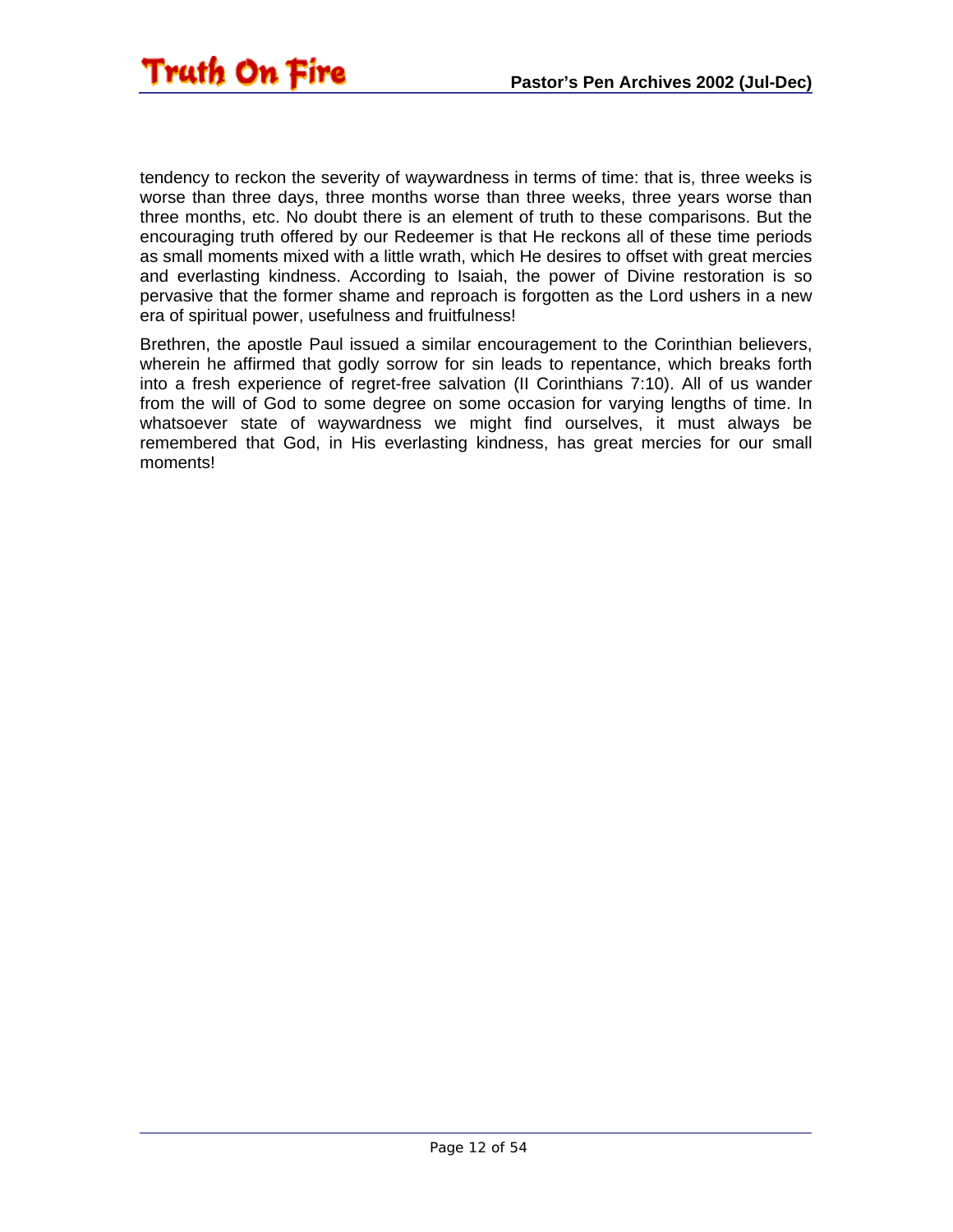<span id="page-12-0"></span>

### Seeking God Early

One of the celebrated heroes of September 11, 2001 was Todd Beamer, a 32-year-old business executive aboard United Airlines Flight 93, which crashed in rural Somerset County, Pennsylvania. After the intent of terrorist hijackers had become apparent, Beamer used an in-flight telephone to contact a GTE operator with whom he spoke for thirteen minutes. Beamer asked her to pray with him, and they recited Psalm 23 together. The phone line was still open when the operator heard him say, "Are you guys ready? Let's roll!"

Those words were soon to become the battle cry for the war against terrorism. The intense pressure of a life-threatening situation had evoked from this man a courageous response of the highest order! As a result, the phrase "Let's roll!" has been coined to express ironclad resoluteness of will in the face of danger!

The Christian life by comparison is far more perilous! Spiritual danger lurks around every turn in the road, and nothing short of a resolute will is required to stay the course! Our adversary the devil, the master terrorist, roams the earth with a view to hijacking and crashing the spiritual life of every impotent and vulnerable saint he can find! Make no mistake! Believers in the Lord Jesus Christ are in full-scale life-threatening combat against the powers of darkness! Our battle cries must therefore be Biblical!

I would like to suggest a scriptural mantra that also came to life in a dire situation (I Samuel 23:7-15). It was declared by David upon a mountain in the wilderness of Ziph, and directed toward God rather than men. The enemy was king Saul, who set out *to besiege David and his men* (23:8), who *secretly practised mischief against him* (23:9), who *sought him every day* (23:14), and who *was come out to seek his life* (23:15). These were the circumstances out of which David cried, "*O God, thou art my God; early will I seek thee*" (Psalm 63:1). As the initial phrase of Psalm Sixty-three, it set the stage for every subsequent expression of worship and godly optimism!

David's resolve toward God was the outgrowth of an intimate relationship with God! They were intertwined! *O God* represents his invocation of the Divine presence; *my God* expresses his capitulation to the Divine will! In the first, God is addressed; in the second, God is possessed! Invocation without capitulation equals self-deception! America is at odds with God for this very reason. Saying "Under God" without getting under God is an exercise in futility! Furthermore, the godless age in which we live has managed to transform the phrase "O my God!" into a comedic and sacrilegious expression that repeatedly violates the Third Commandment! It should never leave the lips of a believer, including its "O my Gosh!" equivalent!

The resolve of the Psalmist as expressed in the words "*early will I seek thee*" was no doubt an operating principle in his life. It should likewise govern ours in at least the following five ways:

(1) We ought to seek God early in life. The passage of time tends to harden the impenitent heart. One of the alarming realities among American youth is the early age at which many appear to be enslaved to revelry and lust.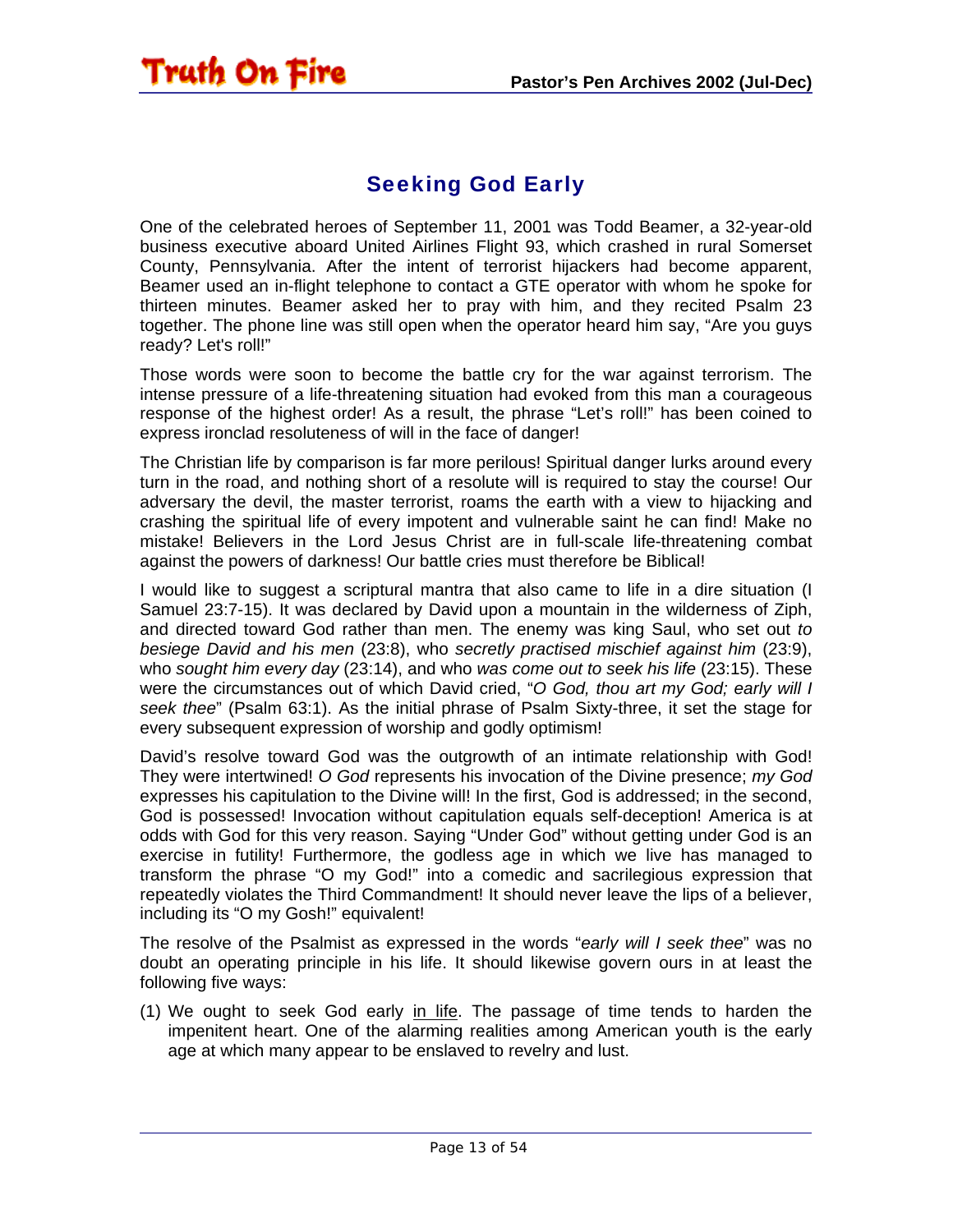- Truth On Fire
- (2) We should seek God early in the day. Better to meet with Him before the daily warfare begins than to approach Him defeated after the day is done! No soldier worth his or her salt would dare to engage the enemy without the proper munitions.
- (3) We should seek the Lord early in the time of crisis. We must always expect the unexpected in our walk with God! A crisis seldom announces its arrival. David's life reveals a pattern of seeking God's prior approval for courses of action in times of crisis.
- (4) We should seek God early in the time of temptation. God has promised a way of escape in every situation wherein we are solicited to sin (I Corinthians 10:13). David's failure to apply this principle as he watched Bathsheba bathing led to the single blemish on an otherwise exemplary record.
- (5) We should seek God early in the time of decision. The course of our life is the sum total of the decisions we make. And unlike a crisis, many decisions are routine in nature, and can be anticipated well in advance. God has promised to direct our path if we acknowledge Him in all of our ways (Proverbs 3:6).

Brethren, there are many external aspects of life that are beyond our control. It is possible, however, to control its internal aspects, including the spiritual principles that we allow to govern us. Blessed is that man, woman, or young person who has determined to seek God early as an operating principle of life. Resolve of this caliber is the stuff of which godly lives are made!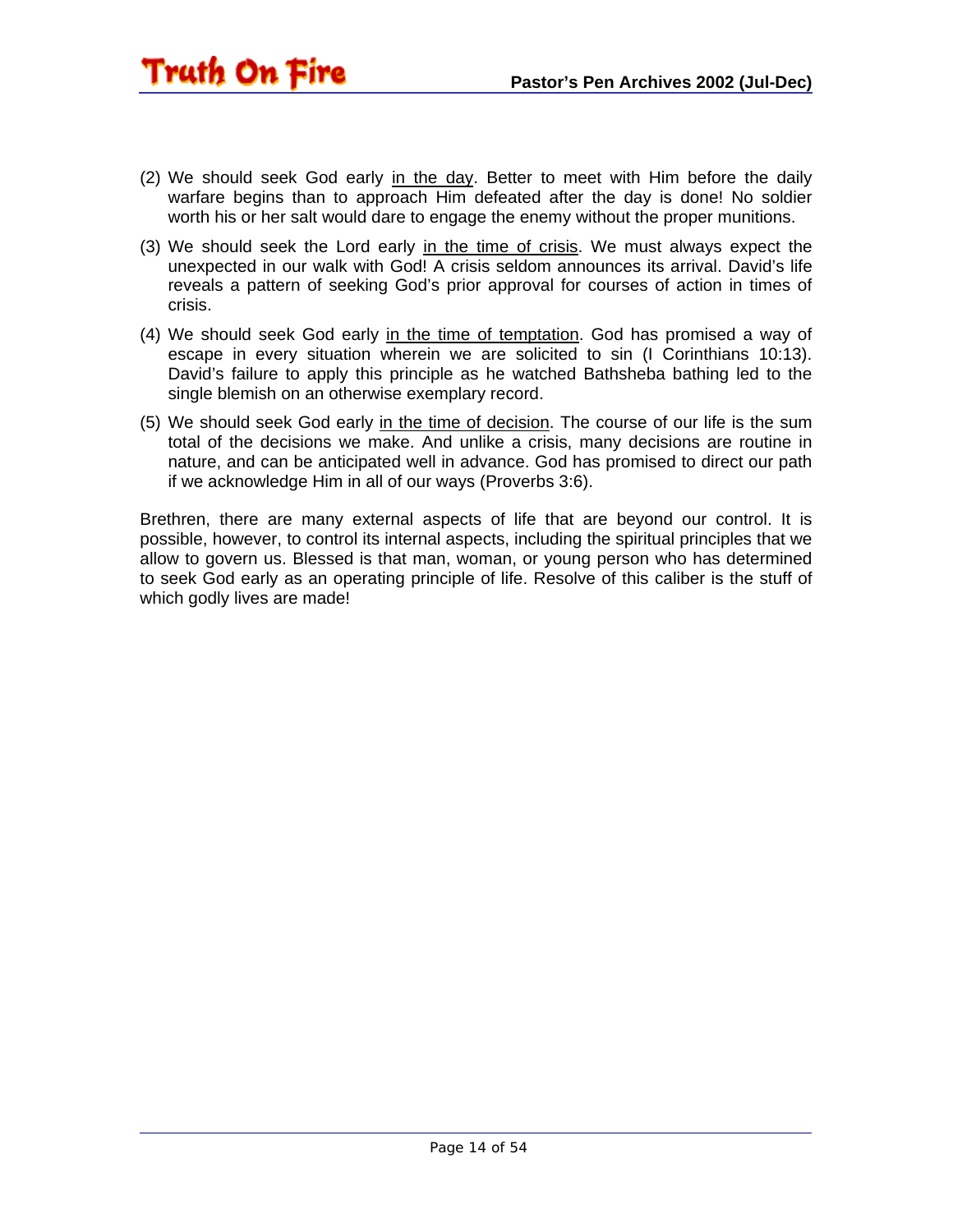### The Guidance We Embrace

<span id="page-14-0"></span>Truth On Fire

The guided tour can be a fascinating and rewarding experience. It usually surpasses the typical sightseeing adventure because of the illuminating detail and intangible local flavor imparted by the guide. Several years ago my family and I took a guided tour of Saint Augustine, Florida in a horse-drawn trolley. The guide escorted us on a predetermined path through key sections of the old city, embellishing his monologue with historical gems regarding the people, landmarks, and historical events that had impacted the city through the centuries. After the tour, I harbored a deeper appreciation for the city, its founders, and the significance of its role in American history.

A guided tour of far greater significance is available to every believer in Jesus Christ. In the Upper Room discourse following the exit of Judas Iscariot, our Lord said to His disciples, "*Howbeit when he, the Spirit of truth is come, he will guide you into all truth: for he shall not speak of himself; but whatsoever he shall hear, that shall he speak: and he*  will shew you things to come. He shall glorify me: for he shall receive of mine, and shall *shew it unto you*" (John 16:13-14). Jesus promised that the indwelling Spirit would be a supernatural guide, imparting the truth to our minds and hearts, and elucidating the robust riches of Christ along the way!

At the core of His ministry is the magnification of Jesus. The Spirit is not self-serving! Any church that heralds the "anointing" of the Holy Ghost as the centerpiece of its ministry is a pretender to His presence and power! Spirit power in the church is evidenced by an obsession with Jesus Christ, *in whom are hid all the treasures of wisdom and knowledge* (Colossians 2:3). The spirit that magnifies itself is *another spirit* (II Corinthians 11:4). Thus we are able to discern whether our spiritual guidance is supernatural or superficial!

In addition to the Spirit as a supernatural guide, there are three other types of guides that also demand our attention. They are:

- (1) The evangelical guide as represented by Philip in Acts 8:26-40. In the Gaza desert he encountered an Ethiopian eunuch, who was returning from a worship experience in Jerusalem, and reading Isaiah's prophecy about the lamb whose life was taken away (Isaiah 53:7-8). Philip asked him if he understood what he was reading. He replied, "*How can I, except some man should guide me*?" (8:31). Philip *preached unto him Jesus*, and provided the guidance necessary for this man to become a baptized believer, who went on his way rejoicing!
- (2) The hypocritical guide as affirmed by Jesus in Matthew 23:16 regarding the scribes and Pharisees. The scathing charge "*Woe unto you, ye blind guides!*" was the fourth of eight "Woes!" in which the word *hypocrites* was used seven times. *Blind guides* implies that the professed ability to provide spiritual guidance apart from a true spiritual sight that issues forth in consistent godly living is damnable hypocrisy, which can only lead those guided by it into the same hypocrisy and damnation. Jesus taught that the blind leading the blind results in both falling into the ditch of spiritual ruin (Matthew 15:14).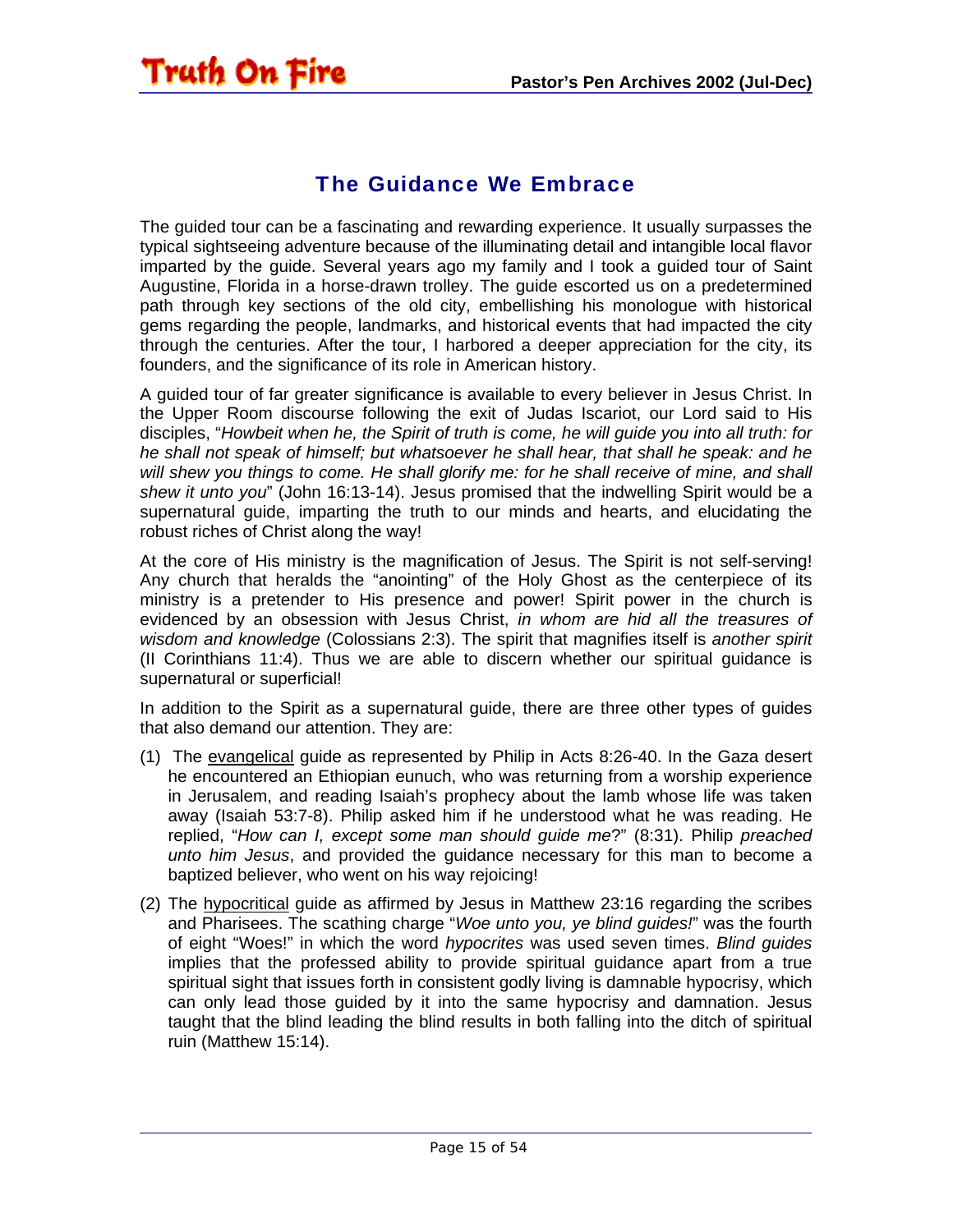(3) The diabolical guide as related by Peter concerning Judas Iscariot, who "*was guide to them that took Jesus*" (Acts 1:16). The enemies of Christ are always on the lookout for an "insider" who will sell out the Master and abandon the Kingdom cause for the right worldly price. It is evidence to them that Christ lacks credibility, which they use to justify and bolster the satanic Christ-rejecting spirit that binds them. Judas, as a professed follower of Christ, was both hypocritical and diabolical in the guidance he managed to provide in his lifetime. What a pathetic legacy was left by this man!

Brethren, the path we travel through this life is essentially a guided tour in which we find ourselves both guiding others and being guided. Two questions that naturally arise from this awareness are: (1) what manner of guidance am I providing to those within my realm of influence, and (2) what sources am I deferring to for personal guidance? The proper answer to the first is evangelical guidance. The answer to the second is both supernatural and evangelical.

If we walk in humility before God with Spirit power, we enjoy the benefits of supernatural guidance as well as the fellowship of other evangelical guides who walk in that same Spirit. In a world saturated with both hypocritical and diabolical guidance, may God grant us the good spiritual sense to choose wisely in terms of the guidance we embrace!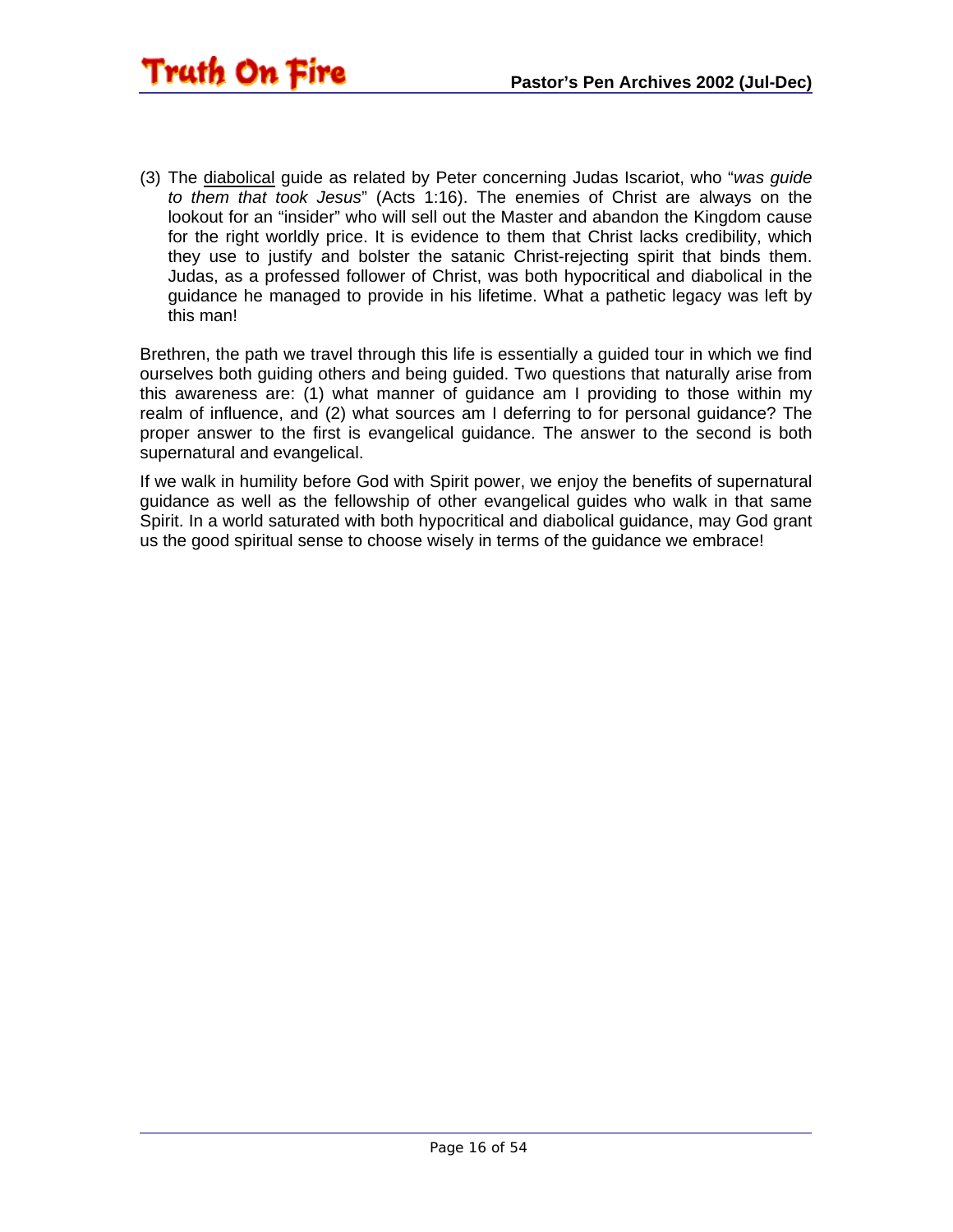<span id="page-16-0"></span>

### Redemption and the Forgiveness of Sins

Redemption and the forgiveness of sin are two inseparable themes in the scriptures. They go hand in hand. It is a doctrinal impossibility to expound one without including the other. In the book of Ephesians, for example, the apostle Paul declared, "*In whom* [Jesus Christ] *we have redemption through his blood, the forgiveness of sins, according to the riches of his grace*" (1:7). He states the relationship as one of near equivalency. The sinner who is saved by grace is purchased and purified by the same sinless and divine blood. A thousand years earlier, king David likewise linked the two together in Psalm 130, proclaiming that there is *mercy and plenteous redemption with the Lord*, who would *redeem Israel from all his iniquities*" (130:7-8).

The content of Psalm 130 is the prayer of a stalwart believer who cries unto the Lord *out of the depths* (130:1). While it may be difficult to put a fine point on the exact nature of his trouble, the cause is abundantly clear—iniquity (130:3). Thus he asks the Lord to *hear his voice*, and that His *ears be attentive* to his *supplications* (130:2). The root meaning of *attentive* is literally *to prick up the ears*, and in this case suggests the undivided attention of God! This is always the case with disobedient believers who hunger for complete restoration of fellowship with their Lord. They desire His undivided attention for these most serious of spiritual transactions, and never find Him reluctant to give it!

The Psalmist also offers an alarming hypothetical in the form of a rhetorical question. He asks, "*If thou, Lord, shouldest mark iniquities, O Lord, who shall stand?*" (130:3). The verb *mark* means *to hedge around, to protect*, and usually conveys something positive. It is used here, however, to suggest the horrid outcome if should God mark our iniquities: that is, if He hedged them round about so that neither mercy nor forgiveness could touch them. In such a situation, redemption and the forgiveness of sins would be impossible, with the result that no one would be able to stand in His presence or withstand the Judgment to come! Underlying this hypothetical statement is the conviction that God would be absolutely just if He marked iniquities, and excluded all of mankind from His presence both temporally and eternally!

Fortunately, God is as liberal with His mercy as He is stringent with His justice. Sinful men are indeed able to stand in God's presence because *there is forgiveness with thee, that thou mayest be feared* (130:4). Forgiveness is God's divine prerogative as well as His delight! As the offended party, He retains the right to grant forgiveness both exclusively and exhaustively! Genuine repentance that brings forgiveness senses the wound of God's heart, and issues forth in fear—a godly reference for God that does not take for granted His gracious bestowals of mercy! Charles Haddon Spurgeon offered the following insight: "None fear the Lord like those who have experienced His forgiving love. Gratitude for pardon produces far more fear and reverence of God than all the dread that is inspired by punishment. If the Lord were to execute judgment upon all, there would be none left to fear Him."

Brethren, the hope that redemption and the forgiveness of sins provide for all who believe is worth more than the combined riches of this world. It is a hope experienced in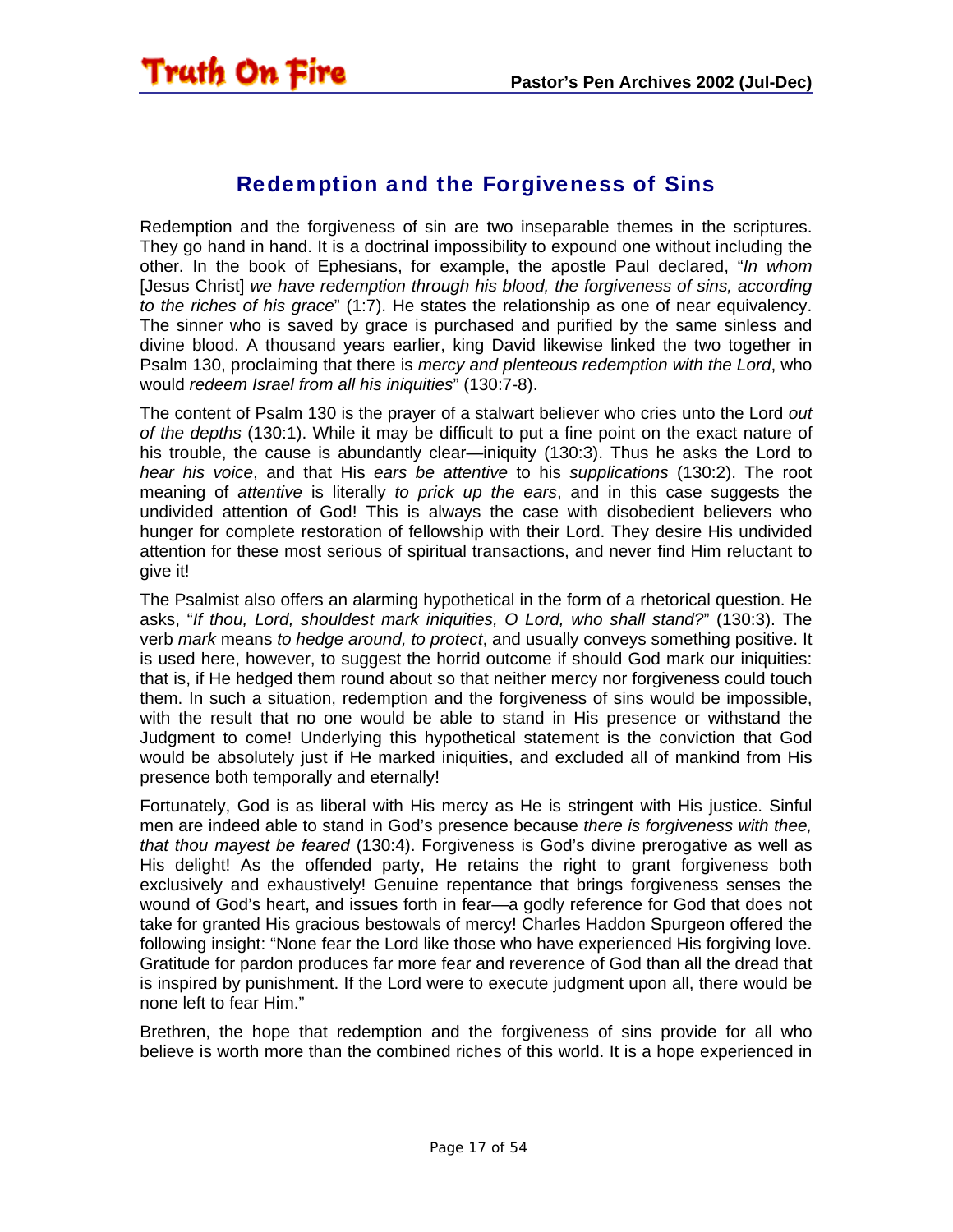

day-to-day life, and one that shall be realized in eternity to come. God does not mark our iniquities, but rather attends to our cries of desperation so that we might be forgiven, and that He might be feared! Praise God for redemption, and the forgiveness of sins!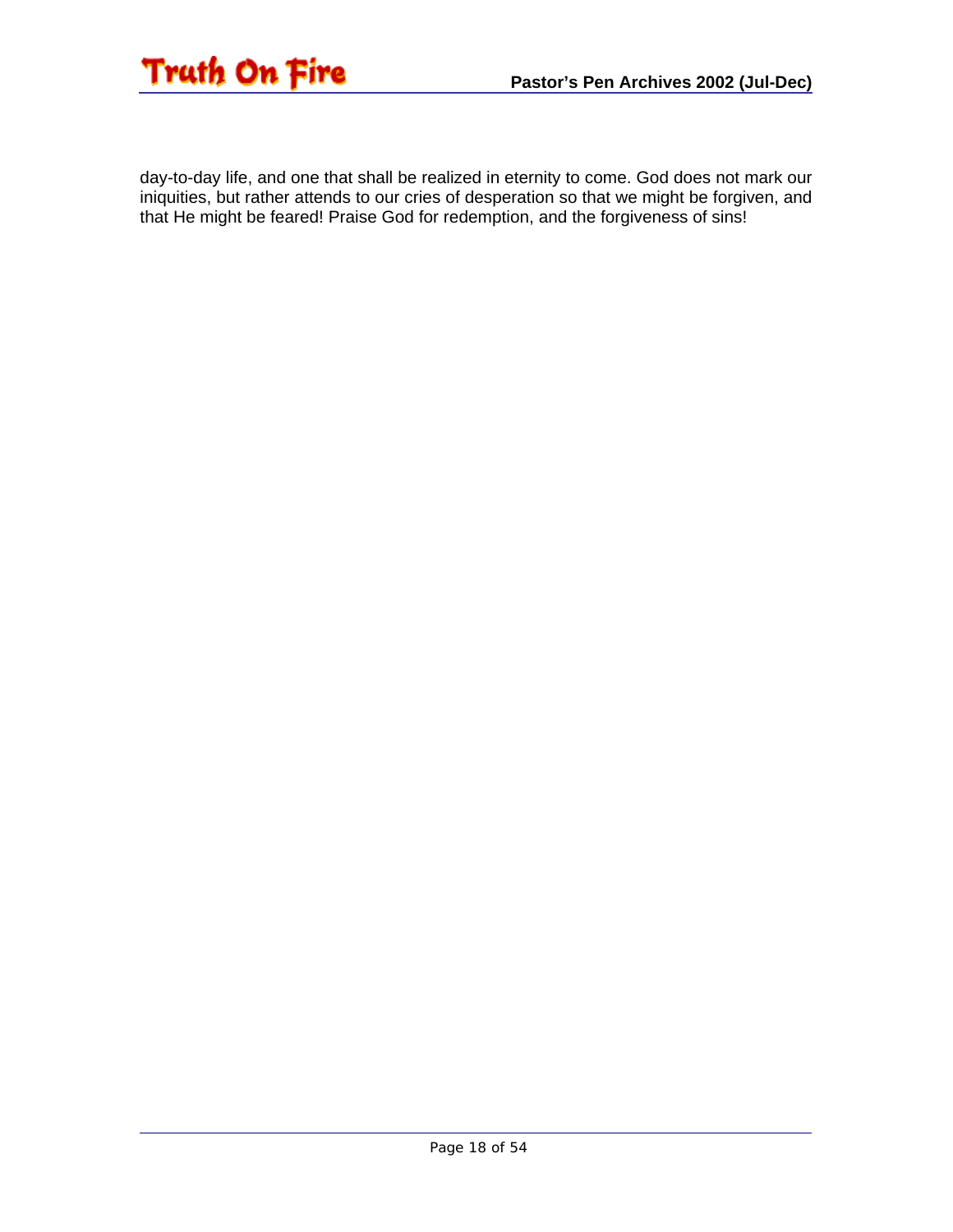<span id="page-18-0"></span>

### Character Traits for Leadership

He was a Hebrew, the son of Levite parents, and destined to become the greatest leader in Jewish history. The first critical journey of his life was taken at age three months upon the river of Egypt in an ark of bulrushes daubed with slime and pitch. God's providence took him from reeds of the river to the palaces of Pharaoh where he received the best of grooming and education. In early manhood, he committed the crime of manslaughter against an Egyptian taskmaster, which precipitated a second critical journey of some two hundred fifty miles southeast into the land of Midian. The man who had shown such concern for the burdens of his brethren now had incurred burdens of his own. The labors of the next forty years would prepare him for the most significant labor of his life—the exodus of Israel from Egypt. We are speaking of Moses, the man of God.

The details of his initial contacts in Midian are provided for us in Exodus 2:15-22. The manner in which Moses conducted himself speaks volumes about the kind of man he had become. It also suggests to us at least three of the character traits that God values in a spiritual leader.

The first character trait displayed was a willingness to intervene on behalf of the weak. We are told that a group of shepherds came and drove the seven daughters of Reuel away from the water troughs after they had filled them with water. Moses would have none of this. As one against many, he *stood up and helped them* (2:17). He was not afraid to put himself at risk for the right cause or for the cause of right! God is always looking for men, women, and young people who are willing to prosecute kingdom causes, and put themselves at risk for others.

The second was a willingness to provide for those in need. As the daughters recounted the episode to their father, they said that Moses had not only "delivered us from out of the hand of the shepherds", but also "drew water enough for us, and watered the flock" (2:19). His desire to defend them flowed most naturally into a desire to provide for them! Moreover, his heroic and gracious actions secured for him an invitation to "eat bread" at Reuel's house (2:20). In like manner, the responsibility of the pastor is to water and feed the flock with the Word of God! Impoverished indeed is the church whose pastor sees himself first and foremost as an administrator and program director!

The third trait is found in the words, "*And Moses was content to dwell with the man*" (2:21). Moses demonstrated a willingness to adapt to new surroundings. He found in them a sense of sufficiency and contentment. He did not consider the former palace lifestyle as some great prize in life that was lost. His spirit of contentment was so obvious to Reuel that he gave his daughter Zipporah to Moses, and she became his wife. The absence of contentment has been the downfall of too many saints! Its presence in Moses enabled God to prepare him for greater service still!

Brethren, all of us should examine ourselves to determine whether we possess these character traits, and to what degree they are operative. These same three traits found perfect expression in the Lord Jesus Christ. It is Jesus who intervened on behalf of sinners who were bullied under sin's bondage. He shed his precious blood and died for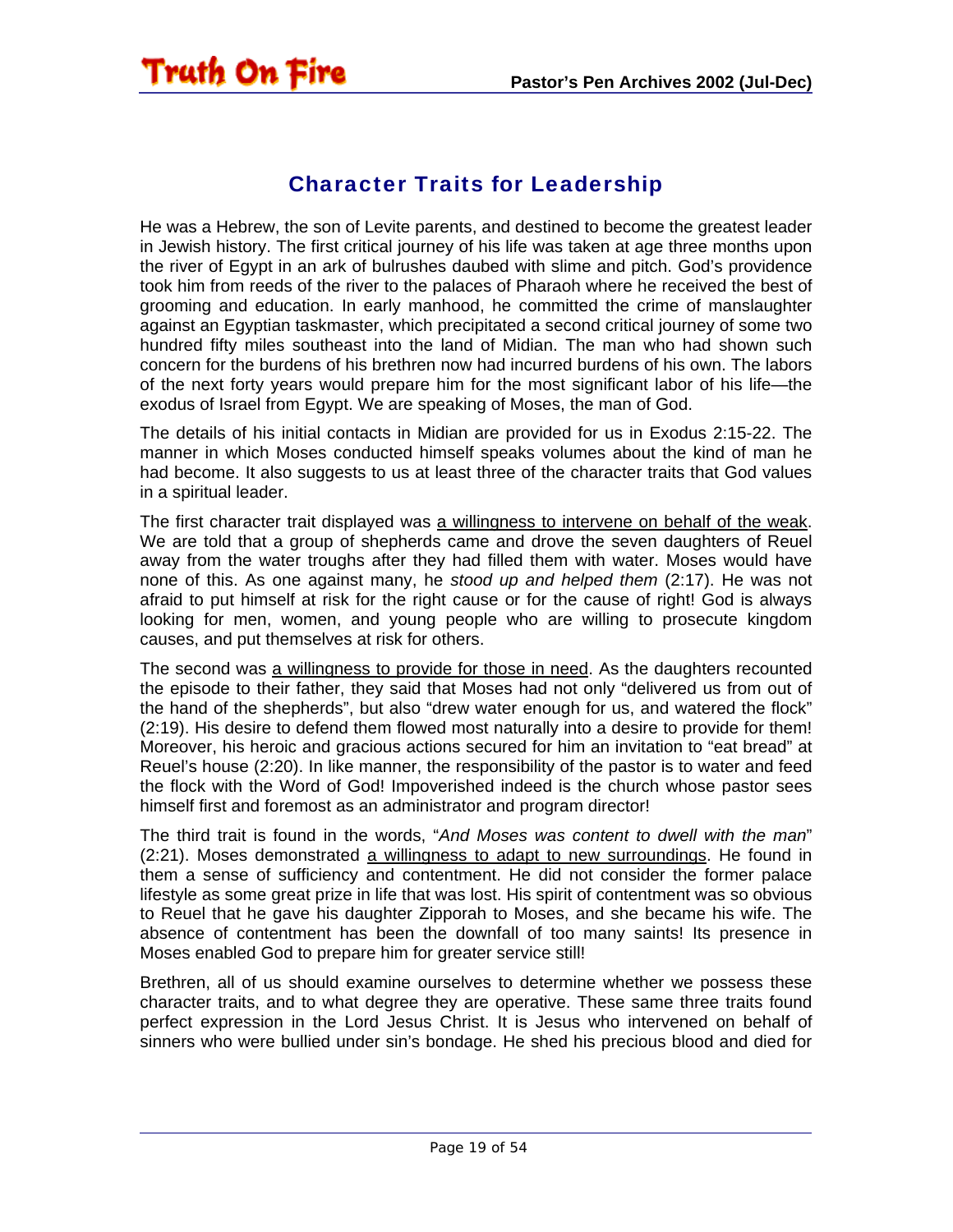

them. It is Jesus who provides a robe of righteousness to all who come unto the Father by him. It is Jesus who was content to live in poverty among men in order to bestow grace upon them. He was rich, but for our sakes became poor, that we through his poverty might be made rich.

These character traits that were exemplified in Moses, and perfected in the Lord Jesus, are absolute requisites in our labors for the Lord. May God make them real in us for the furtherance of his kingdom and for his glory!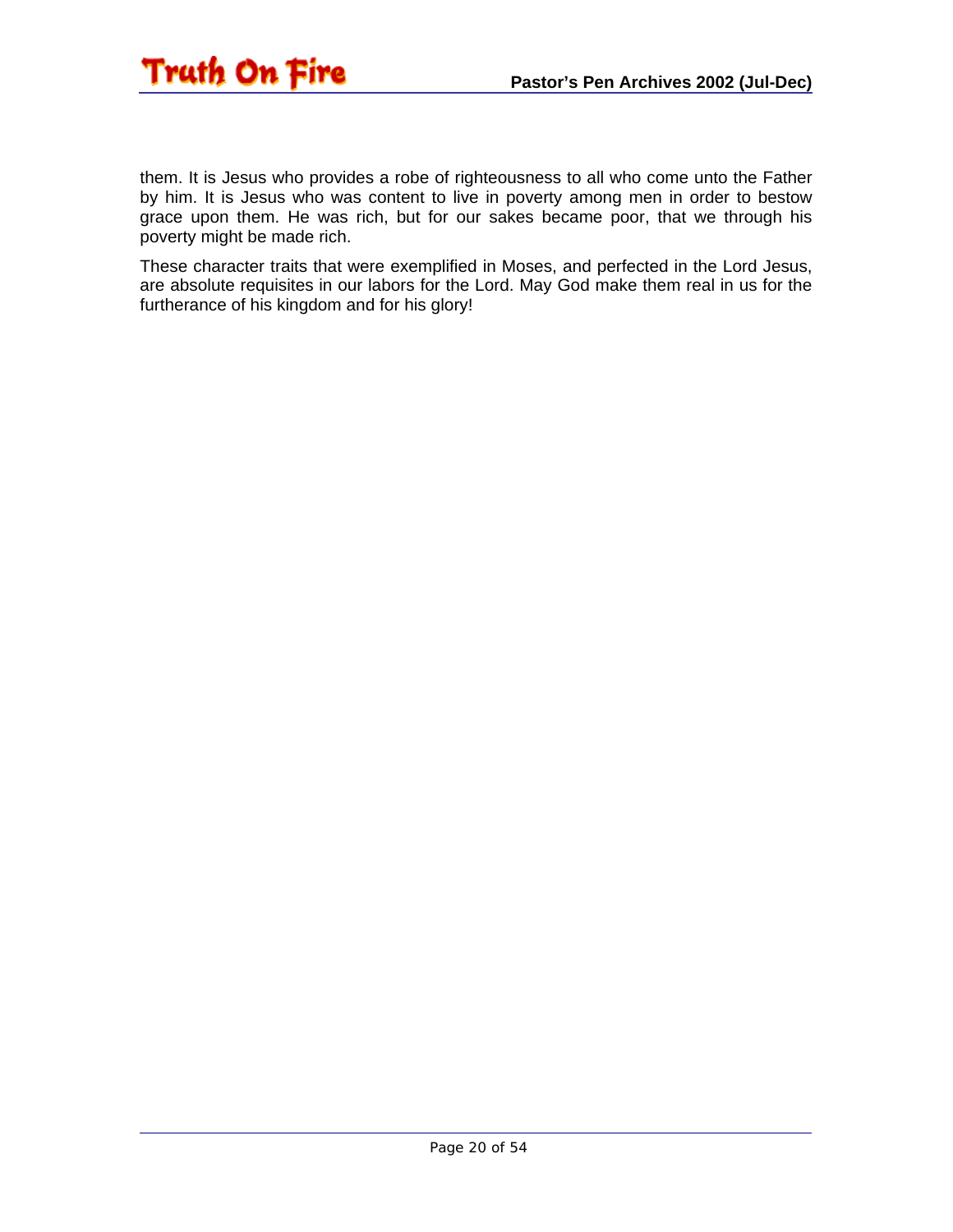## <span id="page-20-0"></span>Truth On Fire

### A Time for Sober Reflection

This week will mark the anniversary of the September 11, 2001 terrorist attack upon the World Trade Center Towers and the Pentagon. It is being referred to as "a time for reflection", and rightly so. Several secular and religious media sources have opted to originate their broadcasts from lower Manhattan where the most lethal destruction took place. With almost every camera shot, the viewer can see in the background the enormous seventy-foot deep crater where the two megastructures once stood as emblems of our financial influence and power. In addition to the staggering loss of life that devastated thousands of families, the Insurance Information Institute estimates that the total insurance loss will ultimately exceed \$40 billion.

The question on my mind is, "Exactly where should sober reflection upon these year-old events take us? Some would argue that the fruits of reflection should lead us to fortify our borders with Canada and Mexico. Others might conclude that we should privatize airport security and replace the current corps of bumbling baggage screeners with true security professionals. Military zealots might call for a rekindling of America's anger for the atrocities committed against her, and the earmarking a few bombs for Baghdad. The saints of God, however, should allow a sober reflection to take them far beyond such shortsighted conclusions. I have two in mind.

The first is the death of the Lord Jesus Christ. My imagination was jogged last week by the comments of a man who witnessed the collapse of the South Tower. He said it sounded like "ten thousand deafening cannon shots set off in rapid succession" as floor after floor of steel beams and girders snapped like toothpicks under the unbearable weight. The mental image created by his words caused me to reflect upon the Cross. How incalculable was the total weight of human sin that God the Father laid upon the Lord Jesus? According to the OT scriptures, the Lord laid upon Him the iniquity of every human soul that had gone astray (Isaiah 53:6).

John the Baptist affirmed this truth by identifying Jesus as "the lamb of God, which taketh away the sin of the world" (John 1:29). It was by the grace of God that He tasted death for each and every man (Hebrews 2:9). What a burden! The collapse of a thousand Trade Center Towers could never equal the degree of devastation incurred by the Lord Jesus as He bore the weight of our sins in His body on the tree!

The second is the potential death of a nation. Is there any doubt in the minds of God's people that the window of opportunity seized by the terrorists was related to a purposeful slackening of God's providential care? If our nation refuses to cease from its rebellion against the Almighty, what additional judgments can we expect? Will they be more severe?

A significant portion of the American populace, whose minds have been corrupted by materialism, humanism and moral relativism, would disavow that possibility. They are simply deceived by the god of this world! Even so, we as believers must recognize that the activity of the church will be a far more critical factor in determining America's future than the work of government.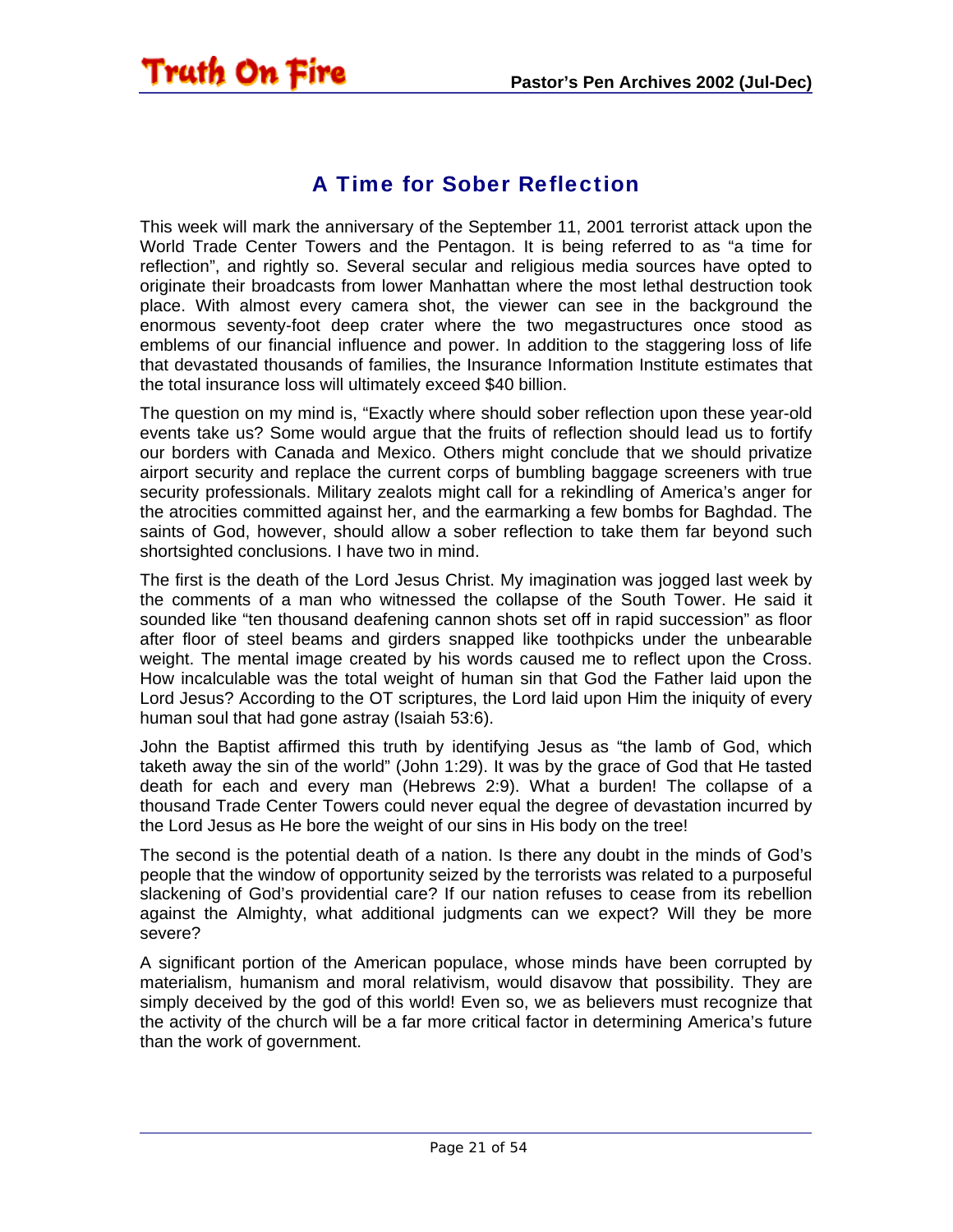

The promise that Solomon received in the night at the beginning of his reign is as applicable now as it was then: "*If my people, which are called by my name, shall humble themselves, and pray, and seek my face, and turn from their wicked ways; then will I hear from heaven, and will forgive their sin, and will heal their land* (II Chronicles 7:14). Show me a church that is genuinely energized about America's welfare, and I will show you a church that is totally engaged in spiritual warfare!

Brethren, it is indeed a time for reflection! As God's people, we must believe that the weapons in our spiritual arsenal—prayer, intercession, and supplication—are far more effective than the FBI, cruise missiles and combat troops! And while the collapse of the Trade Center Towers may have some value as a spiritual object lesson, there is one huge difference! It took nearly a year for ground crews to remove the Trade Center debris, leaving an empty crater to remind us of our losses. It took the Lord Jesus just three days and three nights to rise victorious from the grave, leaving an empty tomb to remind us of the gains He secured for us! Thank you, Lord Jesus!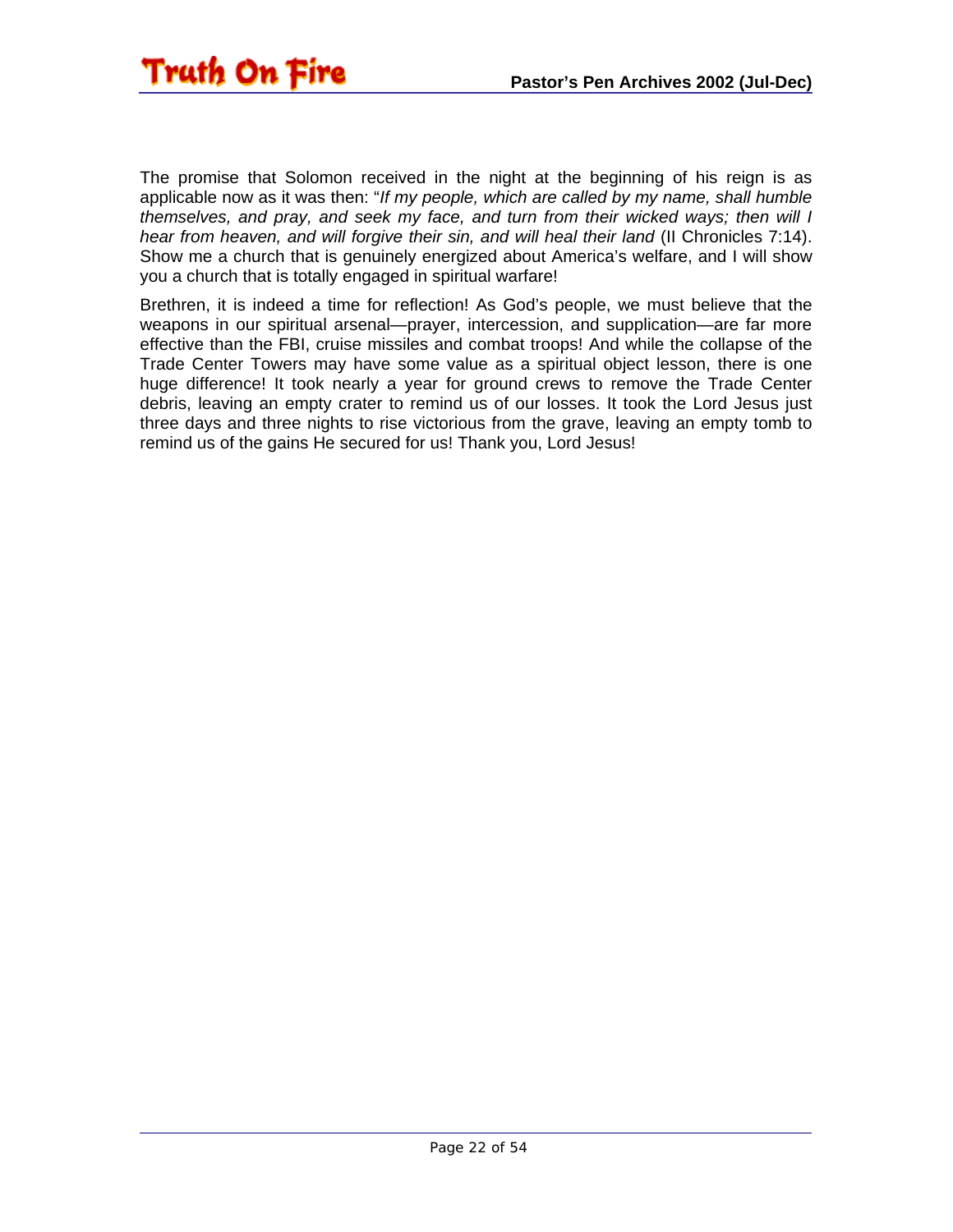<span id="page-22-0"></span>

### An Appropriate Response to the Harvest

The Lord Jesus often used the common realities of agricultural life to illustrate the more ominous truths of the spiritual realm. One of the themes He employed routinely was that of the harvest. At Jacob's well outside the city of Sychar, for example, Jesus taught His disciples that while the physical harvest of local crops was still four months away, the spiritual harvest of precious souls was imminent. Thus He instructed them, "*Lift up your eyes, and look on the fields; for they are white already to harvest*" (John 4:35). At another strategic point in His ministry, our Lord said unto His disciples, "*The harvest truly is plenteous, but the laborers are few; Pray ye therefore the Lord of the harvest, that he will send forth laborers into His harvest*" (Matthew 9:37-38).

The common thread in both of these texts is the element of urgency. The phrase "*white already to harvest*" suggests to us that an immediate response to the crop condition is mandated in order to avoid spoilage as a result of delay. The contrast between a plenteous harvest and a shortage of laborers stresses the same urgency from a manpower perspective. The key to a successful harvest, according to Jesus, is a response that is both immediate and adequate.

It has been my privilege to pastor churches in rural farming communities. Over a period of two or three weeks every fall, farmers would take corn and soybean samples to the Cooperative for a moisture content analysis. When moisture levels dropped below the optimum percentage, farmers would throw everything they had at the harvest combines, hauling trucks, and manpower! The window of opportunity for getting the harvest out of the field was not open-ended!

In His Matthew 9 exhortation, Jesus cited prayer as the means for obtaining adequate resources for harvest. He urged, "*Pray ye the Lord of the harvest*." Two important truths confront us here. First, *pray* is the aorist passive imperative of the Greek deomai (prayer prompted by an urgent sense of need). Imperatives are commands, which means prayer for harvest needs is not optional! The aorist tense suggests that this kind of praying had been previously neglected, and should begin forthwith as a habit of life. By using the passive voice in the command, Jesus implied that harvest needs should drive a disciple to a place of intercessory prayer!

Secondly, the harvest is the Lord's! It is not ours! Personal success or failure in harvest ventures is irrelevant! The harvest is not about us. It is about Him! The Cross of Calvary signifies our Lord's compassion for every fallen son of Adam. It is His gospel that is proclaimed to sinners far and wide! Some of us plant, some water, but it is God that gives the increase!

The Lord of the harvest responds to prayer by sending forth laborers into the harvest. The words "send forth" are from the Greek **ekballo**. It is a strong action verb meaning "to cast or throw out." Have you ever seen a fisherman wading through the shallows with a cast net looking for mud minnows or finger mullet, and forcibly throwing his net once a school of baitfish is spotted? If so, you have the picture of this word. The Lord is the Master Fishermen, Who propels into gospel service the laborer who responds to the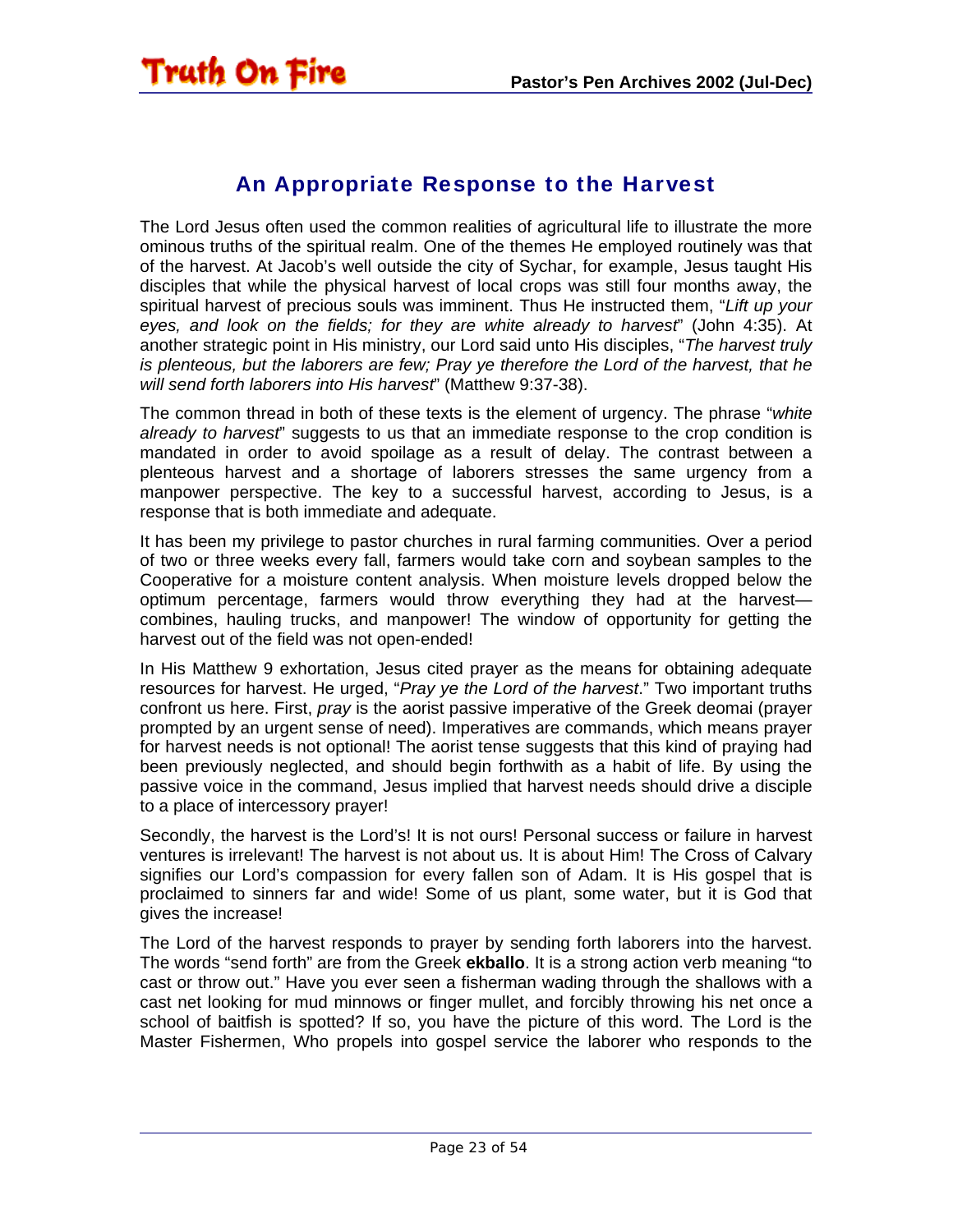need of the harvest. As soon as the words "Here am I; send me" were uttered by Isaiah, the Lord responded with "Go, and tell this people" (Isaiah 6:8-9). Isaiah expressed a willingness to be used of God, and received his commission in short order. It was Vance Havner who said, "Let a man be made usable, and God will wear him out!"

Brethren, all of us live, move, and have our being in a field of harvest. Both the field and the harvest are the Lord's! Have the needs of the harvest driven us to prayer? Do we live each day with the clear sense that we have been sent forth into that harvest? Is ours an attitude of urgency or indifference?

Two things are certain! First, there are precious few churches in America whose response to the harvest has been immediate and adequate! Second, the Lord is still in the business of sending forth willing and obedient laborers into the fields of harvest! There is only one appropriate response to the harvest as Jesus described it—"Here am I; send me!"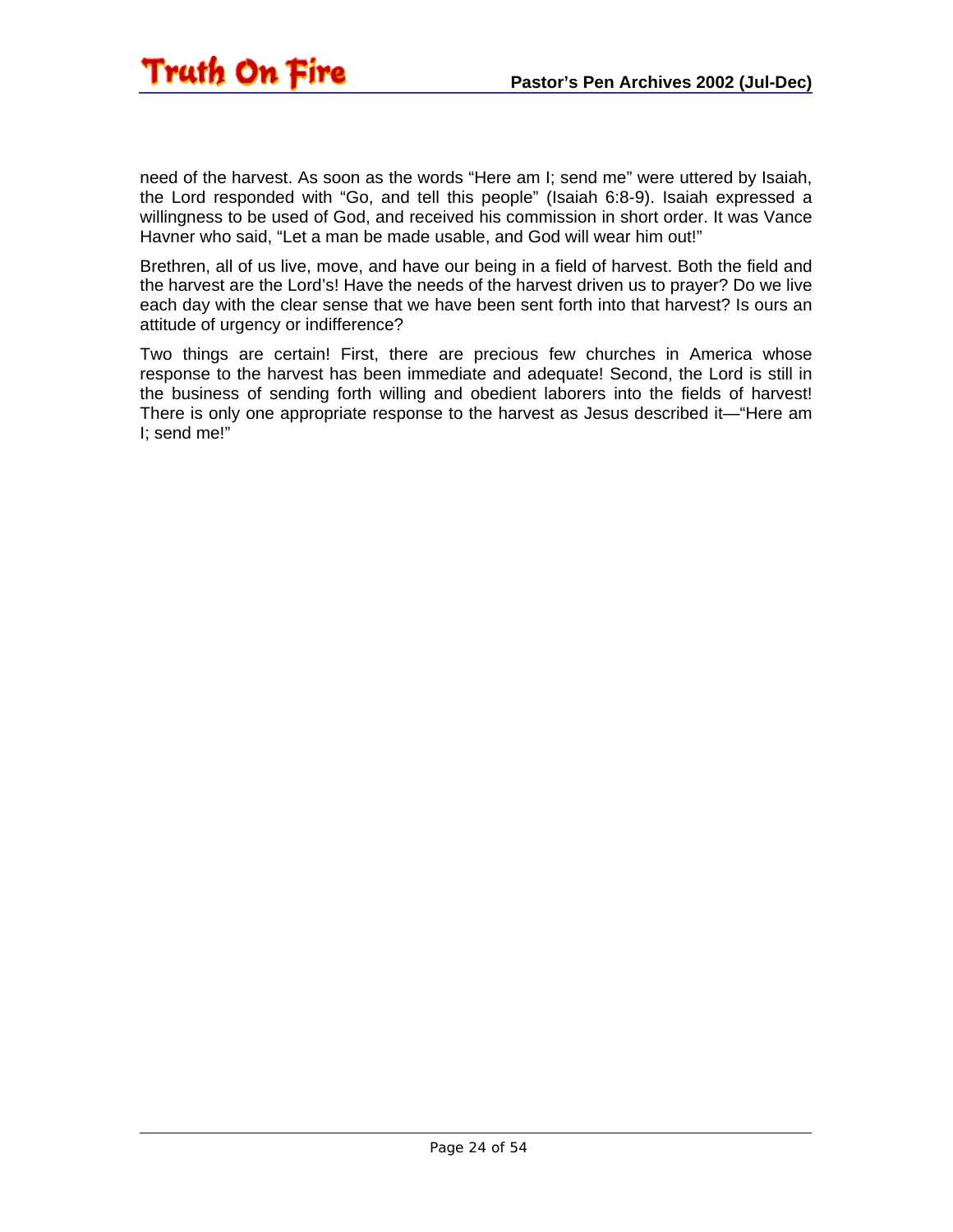### The Remedy for Spiritual Termites

<span id="page-24-0"></span>Are you a homeowner? If so, the scientific order of *Isoptera* within the animal kingdom should be a matter of serious concern for you. About forty species of this creature (which in many ways resembles the common cockroach) live on the North American continent. Ten live underground. They have two requirements for sustaining their existence moisture and cellulose. Many of you have already deduced that we are speaking of the termite, especially the subterranean variety. They are the smallest species within the order, but the most destructive!

The United States Department of Agriculture has long recommended the use of concrete, stone, and brick for building foundations in order to prevent termites from invading the superstructure. Even so, a crack measuring a mere one sixty-forth of an inch in a concrete slab or exterior wall is sufficient to allow these wood-devouring insects to tunnel into the studs and framing virtually undetected. It is estimated that the averagesized termite colony can devour a one-foot section of two-by-four lumber in a threemonth period. While that's not exactly the pace of a runaway freight train, the fact is termites can devour dozens of feet of cellulose-laden material before they are detected.

The subterranean termite is in many ways analogous to sin. Both perform the initial stages of their destructive work in dark seclusion. One ravages the house, the other the heart! The full extent of the damage for both homeowners and heartowners usually comes to light in the advanced stages of infestation. Jesus taught that a man is defiled by the evil acts that proceed *from within, out of the heart* (Mark 7:18-23). In other words, sin works covertly in the heart long before it becomes visible in an overt act! Sin in the heart is truly a spiritual termite!

The homeowner who hears the bad news of termite damage often gets that sinking feeling inside as he or she discovers the extent of the damage, and considers the financial cost of repairs. In some cases, the devastation is so severe that buildings must be torn down and rebuilt from the ground up. In like manner, the heartowner who is confronted with the bad news of sin-damage by God's Word and Spirit (John 16:8-11) experiences a deep sense of guilt, and considers how he or she might get right with God.

The big difference between homeowners and heartowners concerning the damages inflicted by termites and sin respectively is the party who pays the bill! It is the homeowner who bears the burden of repair or rebuild if he or she wants to be made whole. Even in cases where a termite bond is in place, the cost of premiums to keep the policy in force remains the duty of the homeowner. Any lapse in the paying of premiums results in a forfeiture of protection. The heartowner, on the other hand, is helpless to compensate God for offences committed against His Law. As an act of unmerited favor, God responded to the total ineptitude of sinners by becoming a man, and paying the cost of our salvation through His substitutionary sacrifice for sin.

Brethren, every homeowner is also a heartowner. It is a strange paradox when homeowners gladly bear the cost of home restoration but reject God's free offer of heart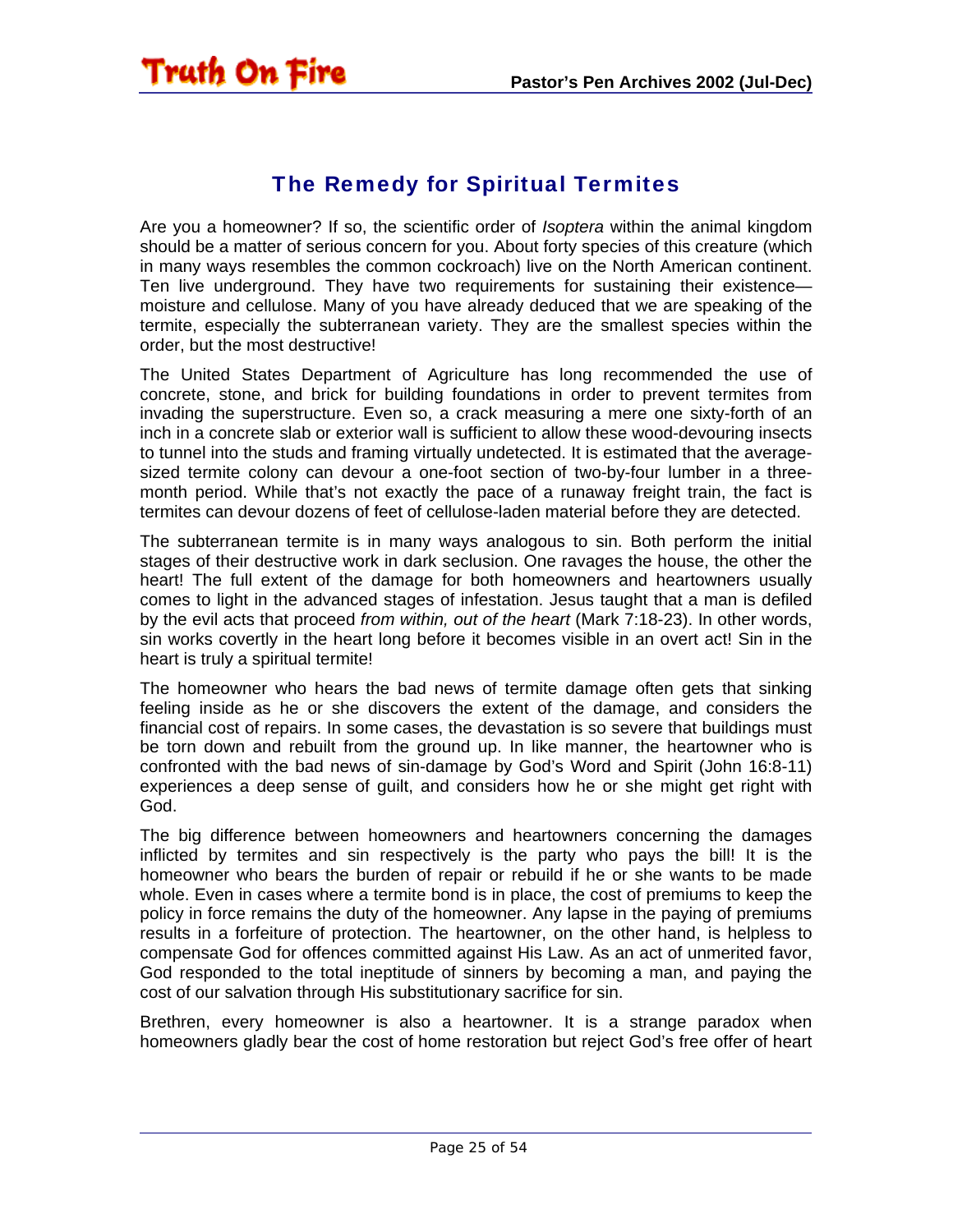

restoration for which the cost was borne by another! Why are we so careful about home matters and so careless with matters of the heart? There is only one crack-free foundation for building a life, and that is the Lord Jesus Christ! There is only one remedy for the spiritual termites that infest the heart, and that is precious blood that Jesus shed for our sins!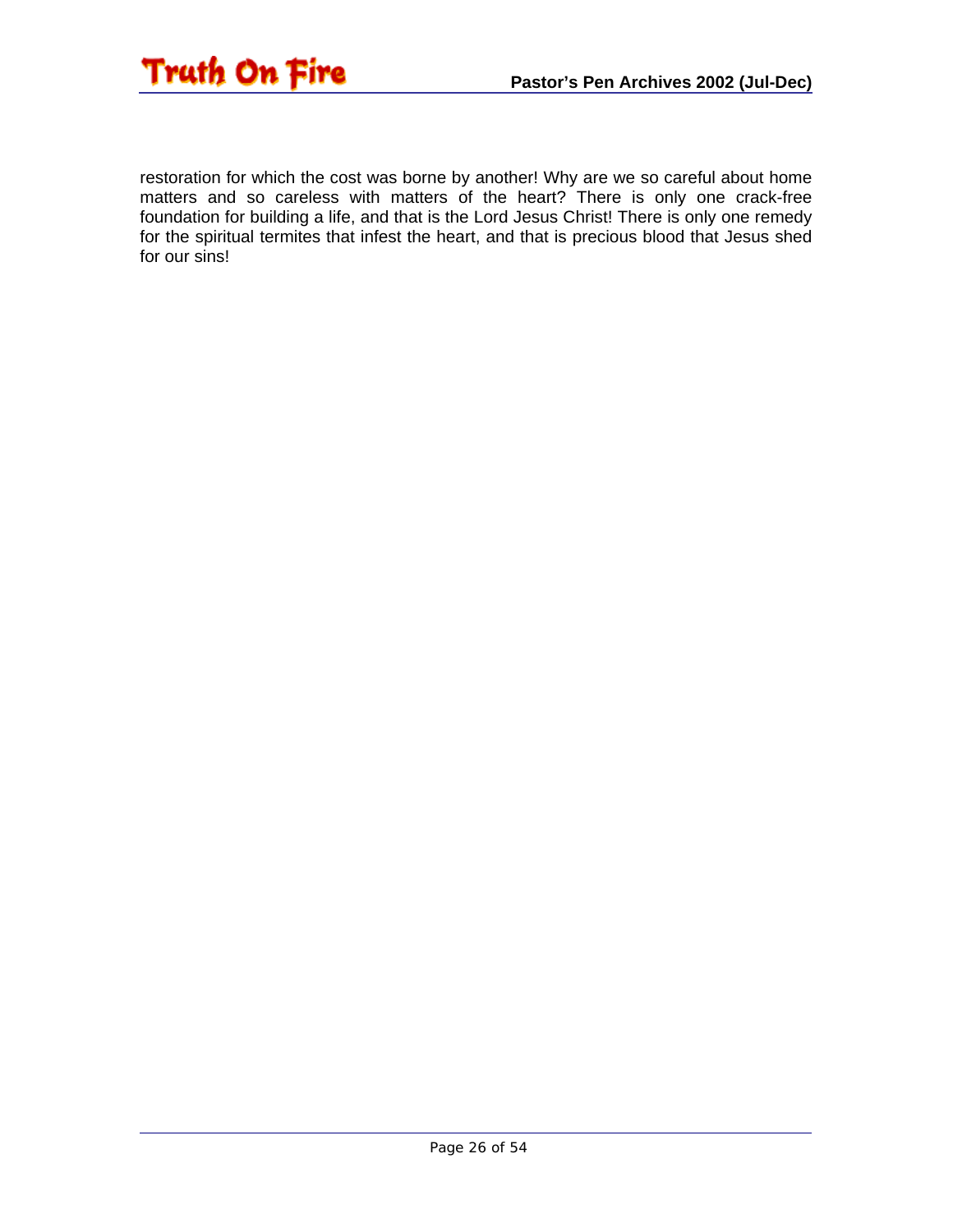<span id="page-26-0"></span>

### The Gospel Deficiency of Reformed Theology

Do you remember the words, "It depends on what the meaning of the word 'is' is"? Bill Clinton made this statement before a Federal Grand Jury on August 17, 1998, in response to allegations that he had previously lied under oath regarding a sexual affair with a White House intern. He further explained that the word "is" as understood to mean "is and never has been" would have an entirely different meaning than "is" as in "there is none". He argued that his former sworn testimony was "a completely true statement" because he had the second meaning in mind. My thought was that any politician who resorts to this kind of etymological hairsplitting to defend his integrity is desperate indeed!

Politicians are not alone in their ability to manipulate word meanings to their advantage. Theologians have done so for centuries in order to defend an interpretation of scripture or further a doctrinal agenda. Reformed theology is a case in point. One key issue is the meaning of the word "*world*" (Greek **kosmos**) as used by Jesus and the Apostles to describe the object of God's love (John 3:16) and the extent of the atonement (John 1:29). There is an interpretive axiom that says, "If the plain sense of scripture makes good sense, seek no other sense, lest you make the plain sense to become nonsense." The plain sense of "world" in John 3:16 is "humanity in its entirety (Jews and Gentiles without exception or distinction).

Reformed theology rejects the plain sense for another sense that is essentially nonsense, using a lethal mix of Aristotelian logic and misapplied scripture to arrive at a meaning of "world" that equates to the "world of the elect". It teaches that God loves only the elect and that Jesus died only for them, notwithstanding the plethora of scripture to the contrary. Reformed theology is truly Clintonesque in its attempt to redefine the "world" that God so loved, and reconciled to Himself through the death of His Son (II Corinthians 5:14-19).

At the close of His ministry, our Lord Jesus spoke these words: "*I am come a light into the world, that whosoever believeth on me should not abide in darkness. And if any man hear my words, and believe not, I judge him not: for I came not to judge the world, but to save the world*" (John 12:46-47). Jesus used the word "world" three times in these two verses. It cannot mean the "world of the elect" simply because Jesus included in that world every soul that hears His words and refuses to believe! In other words, the "world" as defined by Jesus consists of the elect and non-elect alike. The elect are those who believe; the non-elect are those who persist in unbelief. Jesus declared that He came to save them all, and that all were the objects of His love!

Reformed theology is a speculative philosophical system that suffers from a major gospel deficiency! The scriptures reveal that the apostolic gospel message consists of two main themes: the *provision* God made for the sins of mankind, and the *offer* of forgiveness and life to all who believe it. The provision is expressed in the words "*Christ died for our sins according to the scriptures*" (I Corinthians 15:3). In this passage, Paul was restating the core message he had preached to the Corinthians before they were saved, which is the same message he preached to every unbeliever he evangelized.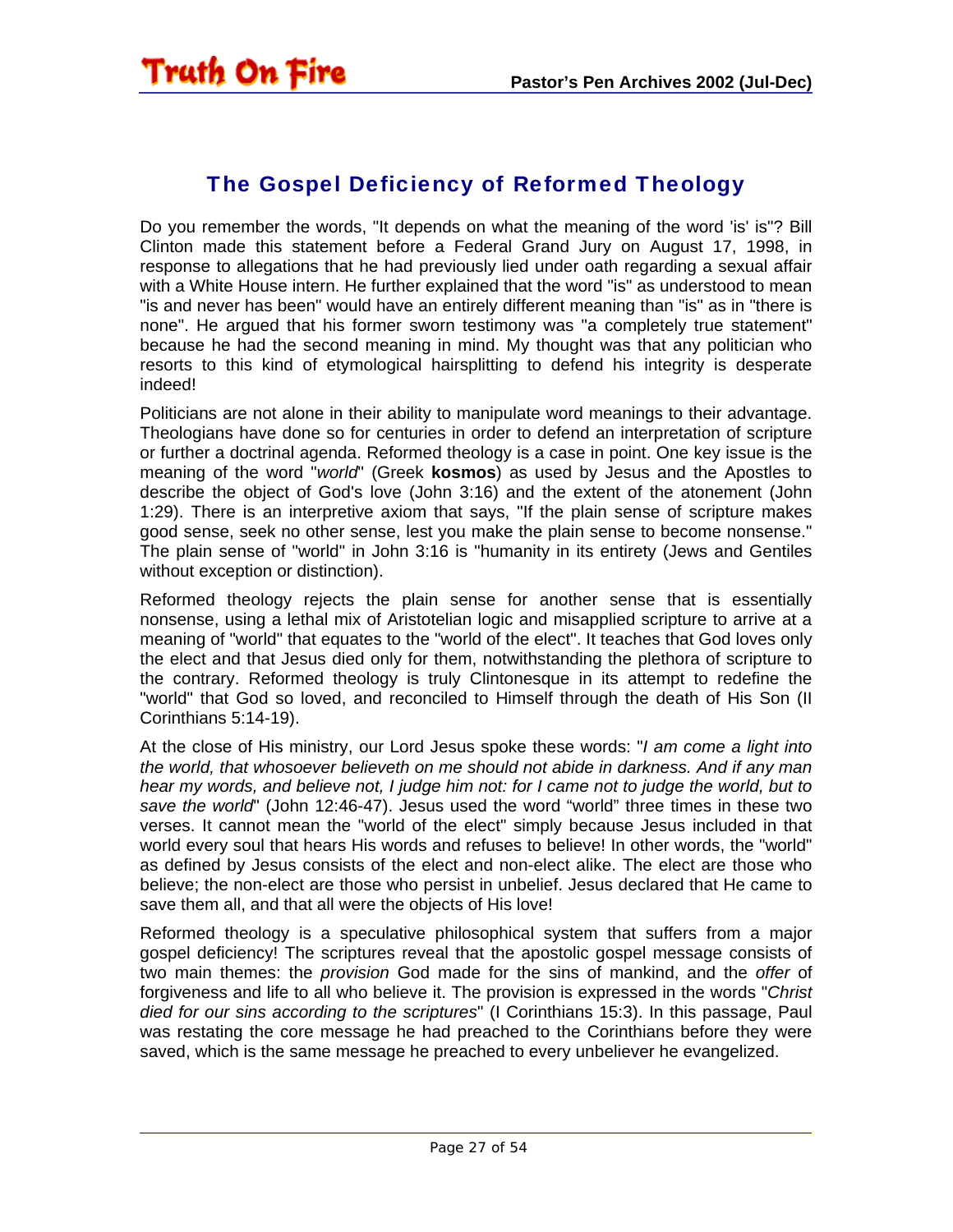The offer is expressed in the words, "*Believe on the Lord Jesus Christ, and thou shalt be saved, and thy house*" (Acts 16:31). The validity of the offer is absolutely contingent upon an actual provision for sin. So the only way Paul could have extended the offer to include the jailor's household was a conviction that Jesus had provided a sin satisfaction for every man in His vicarious death. Reformed theology is incapable of such conviction, and is therefore hamstrung by a gospel that only partially resembles that which Paul declared to the Gentiles.

Brethren, Jesus and the apostle Paul both proclaimed a universal offer of salvation backed by a universal provision for sin! Anything less is a departure from apostolic doctrine. Reformed theology, because it suffers from a gospel deficiency, should be rejected by every Bible believer. It was Jesus Who commanded the gospel to be preached to every creature. If there are some for whom Jesus made no provision for sin, how then can there be a gospel for them? And if the gospel offer is not backed by an actual provision for sin, how then is it possible for a Just God to hold the 'non-elect', for whom Christ did not die, accountable for rejecting a gospel that is 'non-applicable' to them?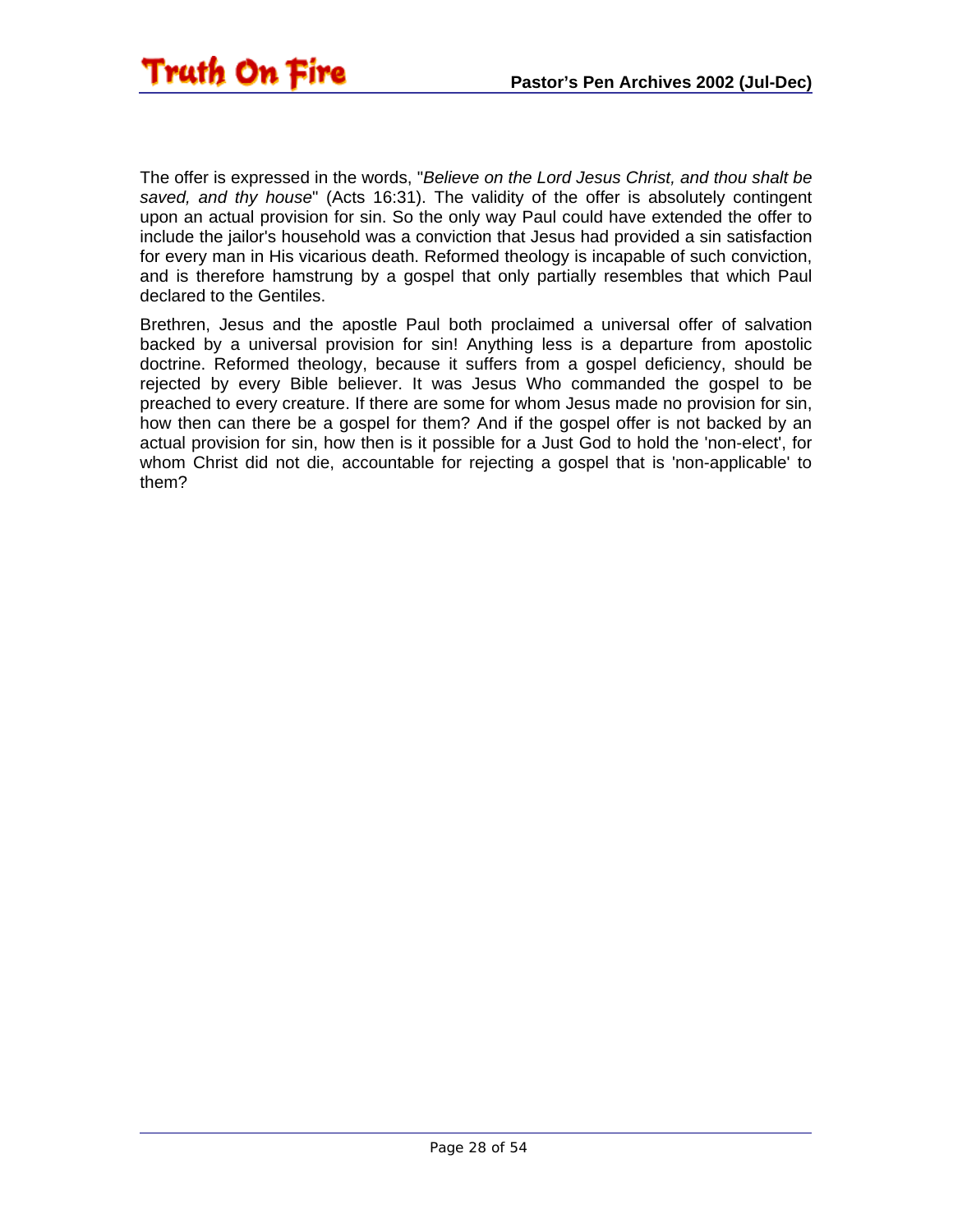### <span id="page-28-0"></span>**Truth On Fire**

### A Mentor for the Men of God

The New Testament linchpin between the Gospels and the Epistles is the book of Acts. It is a transitional narrative that chronicles the explosive spread of the gospel from the Jews at Jerusalem to the Gentiles at Rome. Its content reveals the sundry kinds of supernatural phenomena that local churches can expect when they are endued with Holy Ghost power! It profoundly illustrates that God works through faithful men to advance His kingdom! Apollos, an Alexandrian-born Jew with an established reputation for oratorical eloquence and uncommon prowess in the Old Testament scriptures, is a prime example (Acts 18:24-28). Any preacher looking for a mentor would do well to emulate this man!

There are four notable attributes that commend Apollos to us as a role model. First, Apollos was a factual man. He was *instructed in the way of the Lord* and *taught diligently the things of the Lord* (v.25). In my understanding, the way of the Lord has to do with God justifying sinners by faith based on an approach to Him by blood sacrifice. From the days of Abel until Christ's death on the Cross, this was the way of salvation. Aquila and Priscilla were instrumental in teaching him that Jesus of Nazareth had fulfilled all of the prophecies with which he had become so familiar!

The word *instructed* signifies a question and answer method of teaching wherein the pupil was required to provide oral answers to the teacher as evidence that he had mastered the content. Our English 'catechism' comes from this word. The word *diligently* is the Greek **akribos**, which means *accurately* or *exactly*. It takes serious mental discipline to be an effective pastor. The ministry is no place for the mentally lazy! It is a most noble pursuit to master the details of scripture!

Secondly, Apollos was a fervent man, and spoke as one *being fervent in the spirit* (v.25). The verb *fervent* is the Greek **zeo**, which means *to boil* or *to be hot*. Its form here is a present participle, indicating continuous action or habit of life. It tells us that his Bible expositions were packing spiritual heat and emotional passion every time they were delivered. Facts without fervency (i.e., truth without fire) promotes ambivalence toward truth. Fervency without facts (i.e., fire without truth) promotes divergence from truth. Facts mingled with fervency (i.e., truth on fire) promotes obedience to truth. So where is your church headed these days, dear pastor? The prevailing winds of ambivalence and divergence tell me that most churches are headed in the wrong direction! It will take men like Apollos to reverse the trend!

Thirdly, Apollos was a fearless man. Our text says he *spoke boldly in the synagogue* (v.26). The word *boldly* suggests *outspokenness* without fear of rejection. Apollos was neither obnoxious nor flamboyant. He was simply a man who considered the spiritual welfare of his fellow countrymen of greater import than his own personal welfare and safety. He was therefore willing to incur the risks of preaching the truth to a potentially hostile audience! For Apollos, fearlessness was an extension of fervency! An inverse relationship exists between fervency and fear. An abundance of the former produces an absence of the latter. The preacher who is fearful in public is one who neglects God in private; for it is there that the truth of Christ reaches the boiling point!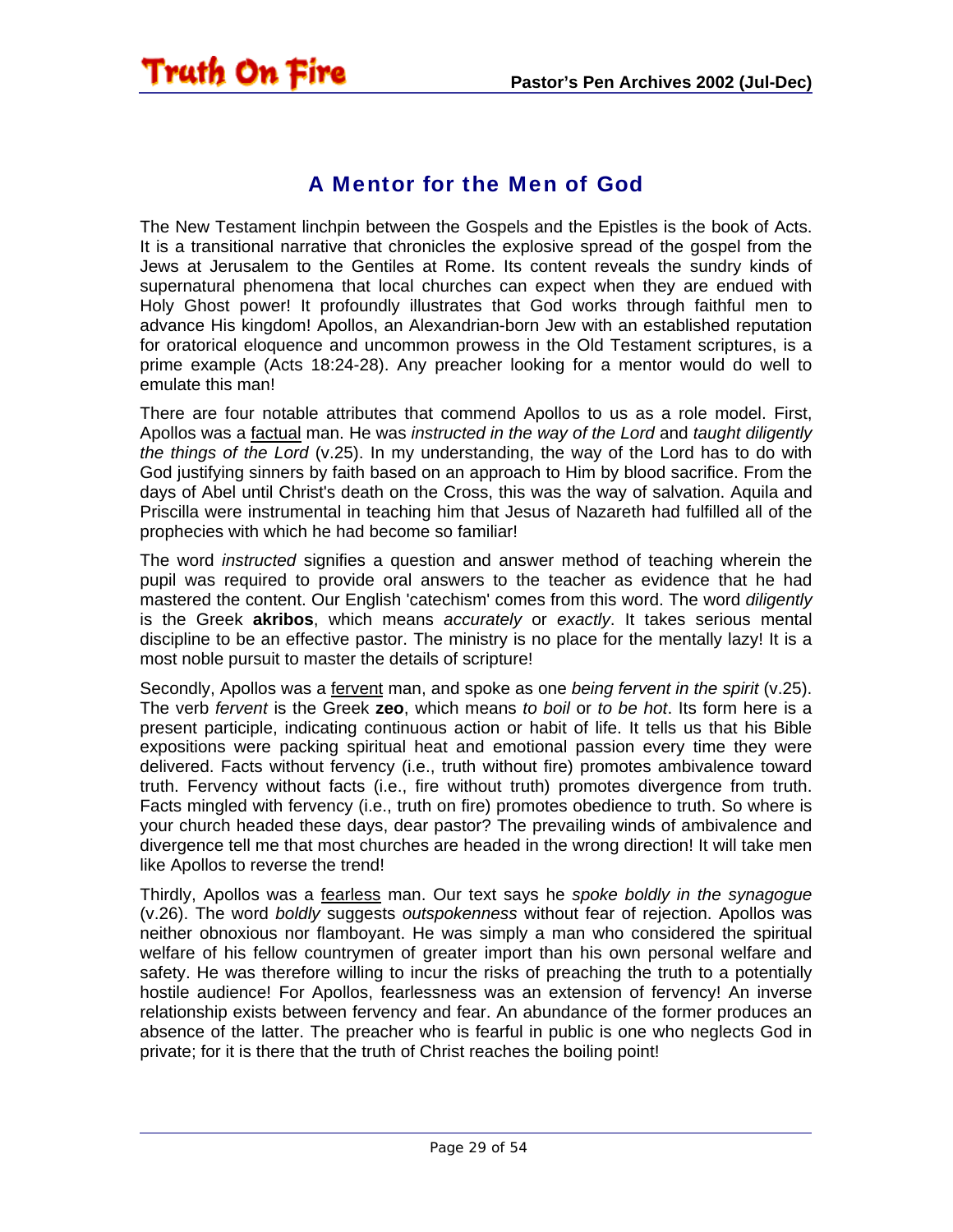

Fourthly, Apollos was a fruitful man! Any expositor who renders spiritual help to his hearers by means of impassioned truth may be reckoned fruitful! In the immediate context, the help he provided was directly related to his ability to craft from the scriptures impregnable arguments that *Jesus was Christ* (v.28). The phrase *mightily convinced* is the translation of a compound Greek verb that signifies total domination of an argument by the irrefutable evidence presented. The pastor who is skilled in the word of righteousness, and sets forth with unmistakable clarity both the 'what' (the object of faith) and the 'why' (the reason for faith) for his hearers, is a deep-rooted and fruitful tree for all who sit under his preaching. Apollos was such a man!

Brethren, the pulpits of America are crying out for men like Apollos! At no time in our history has there been a greater need for pulpiteers to exhibit that rare combination of facts and fervency before their congregations, and to do so with fearless allegiance to the truth! Spirit-filled men of this caliber are always fruitful! God is still in the business of using godly men who are factual, fervent, and fearless to minister much help to those who have believed through grace! For this reason, Apollos is a bona fide mentor for the men of God!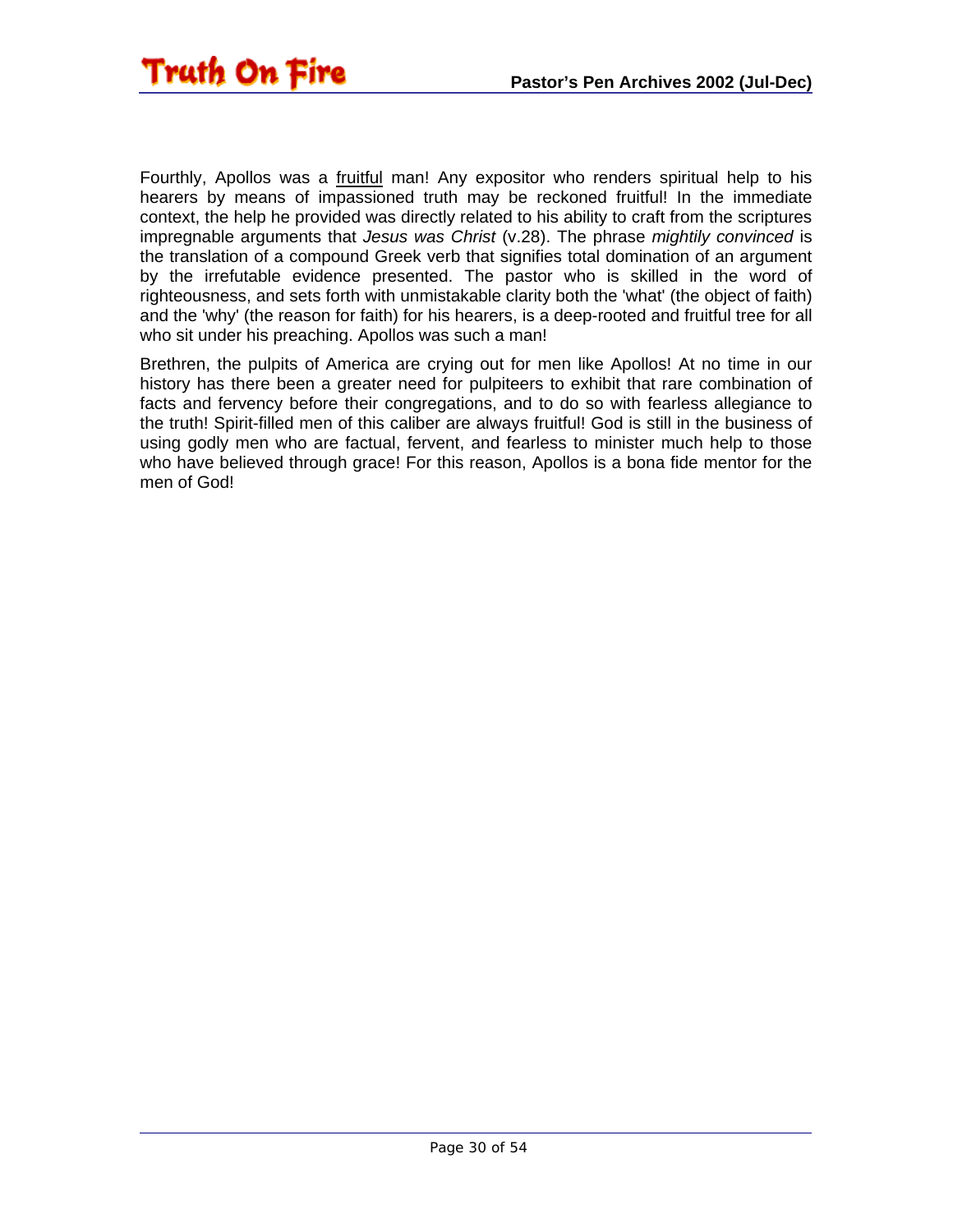<span id="page-30-0"></span>

### The Total Sufficiency for Our Depravity

What two distinctions do the words Trinity, sovereignty, and depravity have in common? First, all of them represent sound Bible doctrines taught by orthodox Christianity. Secondly, none of them is found in the scriptures. For this reason, the unorthodox religious world customarily accuses us of fabricating doctrines that the Bible does not teach. The Word of God, however, does in fact set forth the concepts and precepts represented by these theological terms. God is revealed as a Tri-Unity of Persons— Father, Son, and Holy Spirit. The Godhead is supreme in authority, executing its will and good pleasure without consultation from any external entity. The Bible portrays fallen man as morally corrupt and spiritually bankrupt. In theological lingo, this condition is referred to as "total depravity".

The doctrine of total depravity as articulated by orthodox Christianity teaches that man is as *bad off* as he can be regarding his *condition* although he might not be as *bad* as he can be in terms of his *actions*. The initial act of sin caused Adam and Eve to incur spiritual death immediately, and the Bible tells us that spiritual (and ultimately physical) death *passed upon all men* as a result (Romans 5:12). In one tragic moment, they fell from the heights of sublimity to the depths of enmity. The initial indicator of depravity was an aversion for the presence of God. It rendered Adam and his posterity totally incapable of approaching God apart from a grace intervention.

Cain and Abel were therefore born into this world as totally depraved sinners. The manner in which God dealt with these two brothers, especially Cain, is critical to our understanding of total depravity. The fact is God was graciously interacting with totally depraved men thousands of years before the first theologians drew battle lines over its meaning and extent. A sober reflection upon God's behavior toward Cain as recorded in Genesis 4:1-16 is worth more than a thousand theological volumes on the subject!

It is useful to observe the effects of total depravity upon Cain. First, he exhibited a total disregard for the kind of sacrifice God required (4:3-4). The prescribed way of approach to God was a blood offering that symbolized a life sacrificed in place of the sinner who presented it. Abel complied with an attitude of submission; Cain disobeyed with an attitude of rebellion. Secondly, God's disrespect for his offering was met with anger rather than inquiry (4:5-6). He might have responded, "Lord, I desire your acceptance! What would you have me to do?" He essentially raised a clinched fist toward God, saying in effect, "How dare you disrespect the hard-earned work of my hands!? My offering is every bit as good as Abel's!" Thirdly, he disregarded his privileges as the firstborn as well as the gracious warning of impending sin (4:7). Fourthly, he committed the act of murder, gave false testimony in Lord's presence, and incurred additional curses (4:8-12). At the last, he complains of his unbearable punishment without the first word of confession or an ounce of sorrow regarding the sin that caused it (4:13). Cain teaches us that at the end of the road called total depravity stands the inn of brazen infidelity!

So what was the difference in these two brothers? Did God do something for Abel that He refused to do for Cain? The context provides the answers. First, Abel believed and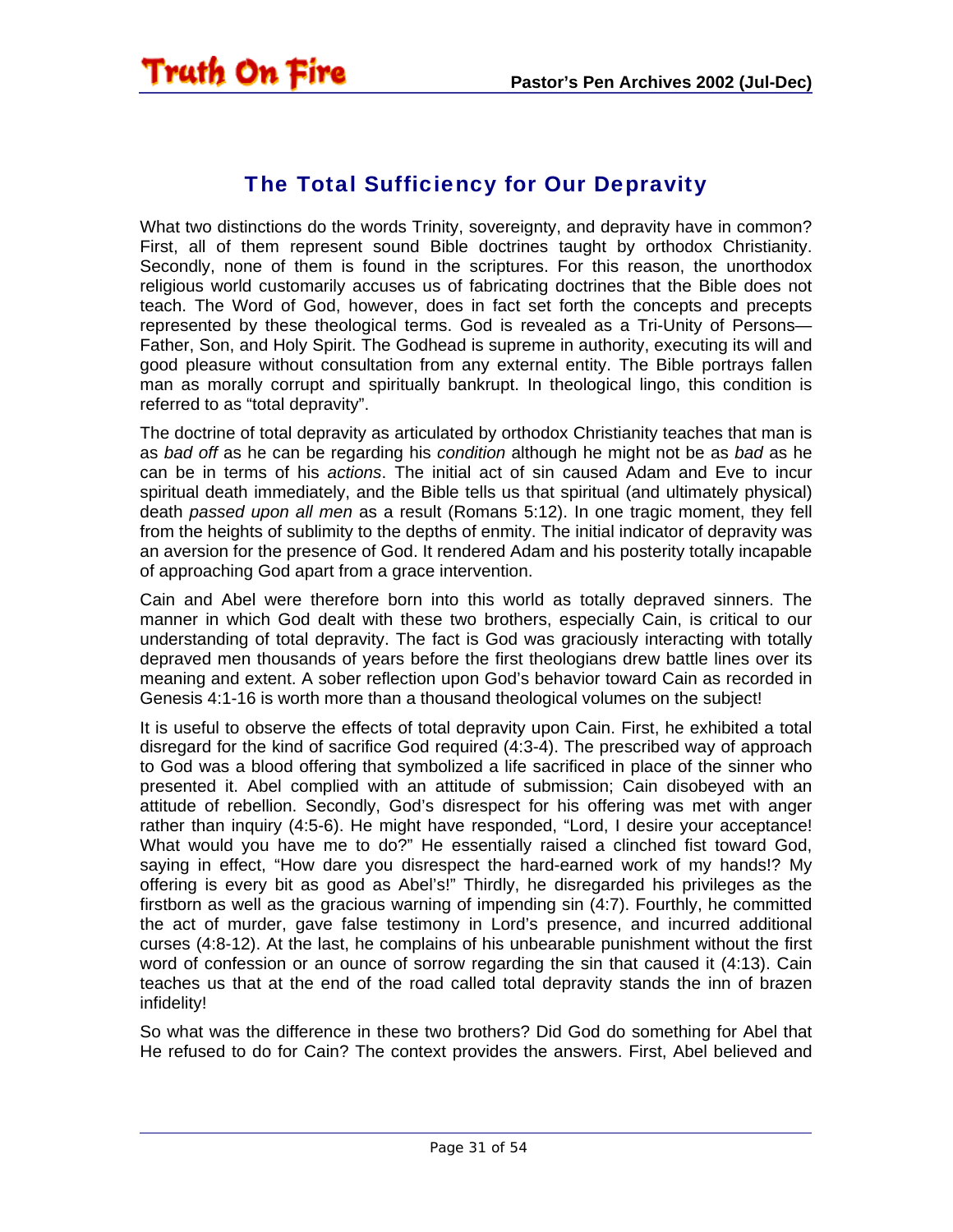

obeyed God while Cain chose unbelief and disobedience. In contrast to the baseless claim that God simply "passed over" Cain in the matter of personal salvation, the Lord made it perfectly clear to Cain that acceptance (i.e., a righteous standing before Him) was solely contingent upon a willingness on his part to do the right thing (4:7). Secondly, the argument could be made that God actually did more for Cain than He did for Abel in terms of grace! The Lord graced him with His personal presence, reasoned with him One-on-one, reiterated the terms of acceptance, warned him of the potential dangers of disobedience, and set a mark upon him to preserve his physical life, postponing an appointment with eternal damnation! It is a remarkable truth that Cain, the *first man* born into this world, was also the *first vessel of wrath* that God *endured with much longsuffering*—a man who fitted himself to destruction by his own devices (Romans 9:22). The same precious grace that Cain resisted was sufficient to save Abel from his sins.

Brethren, there is nothing like a Biblical context to set the record straight on doctrinal issues. Is it possible to reflect upon the Lord's interaction with Cain and draw the theological conclusion that God simply withheld from Cain the ability to believe? I have serious and reasonable doubts! I have no doubt, however, that the Lord Jesus Christ is the total sufficiency for our total depravity!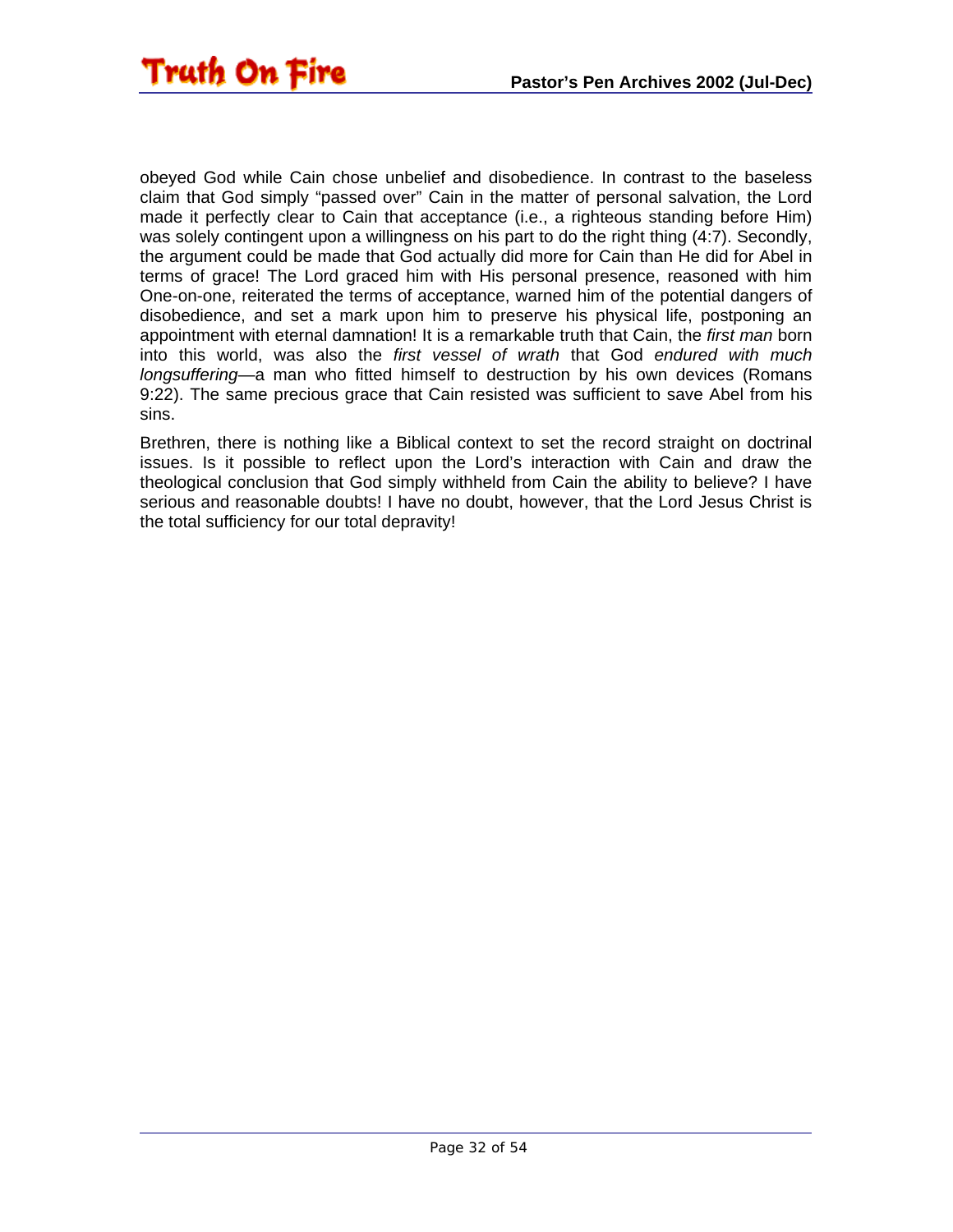<span id="page-32-0"></span>

### The Remedy for a Life Gone Sour

The Seventy-third Psalm is the remarkable analysis of a saint who had gone sour on life, but regained the proper perspective before it was too late. Asaph recorded his insights after struggling with what he perceived to be blatant inequities between the godly and the ungodly. The sore in his soul began to fester as he adopted a worldly mindset that equates an increase in riches and an absence of trouble with Divine approval (73:5, 12). The world tends to measure the success of an individual by his or her substance. The believer who adopts this bogus measuring stick can suffer from disillusionment so severe that it produces envy of the wicked (73:3), tears of discouragement (73:10), doubts about God's "hands on" administration of world affairs (73:11), and a sense of futility in serving God (73:13-14).

In the descriptive language of hindsight, Asaph reveals just how far he had drifted from the Lord, and how close he had come to throwing in the towel. He admits that his *feet were almost gone*, and that his *steps had well nigh slipped* (73:2). *Slipped* is from a Hebrew root meaning *to spill forth*, *to expend*, or *to sprawl out*. The picture is that of a wounded warrior sprawled out on the battlefield because of blood spilled and energy expended. The issue of whether he will live to fight another day remains in doubt.

He is also *envious at the foolish* (73:3). What does it says about a man when he finds himself looking up to a fool? Well, the only kind of man that can envy a fool is another fool, and an *ignorant* one at that (73:22). In his pitiful spiritual condition, he was *as a beast before God* (73:22). What this tells me is that Asaph was for a time dominated by carnal instinct rather than spiritual insight—a malady far too common among God's people. The walk of faith promotes self-denial and the doing of God's will. The world promotes self-preservation and the doing of one's own thing!

Asaph attributed his spiritual turnaround to a fresh journey *into the sanctuary of God* (73:17). What is in view here is a fresh experience of the presence of God without regard for the physical location. It's one thing to go to church, but quite another to *have* church while your *at* church! In the private recesses of his soul, Asaph met with the Lord afresh. What a difference! He now understands the *end* of the ungodly (73:17). Is it not true that the bottom line of your existence and mine is where we will be one hundred years from now? Wise indeed is the man, woman, or young person who exchanges the temporal view of life for one that takes eternity into account every step along the way!

Asaph recognizes that the pedestals of prosperity he once envied are actually *slippery places* for the wicked (73:18). *Slippery* is from a Hebrew root meaning *smooth*. It was sometimes used to describe flattering speech—words delivered so smoothly that they achieved their intended effect upon the target audience. A *slippery place* is simply a life of smoothness enjoyed by the ungodly that prosper in this world. The lifestyle they have achieved is in itself a form of self-flattery, which is idolatry. Slippery indeed is the ground where one worships at the altar of materialism!

The Psalmist further describes the end of the ungodly with words like *destruction* and *desolation*, and phrases like *utterly consumed with terrors* and *thou shalt despise their*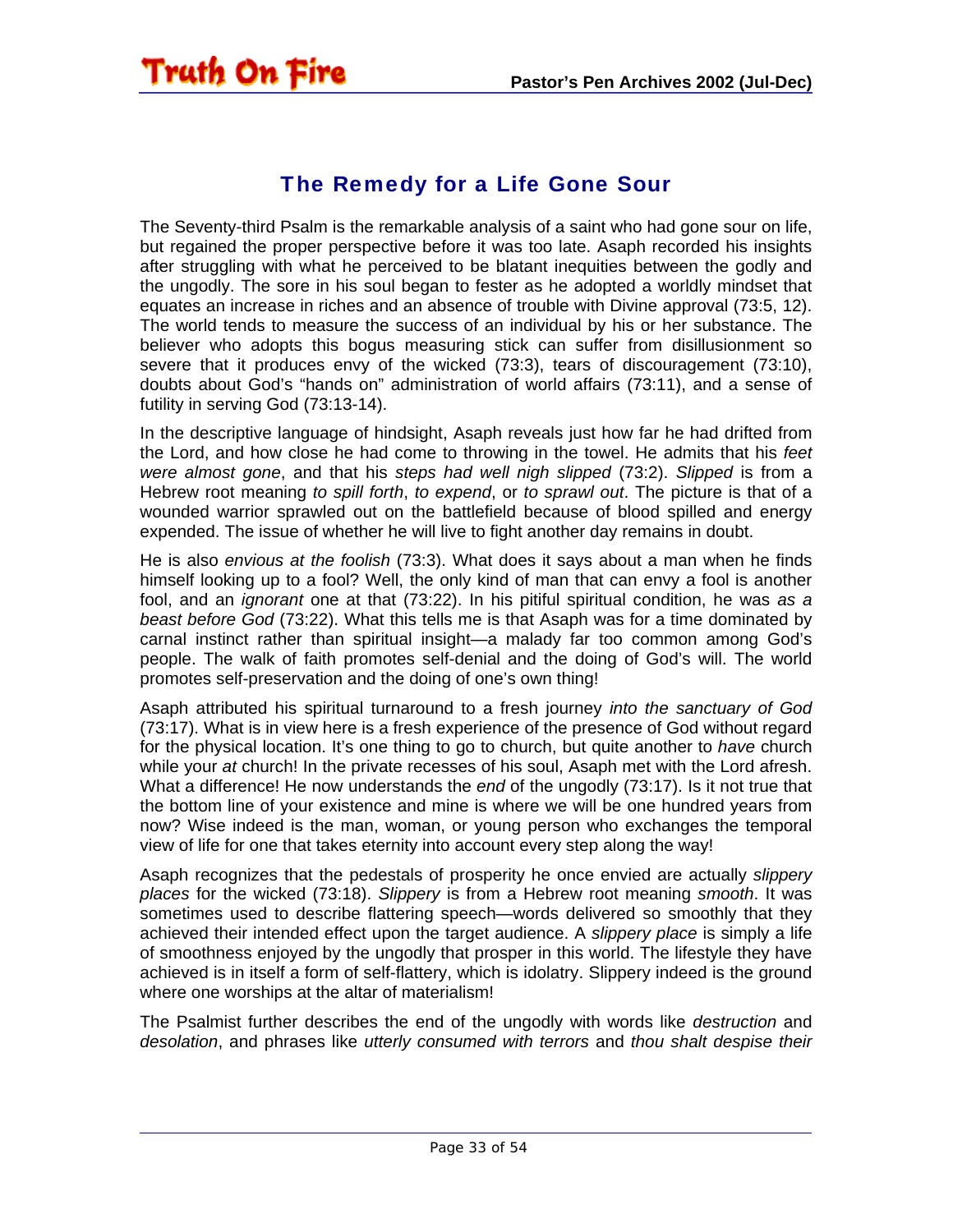

*image* (73:18-20). Asaph admonishes his readers in no uncertain terms that prosperity achieved without godliness, and apart from a life lived in the sanctuary, is a dead-end street! Trouble-free ungodliness is a myth that Satan markets to this world with great success!

In the final verses, Asaph declares, "*My flesh and my heart faileth: but God is the strength of my heart, and my portion forever*" (73:26). It is quite interesting that the words *portion* and *slippery* come from the same Hebrew root. In this subtle play on words, Asaph contrasts the artificial and short-lived smoothness found by the ungodly in materialism with the genuine smoothness of life he finds in God alone! This is the same smoothness that Noah found in the ark, that Joseph found in an Egyptian prison, that Daniel found in the den of lions, that Paul and Silas found in the jail at Philippi, and the apostle John found on the isle of Patmos. In short, God was enough!

Brethren, the road we travel toward the gates of heaven is often a difficult one. At times we may find ourselves taking our eyes off the prize, operating by carnal instincts, and becoming resentful and bitter. The message of Asaph is an encouraging one for such a time. It reminds us that the remedy for a life gone sour is simply taking a fresh journey into the sanctuary of God, and staying there until we are satiated with Him!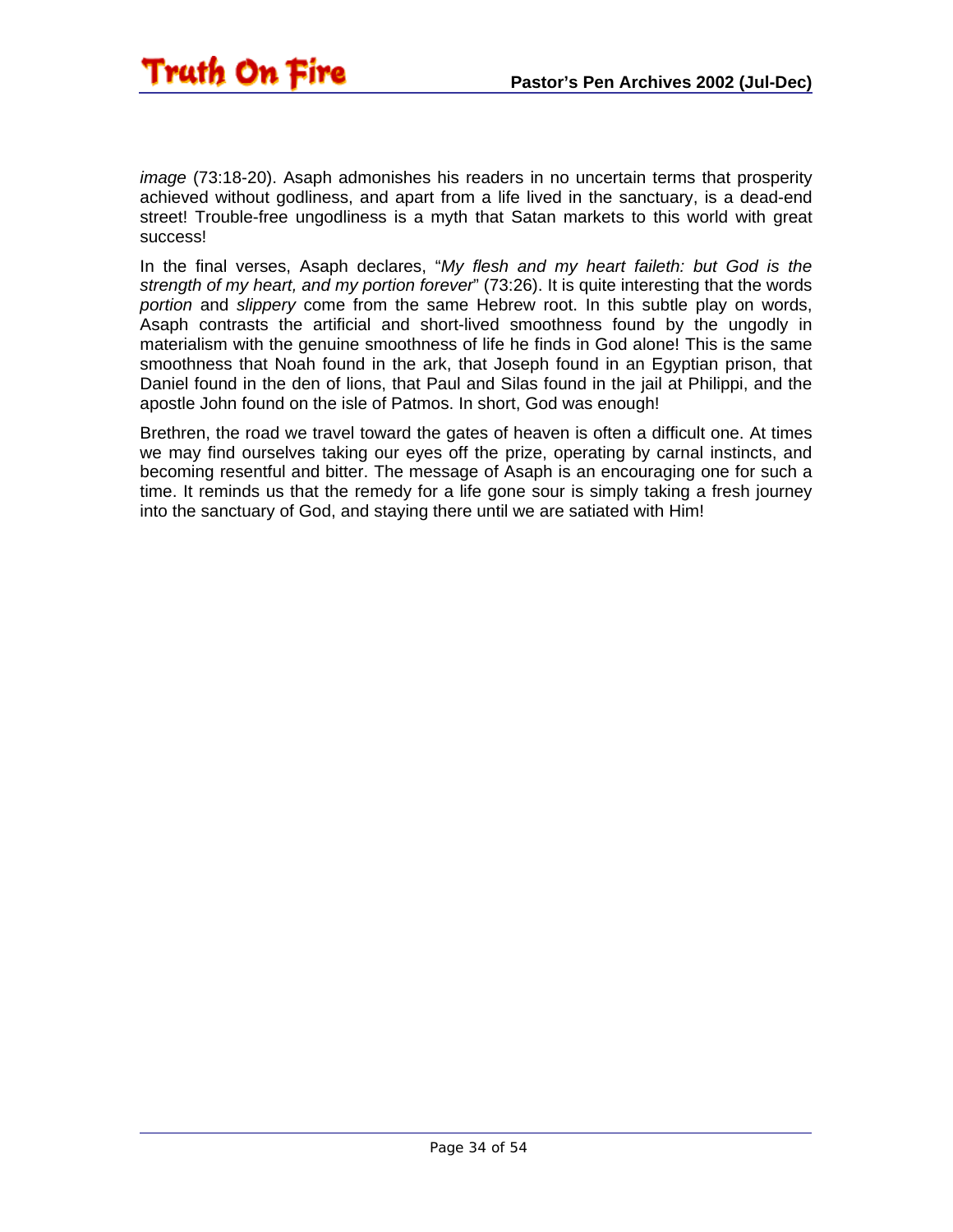### The Beltway Sniper Was Right!

<span id="page-34-0"></span>**Truth On Fire** 

The postscript of a note left by the Beltway sniper behind the Ponderosa restaurant last week issued the following warning: "Your children are not safe anywhere at any time!" In the minds of many, the message elicited dark images of high-powered .223 caliber bullets inflicting yet more lethal carnage upon an already shell-shocked community. The nation (especially those living in the killing zone) breathed a collective sigh of relief upon hearing that law enforcement officials had indeed captured the prime suspects. Now that the sniper is no longer able to make good on his warning, should we assume that the children are safe? Think again!

The warning issued by the Beltway sniper is pregnant with prophetic irony! Actually, it has been quite some time since our children have been safe! This was the reality in America long before the Beltway sniper brought down his first victim, and will likely remain so long after justice has been served upon him. America, my friend, is not a safe place for children!

The dangers that threaten our children begin in the womb. Statistics posted on the National Right to Life website reveal that in 1997 there were 306 abortions for every 1,000 live births. In that same year, more children died from abortion than Americans died in the Revolutionary War, the Civil War, World War I, World War II, the Korean War, the Vietnam War, and the Gulf War combined. The abortion total in the United States since 1973 is approaching 43 million. America continues to murder its unborn children at a rate of roughly 1.5 million per year.

Some unborn children who manage to survive into the third trimester of pregnancy face the possibility of partial-birth abortion. In this ruthless procedure, the abortionist pulls the baby into the birth canal (except for the head, which is deliberately kept just inside the womb), and jams scissors into the back of the baby's skull, spreading the tips of the scissors apart to enlarge the wound. After removing the scissors, a suction catheter is inserted into the skull and the baby's brains are sucked out. The collapsed head is then removed from the uterus. The chief opponents to the legal ban of this diabolical practice are none other than liberal Democrats in the Senate!

The dangers for womb survivors have only just begun. Child abuse has become epidemic! The Journal of the American Medical Association states that deaths due to child abuse are probably underestimated by two-thirds. Records show that from 1985 to 1996, 2,973 American children younger than 11 died as a result of abuse. Researchers opine that the true figure could have been as high as 9,467. Abduction is another form of abuse. In 2001, the total number of missing children reported to the police and entered into the FBI's National Crime Information Center (NCIC) approached 725,000. According to the NCMEC Online Victimization report, America's children are now reported missing at the rate of 750,000 per year, 62,500 per month, 14,423, per week, 2,054 per day, and 85 per hour (or 3 children every 2 minutes).

The dangers for children continue with entry into the public school system. At kindergarten level and beyond, our kids are routinely hammered with the dogmas of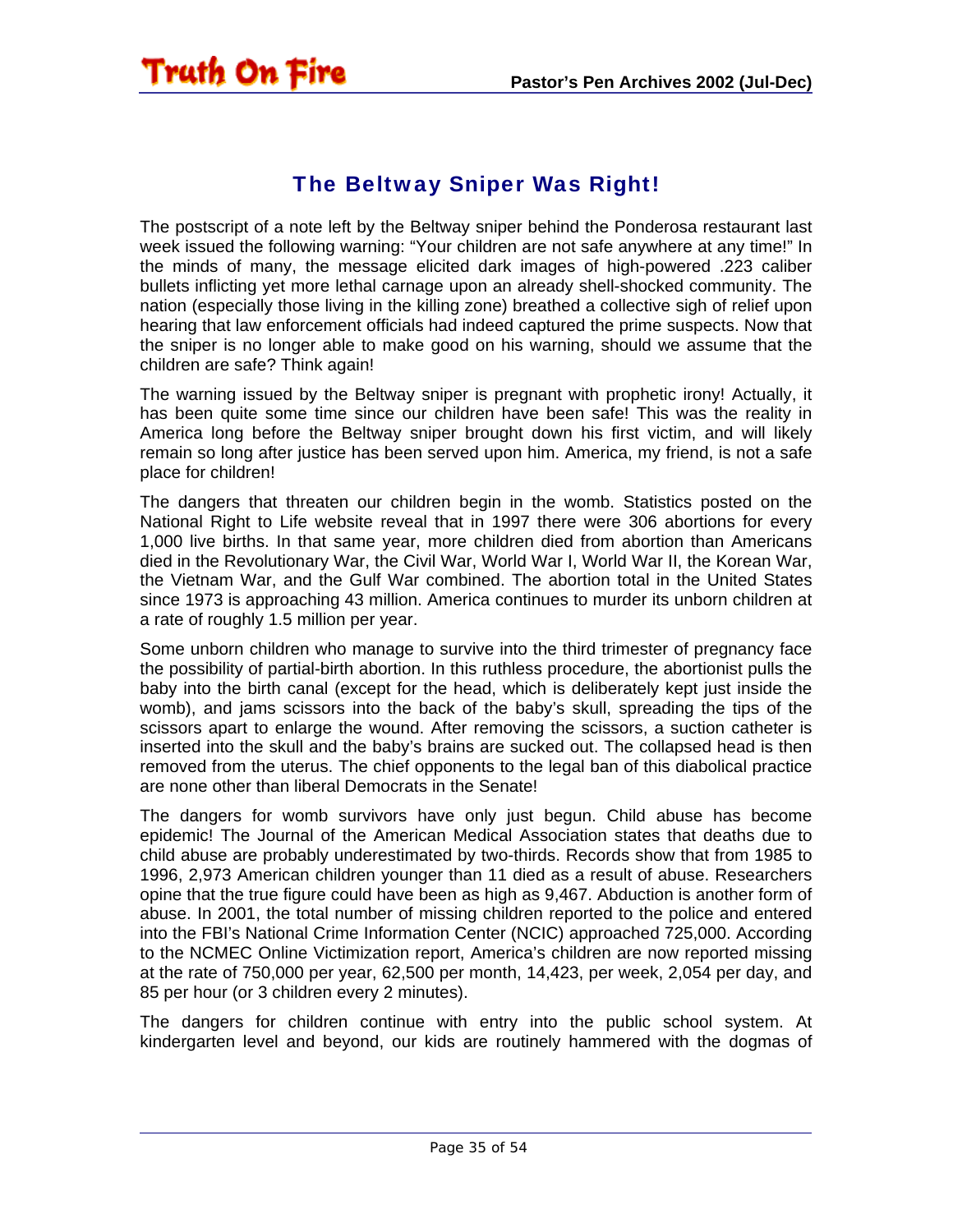

humanism and homosexuality. Godless evolution is taught as scientific fact. Homosexual wickedness is lauded as a wholesome and alternative lifestyle deserving of toleration. Thirty years ago, the propagation of these lies was dependent upon sympathetic teachers, who verbally indoctrinated the minds of children. Now they masquerade as truth in the printed pages of grade school textbooks.

What shall we say about child pornography, a tentacle of the Gay Rights movement? The U.S. Customs Service estimates that there are more than 100,000 websites worldwide that offer child pornography. ProtectKids.com reports that one in five children who use computer chatrooms have been approached over the Internet by pedophiles; and that nine out of ten children between the ages of 8 and 16 have viewed pornography on the Internet.

Brethren, can there be any doubt about the dangers that America's children face? One thing is certain! Parents have much more to fear from a corrupt American culture than .223 caliber bullets. Jesus told His disciples, "*Suffer the little children to come unto me, and forbid them not: for of such is the kingdom of God*" (Mark 10:14). Jesus was displeased when He spoke these words to his disciples, because they had treated the little children with indifference and disregard. Surely God is displeased with America for imposing the political correctness of its pagan culture upon them! The Beltway sniper was right! Our children are not safe anywhere at any time!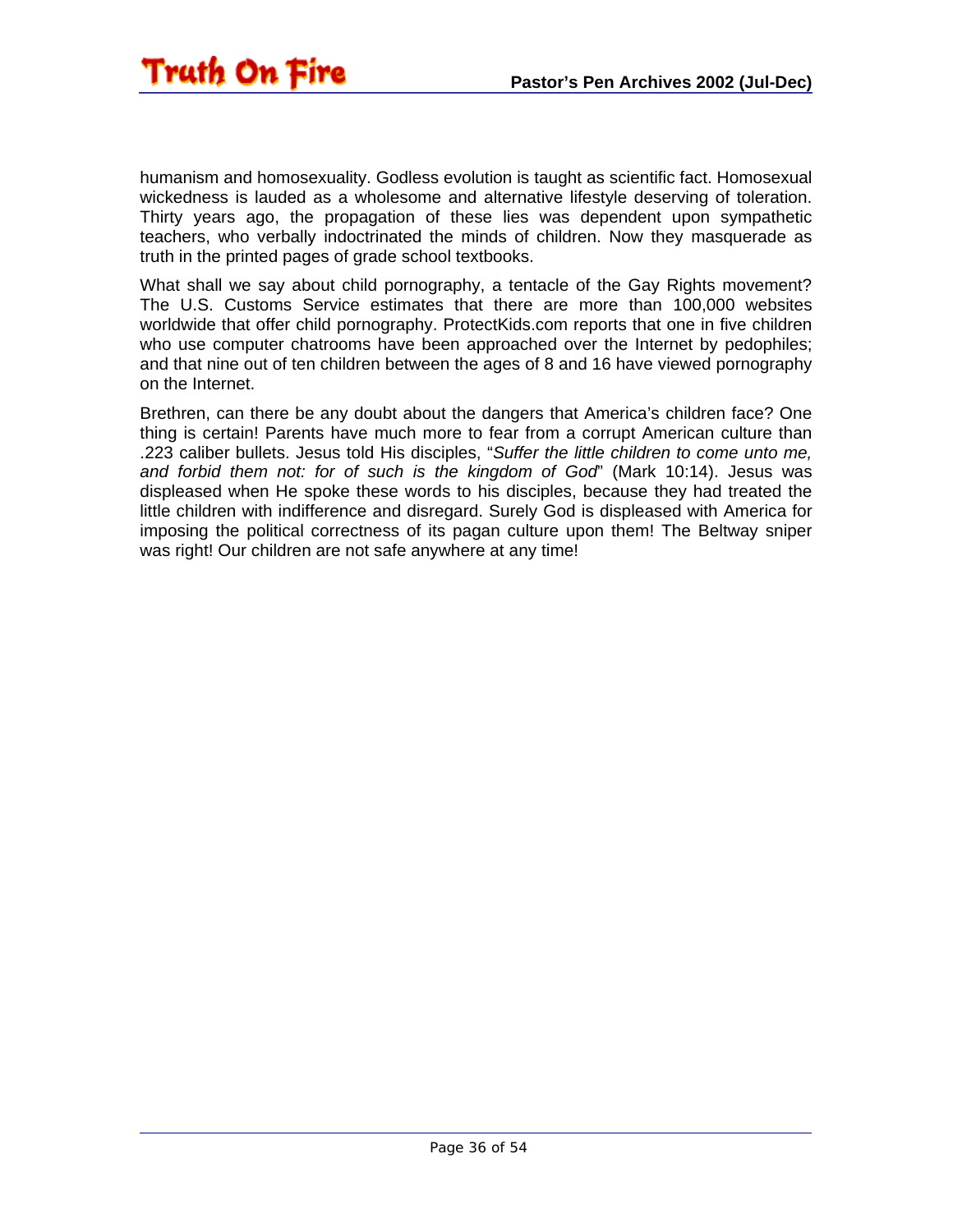<span id="page-36-0"></span>

### Back to Our Collective Prayer Roots

The early Church was endued with supernatural power to deal with the practical issues of kingdom expansion and the exigencies that went along with it. One of its key pre-Pentecostal activities was a prolonged engagement in collective prayer. Within the tenday window between the Ascension and Pentecost, we are told that the disciples *went up into an upper room, and abode* there. The scripture further states, "*These all continued with one accord in prayer and supplication, with the women, and Mary the mother of Jesus, and with his brethren*" (Acts 1:14).

This collective prayer meeting was in obedience to our Lord's command to *tarry in the city of Jerusalem*, until they were *endued with power from on high* (Luke 24:49). Obedience in prayer set the stage for the Pentecostal outpouring of the Holy Ghost. In my understanding, Pentecost was a one-time for all time event that made the Church the full-fledged body of Christ. But it also made the fulness of the Spirit her permanent birthright, so that it might be said of every local church since that time that "*they were all filled with the Holy Ghost*" (2:4). Thus it is worth our efforts to examine briefly the various aspects of this collective prayer meeting that led to the outpouring of God's power upon every one in attendance.

The first aspect was unity in diversity. The phrase *with one accord* speaks of singlemindedness. They may have held differing opinions about many aspects of life, but were in total agreement about the overriding need of God's grace and power for kingdom work. They prayed as one! I have observed that business team members routinely set aside personal opinions for the greater goals of profitability and customer satisfaction. Should church members do less in the prosecution of spiritual war?

The words *these all* refers to the eleven apostles (1:13) along with the women, Mary, and Jesus' brethren. What we see is a diverse collection of individuals whose common bond was absolute allegiance to Christ and total dependence upon the grace of God. At the foot of His Cross, Jesus established a level ground and common footing for all sinners! There were no insiders, nor outsiders, nor first-class or second-class saints! I cannot imagine two people with less in common than Mary and Matthew. Yet these two individuals were found commingling their hearts in prayer as a testimony to the transcendent power of the gospel!

The second aspect was tenacity. The verb *continued* is from the Greek **proskartereo**, meaning *to be strong toward* or *to exert strength toward* (someone or something). It is a present participle, signifying a continuous and unswerving commitment to the objective. Why were they so tenacious in prayer? Our Lord's promise of power for the waiting! The promises of God are always the catalyst behind spiritual consistency and persistency! The fact that there is never any quit in God means that there should never be any quit in us!

Moreover, a continuation in prayer spilled over into a continuance in doctrine (2:42) as well as attendance (2:46). What was true for the one-hundred twenty souls in the upper room became standard practice for the *three-thousand souls* saved at Pentecost (2:41)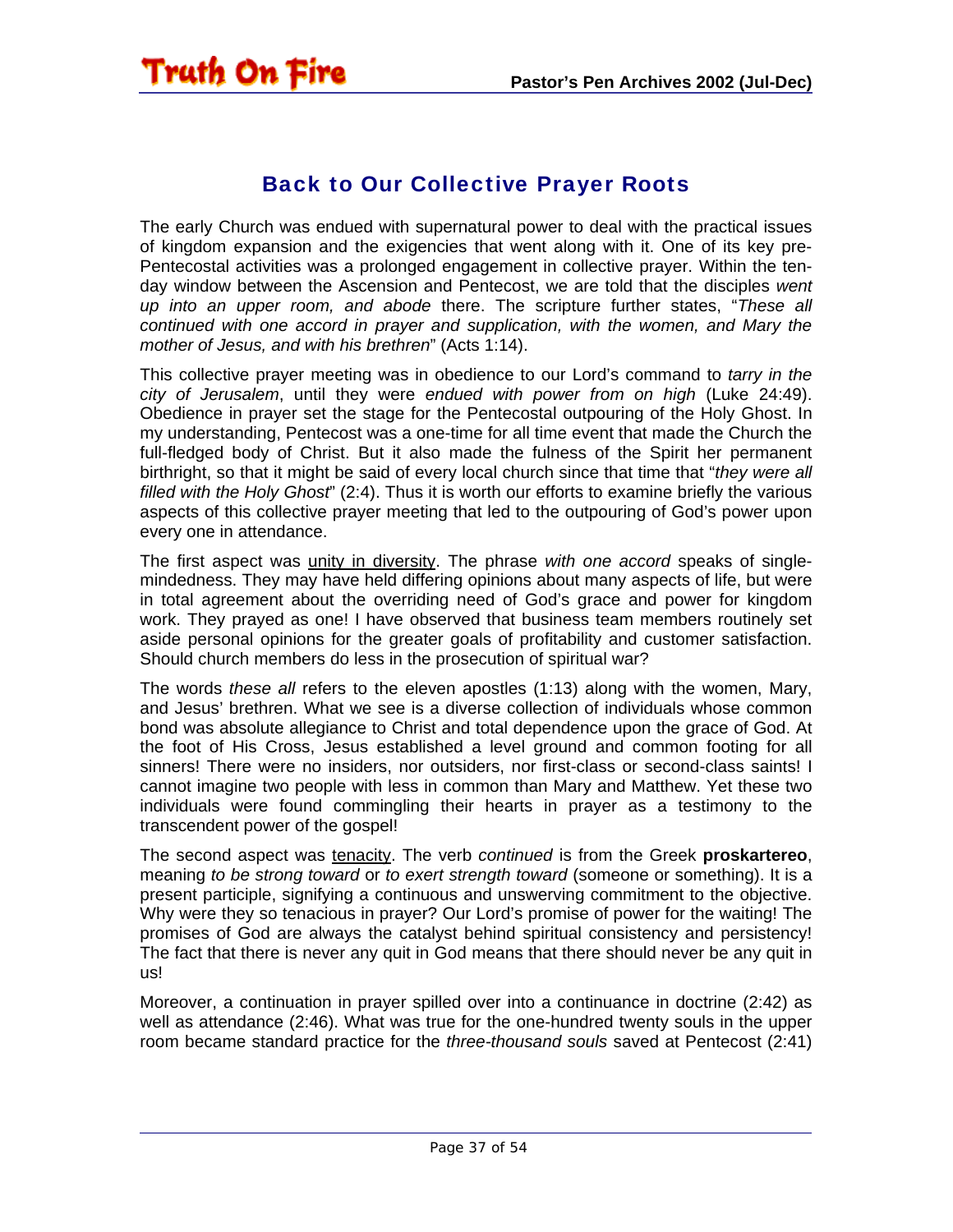and *about five-thousand men* who were saved as a result of a temple preaching service (3:11, 4:4). Is tenacity in prayer a standard practice in your church?

The third aspect was a sense of urgency. The phrase *prayer and supplication* is instructive. *Prayer* suggests the *worth* of God as the object of our prayers. *Supplication* suggests the wealth of God as the infinite resource for our needs, including humility on our part as supplicants. The apostolic band had an urgent need for supernatural power, and God was the sole resource for acquiring it.

The Bible is replete with examples of supplicatory prayer. Samuel was given to barren Hannah through supplication. In the case of Samson, he reckoned that a fresh anointing of God's power in death was better than a life of bondage without it. God honored the urgency in both of their requests!

Brethren, it's election season once again with all of the customary burning questions. Who will win this or that congressional race? Which political party will control the House and Senate, or hold the majority of governorships? But since the spiritual condition of the Church is a far weightier matter than the political landscape, the burning question for believers ought to be, What will it take to drive the Church back to its collective prayer roots?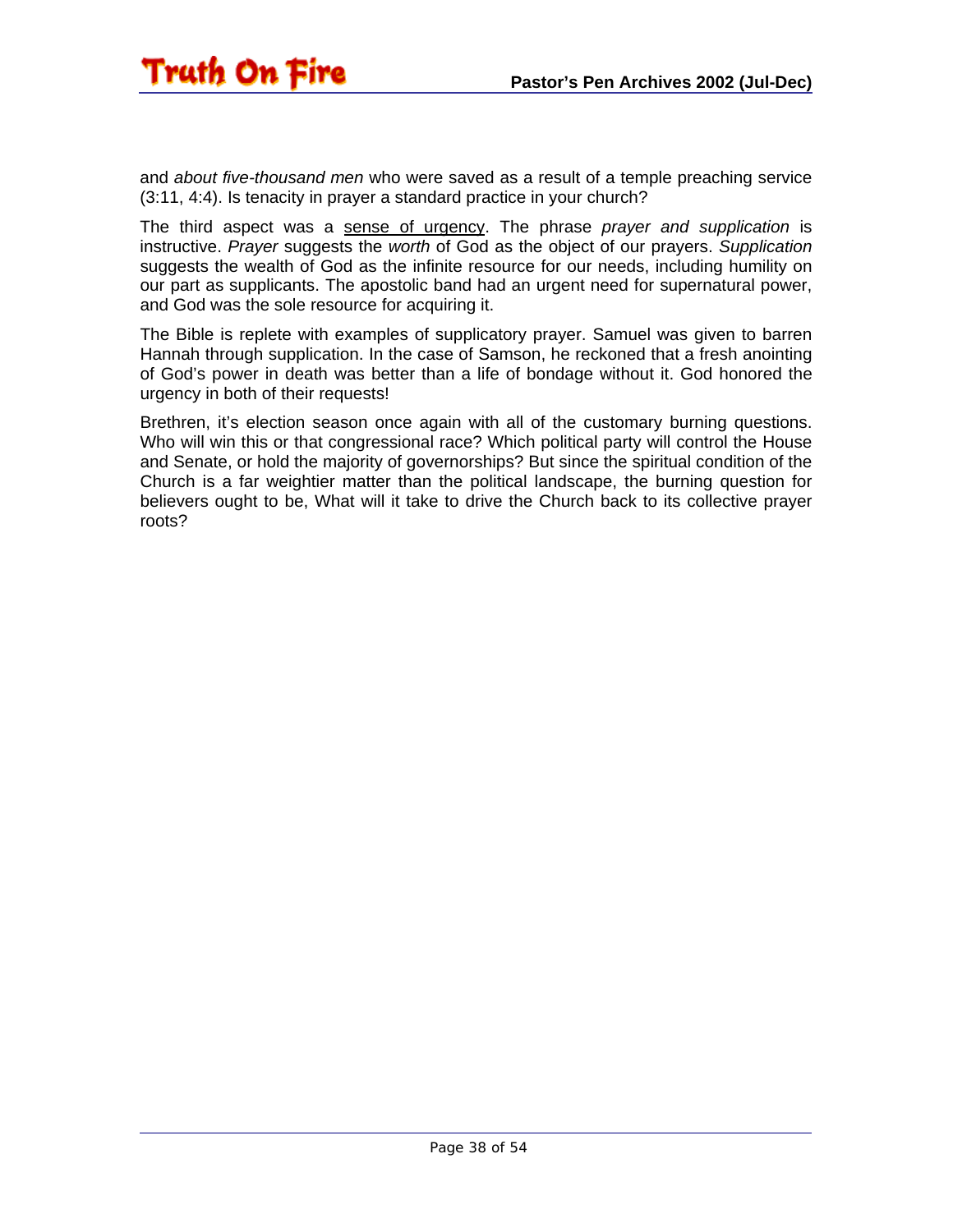### The Divine Counsellor

<span id="page-38-0"></span>**Truth On Fire** 

The emergence of the consultant as a major player in the way corporate America conducts its affairs has had a significant impact upon the business climate. The consultant is the expert brought in to perform an objective analysis of the current business model, to identify areas of weakness, and to provide recommendations for streamlining workflows and improving the financial bottom line. Once the consultant has delivered the analysis, the company decides whether it will implement all, some, or none of the recommendations. In most cases, it comes down to the degree of trust! In other words, the greater the belief in the consultant's ability to deliver a flawless analysis, the greater is the likelihood that the company will act upon the recommendations. But there are no guarantees! No amount of faith or its lack can protect a corporation if it takes action based upon bad advice or refuses to act when given good advice!

I wonder how often we as believers look upon the Lord Jesus as a consultant? Did not Isaiah the prophet set forth *Counsellor* as one of the names by which He would be called? (Isaiah 9:6). The Hebrew word comes from a root that means *to advise* with the reflexive ideas of *deliberation* and *resolution*. In other words, the counsellor dispenses advice only after he has fully deliberated over every detail in the situation and concluded that the solution is built into the advice given.

In his commentary on Isaiah, J. A. Alexander points out that the word "never means one who *asks* but always one who *gives advice*, and more especially a public counsellor or minister of state" (The Prophecies of Isaiah, p. 204). Thus the apostle Paul could ask, "*For who hath known the mind of the Lord? Or who hath been his counsellor?* (Romans 11:34), and "*For who hath known the mind of the Lord, that he may instruct him?* (I Corinthians 2:16). The Lord Jesus Christ is the consultant par excellence. We may be certain that His advice is flawless because it issues forth from infinite resources and promotes the spiritual health of all who embrace it!

A practical understanding of His role as Counsellor may be garnered from the Four Gospels. In the accounts written by Matthew, Mark, Luke and John, we find that advice was solicited from Jesus on numerous occasions. First, consider Nicodemus. We do not know the exact motivation behind his after-hours visit with Jesus (John 3:1-21). But we do know that mention of being *born again* as a requisite for kingdom entry triggered the question, "*How can these things be?*" (3:9), giving Jesus the Counsellor an opportunity to advise the Jewish leader regarding the path to spiritual life and salvation through a simple look of faith! The scripture appears to indicate that Nicodemus finally embraced the advice, and became a disciple indeed (John 7:50-51; 19:39).

Secondly, consider those nine disciples whose failure to cast out a dumb and deaf spirit had created public embarrassment for them as well as deep frustration for a desperate father (Mark 9:14-29). In the middle of the fiasco, Jesus came upon the scene, displayed His power and compassion by healing the son, and got the disciples off the hook. In the closed-door session that followed, the disciples asked, "*Why could not we cast him out?*" (9:28). The analysis given by Jesus the Counsellor identified the problem as a neglect of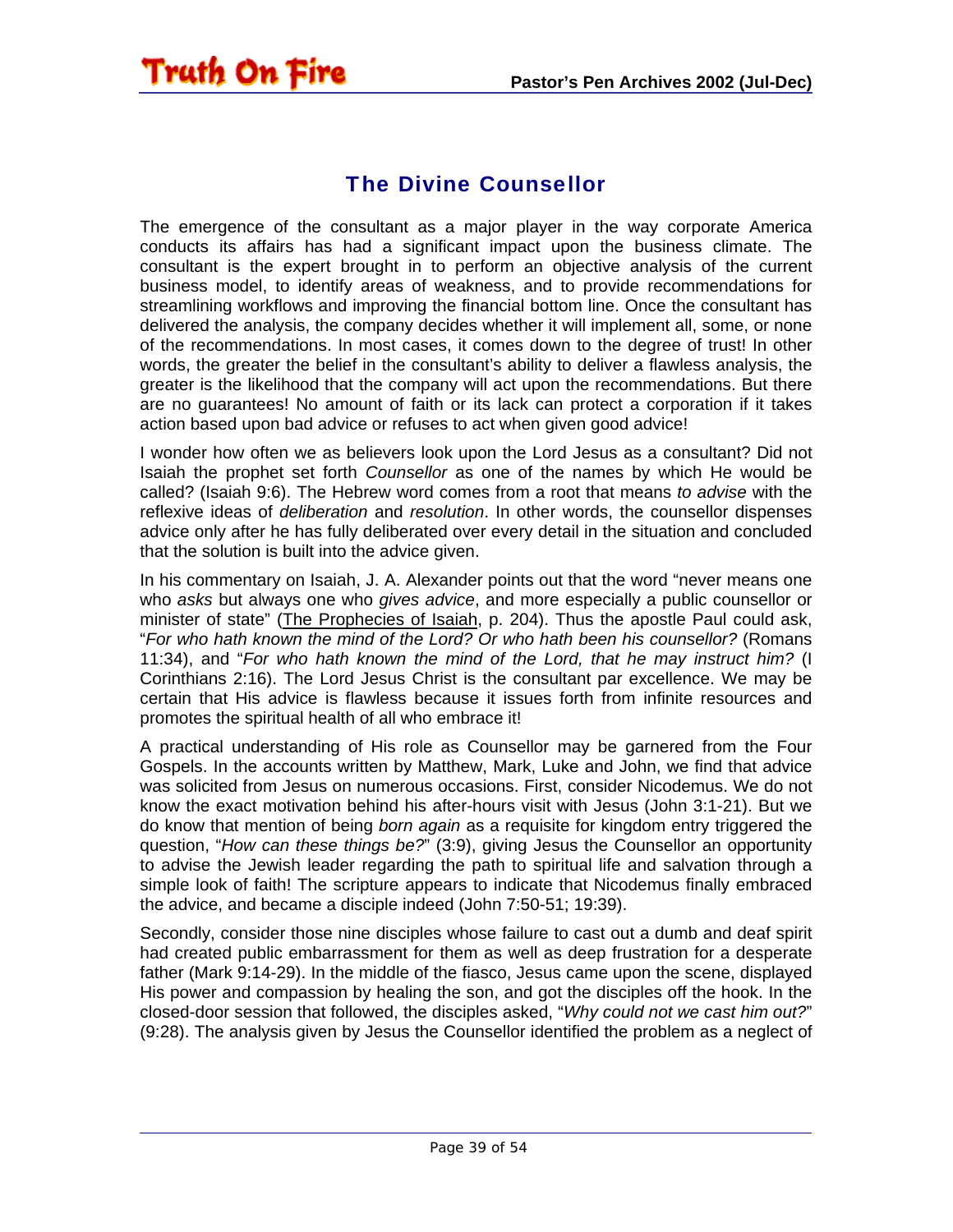prayer and a lack of spiritual discipline (fasting). The disciples no doubt took this as a form of criticism and rebuke, but also as the solution built into the counsel given.

Thirdly, consider Pilate. He was unable to find any fault in the Lord Jesus, but succumbed to the political and public pressures of the moment, and refused to defend the innocent God-Man in his courtroom (John 18:28-40). In his interrogation, Pilate asked five questions. Jesus the Counsellor gave responses to the first four, in which He affirmed His kingship, the otherworldly nature of His kingdom, and truth as its centerpiece. The very embodiment of truth stood before Pilate. Yet in his spiritual ignorance he proceeded to ask the final question, "*What is truth?*" (18:38). Silence! No response! Pilate then exited the judgment hall either because he had no interest in further responses, or because he perceived that Jesus had nothing more to say on the matter. In either case, Pilate committed the spiritual blunder of his life!

Brethren, long before corporate America discovered the value of the consultant, Jesus the Divine Counsellor was providing flawless analysis, advice, and solutions for the spiritually needy. It is difficult to swallow at times, but always provides power and victory for the swallowing! The one sobering reality afforded to us by Pilate is that counsel rejected may lead to the cessation of further counsel. There is no peril so great as asking Jesus questions and receiving no answers!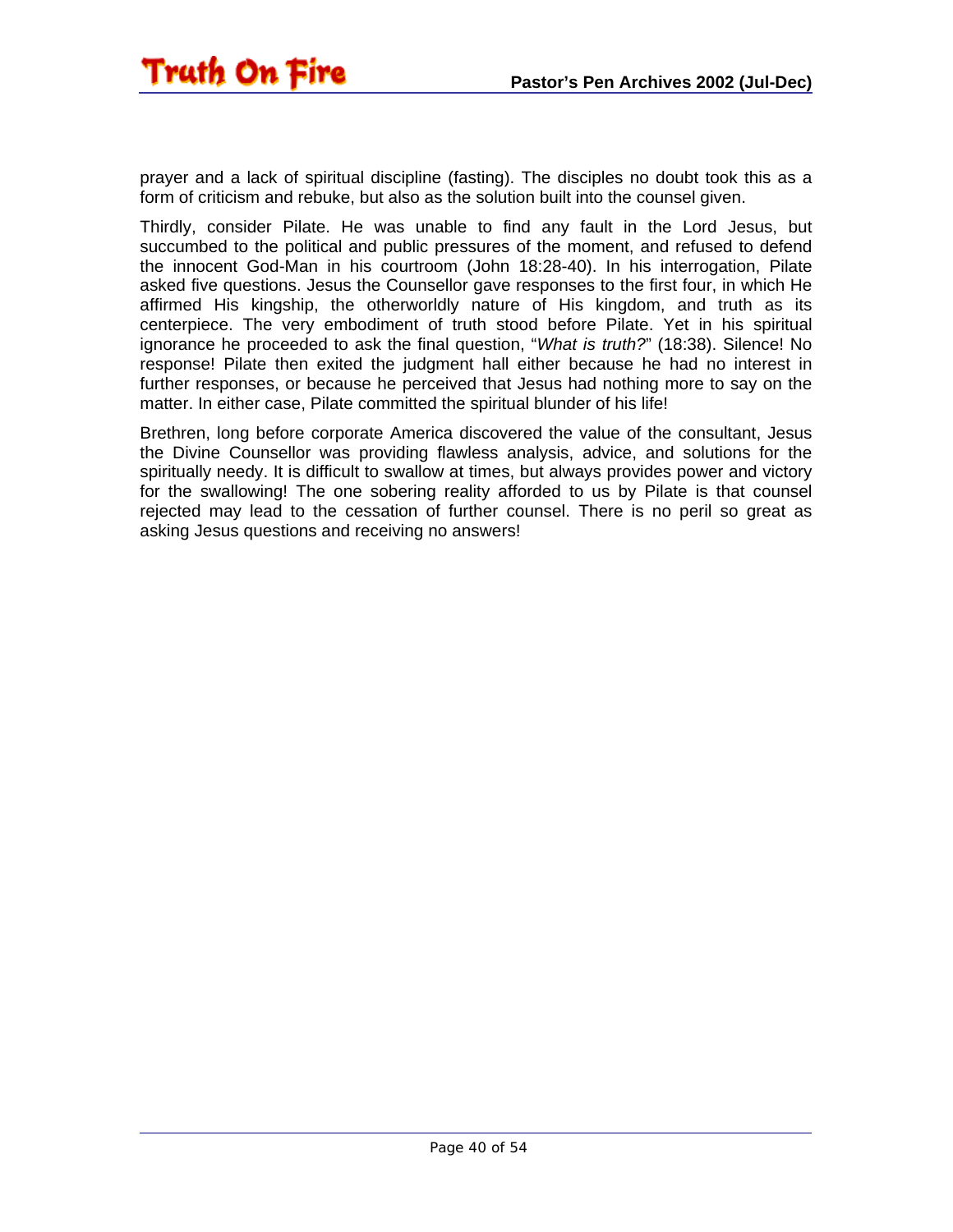### Cultivating the Capacity for Tears

<span id="page-40-0"></span>It may be stated with certitude that all weeping is either the direct or indirect result of sin. We may also affirm that weeping is not (in and of itself) a sinful act. Men, women, and young people weep for any number of reasons—death and disappointment being chief among them. Through the course of a lifetime all of us will do our share of weeping. The fact is that life lived within the context of a sin-smitten environment is subject to a lot of pain and suffering. In seasons of physical, emotional, and spiritual trauma, weeping is often the expectation rather than the exception. We must keep in mind, however, that it is possible for a godly individual to shed a river of tears without the first trace of transgression.

The case for these assertions rests upon the Lord Jesus Christ. He was God Almighty, yet robed Himself in human flesh so that He might be touched with the feelings of our infirmities. He was neither a sinner nor sinful, but found Himself in dire situations that evoked strong emotions with tears. The Gospels reveal two occasions where Jesus wept. The first is Jesus visiting the tomb of the beloved Lazarus. The second is Jesus approaching the city of Jerusalem riding upon a donkey. In his book A Harmony of the Gospels, A. T. Robertson sets the chronology with the raising of Lazarus taking place a short time before the entry into Jerusalem. Both events took place in the latter days of His ministry, and speak volumes about the weeping of God in shoe leather.

In the first instance, John tells us that "*Jesus wept*" as he came to the burial place of Lazarus (John 11:35). The verb *wept* is from the Greek **dakruo**, meaning *to shed tears*. It is used only here in the NT. In the second instance, Luke uses the more common word for weeping. It is the Greek **klaio**, meaning *to cry aloud* as an expression of grief. It is most often used to depict man's response to death. But there was no wailing out loud done by Jesus at Lazarus' tomb. We know from the preceding verses that God had designed the delay in getting back to Bethany. The death of Lazarus, though temporarily painful, set the stage for the display of omnipotent power and the glory of God. These were the tears of the Sovereign One Who was prepared to demonstrate His mastery over death itself!

Why did Jesus shed these tears? Was it due to the loss of an intimate friend? Was it empathy for the pain that death had imposed upon those whom He loved? Was it weak faith unable to pass beyond belief in His preventive power to envision and embrace His corrective power over death itself? Did the burial scene serve as a poignant reminder of sin's ruinous effects upon His creative work? Could it be He knew that the miracle of raising the dead would be lost on many of the eyewitnesses? Perhaps it was all of the above. The fact is God Incarnate shed tears! There is no scripture to suggest that Jesus lost that capacity with His glorified body!

In the second instance, Luke tells us that "*when he was come near, he beheld the city, and wept over it*" (Luke 19:41). At this juncture, Jesus cries and wails aloud as an expression of grief over Israel's rejection of Him as Messiah. It is the God-Man's response to Israel's spiritual darkness and captivity to sin—the very maladies from which He came to save them. The same Sovereign One Who raised Lazarus from the grave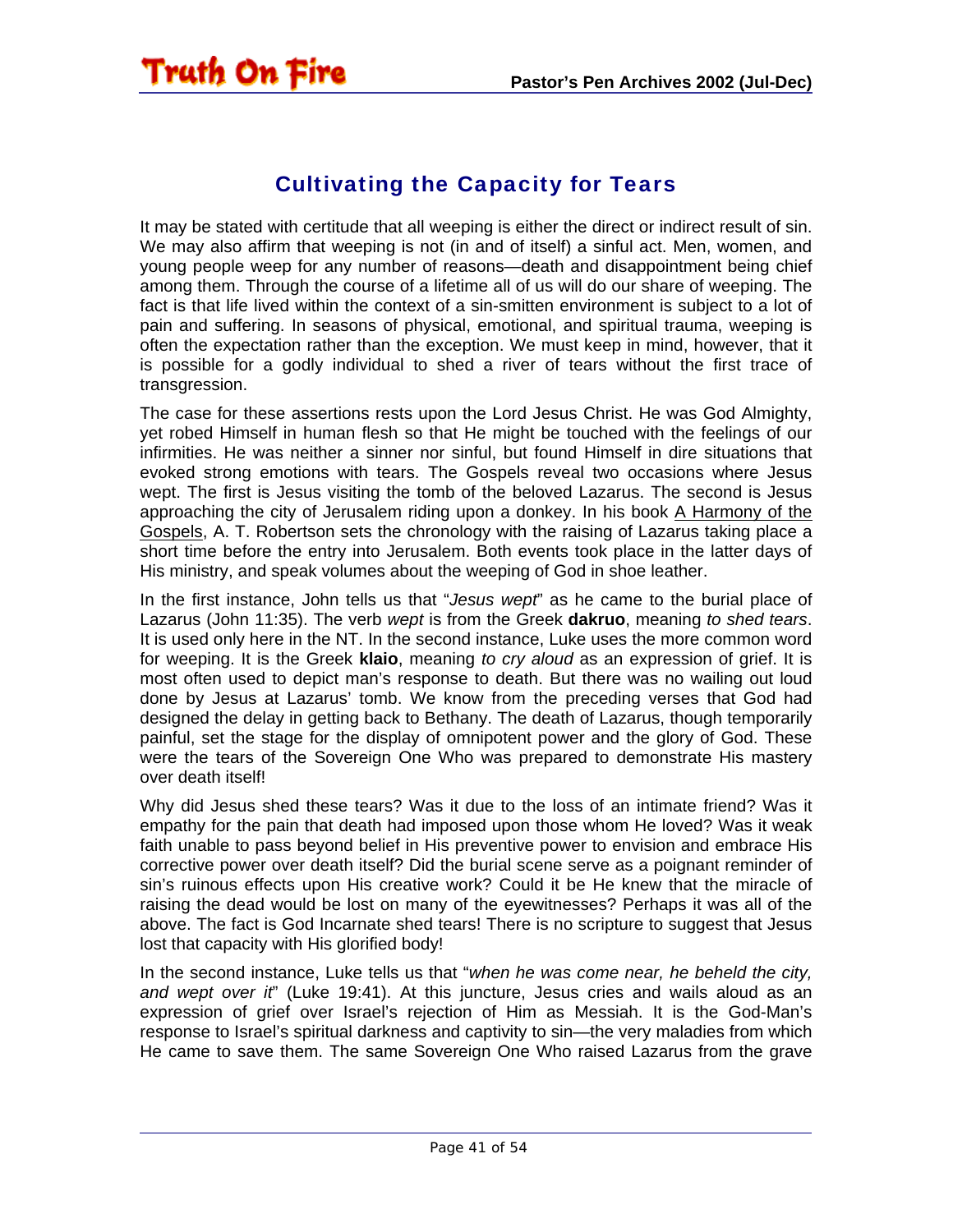was unable to master the unbelief of Israel or avoid the pain and suffering inflicted upon Him by an elect nation that rejected Him. A proper view of God's sovereignty takes into account His prerogative and ability to impose limitations upon himself regarding what He will and will not do. It is abundantly clear in scripture that Jesus was limited by the unbelief of man, and allowed it to be so by sovereign disposition (Mark 6:5-6). It is equally clear that Jesus will in no wise cast out those who come unto God by Him (John 6:37).

Brethren, the capacity of Jesus for weeping, as the sinless Son of God, should cause each of us to consider our own capacity for tears. None of us will ever stand at a graveside and shed tears in the exact manner that Jesus shed them. But what about cultivating the capacity to weep over those who stand in spiritual jeopardy every hour because of unbelief?

It is reasonable to conclude that the more one grows in grace, and the more intimate one becomes with Jesus, the more likely he or she is to grieve and weep with Him over the spiritual needs of others. Moreover, if the Sovereign One is pleased to revisit America with a spiritual awakening through His local churches, we can be certain that it will be sown in tears!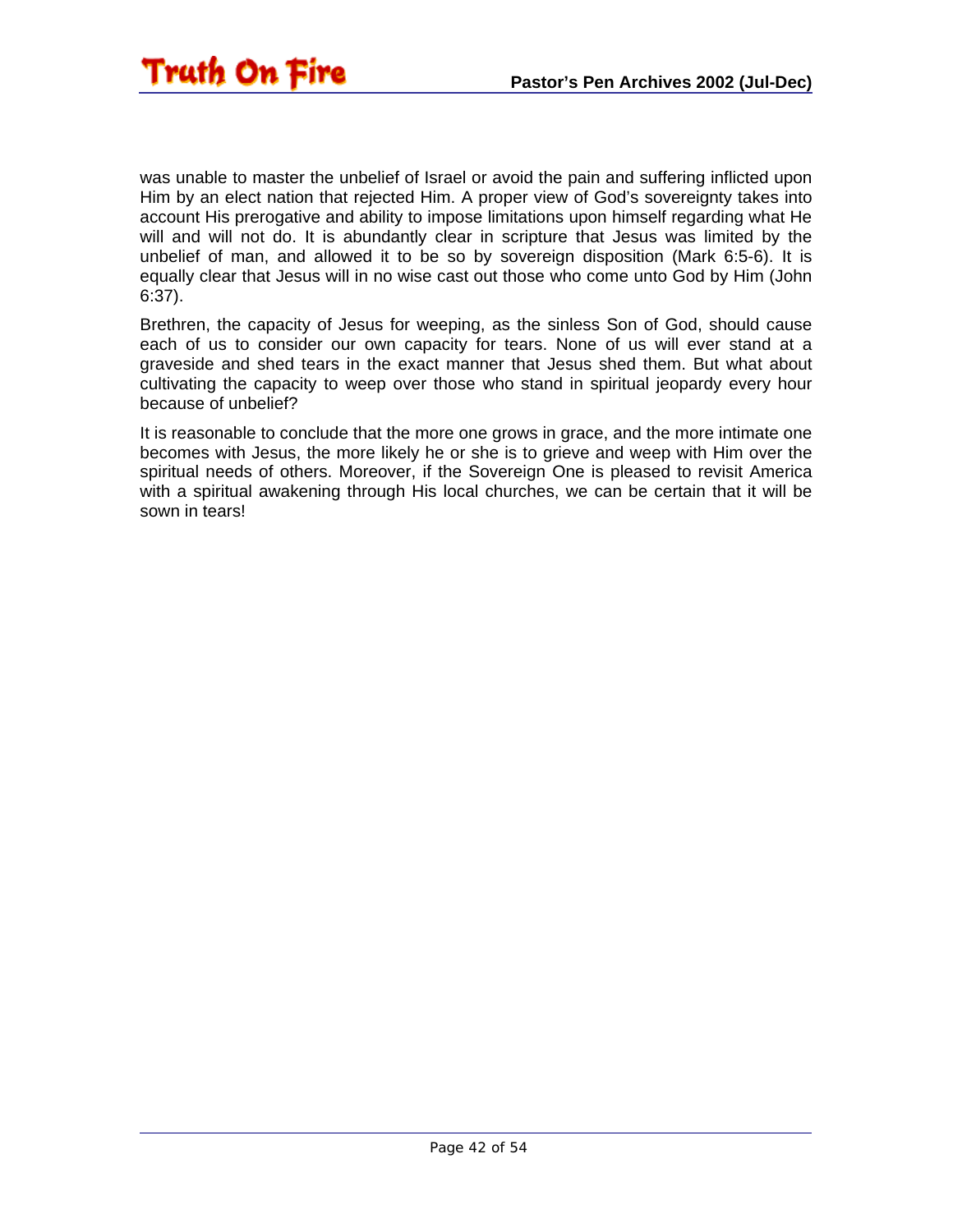<span id="page-42-0"></span>

### The Old Ways of Thanksgiving and Praise

The return of the Jewish remnant from captivity in Babylon marked the beginning of a massive restoration project. God raised up two key spiritual leaders for this vast undertaking. Ezra the priest was responsible for inculcating the truth of scripture. Nehemiah the governor provided oversight for the building projects. Under their skillful leadership, meaningful worship was restored and the walls of Jerusalem were rebuilt. God had indeed granted grace and a little reviving to Israel in all that they were able to accomplish.

Included in the restoration of public worship was the Levite-led music ministry. Nehemiah called attention to its importance by making the following historical reference: "*For in the days of David and Asaph of old there were chief of the singers, and songs of praise and thanksgiving unto God*" (Nehemiah 12:46). I believe this citation is extremely significant. First, it affirms that Ezra and Nehemiah had no desire to restore the same worship conditions that prevailed prior to the captivity. Secondly, it strongly suggests that the regular rendering of praise and thanksgiving to God had become a lost art in Israel, and was likely a contributing factor in God's chastening. But what model would they use? How far back in time would they have to go to find a God-pleasing pattern of worship? How about 560 years!

Both David and Asaph were gifted musicians through whom God inspired the Psalms the songbook of Israel. Public worship in those *days of old* included designated singers and their directors whose primary contribution to worship was praise and thanksgiving unto God! At no time were praise and thanksgiving to be neglected or omitted! This was the pattern of choice in the restoration! So Nehemiah adds the following organizational detail: "*And Mattaniah the son of Micha, the son of Zabdi, the son of Asaph, was the principal to begin the thanksgiving in prayer: and Bakbukiah the second among his brethren, and Abda the son of Jeduthun*" (11:17).

Mattaniah's name means *gift of Jehovah*, a rather fitting moniker since thanksgiving in prayer is based primarily upon the Lord's gifts—the Lord Himself being the Greatest Gift! He was *the principal*, meaning he was the headman, the first in charge, with respect to the offering of thanksgiving in prayer. The music ministry also provided for backups in the event Mattaniah could not fulfill his responsibility. Bakbukiah (along with Abda) were *second* in command. *Second* means *duplicate* (i.e., an exact copy). They were different men with an identical task! Job One for the chief singer and his backups was bringing thanksgiving and praise to the forefront at the outset of every public worship event!

Brethren, there is no way to overstate the primacy and value of thanksgiving and praise in the life of the believer and the local church. The ministry of Mattaniah in the postcaptivity restoration of Israel confirms its importance. Perhaps one of the great encouragements to be drawn from Ezra and Nehemiah as they restored the music ministry in Israel is the validity that was attached to the old way of doing things! What if God's men could convince a worldly, culture-driven church that going centuries back in time to rediscover God-honored patterns of worship would indeed constitute a great step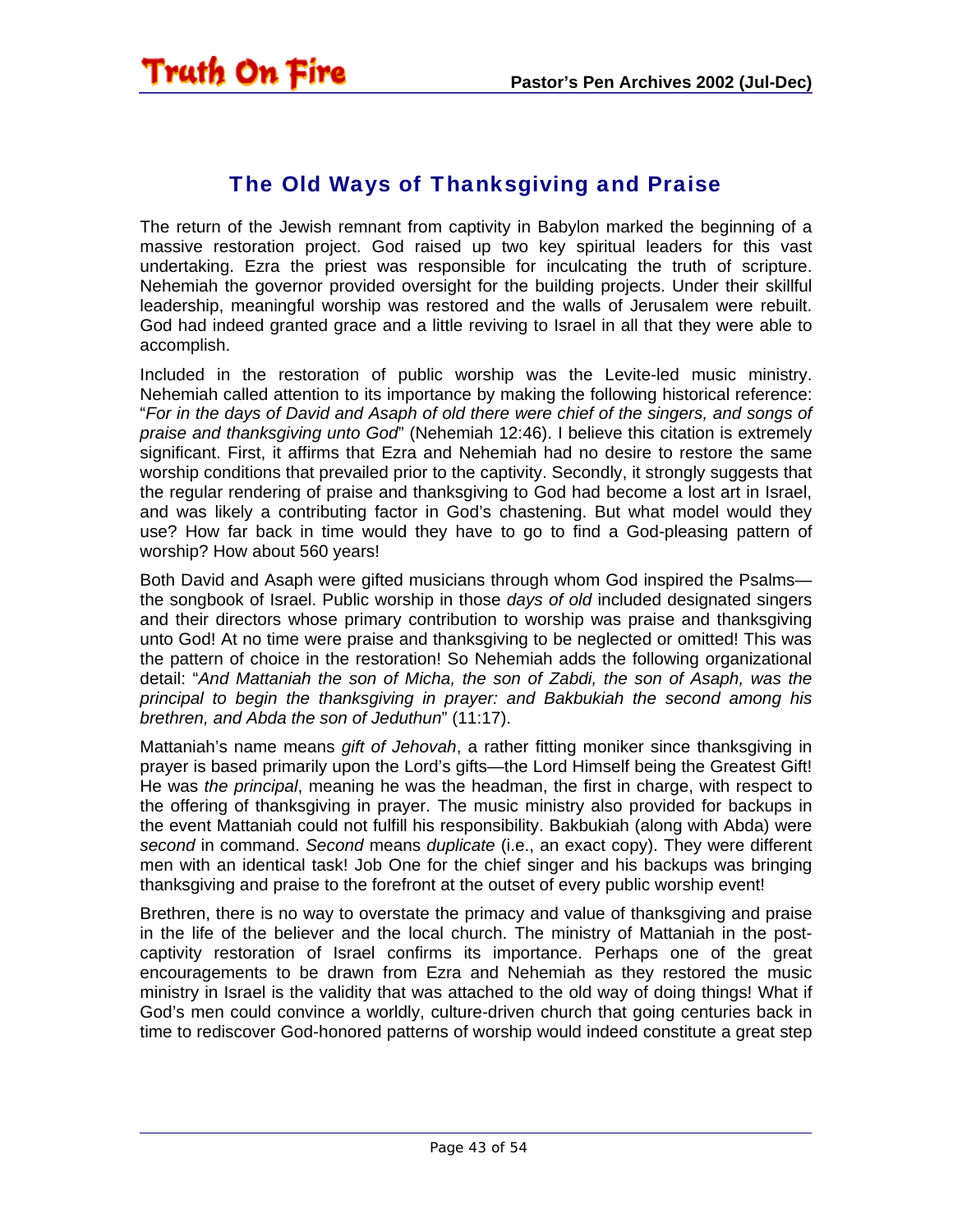

forward in our spiritual journey? In any case, one thing is certain! The old ways of praise and thanksgiving are the proven ways for securing the blessing and favor of God!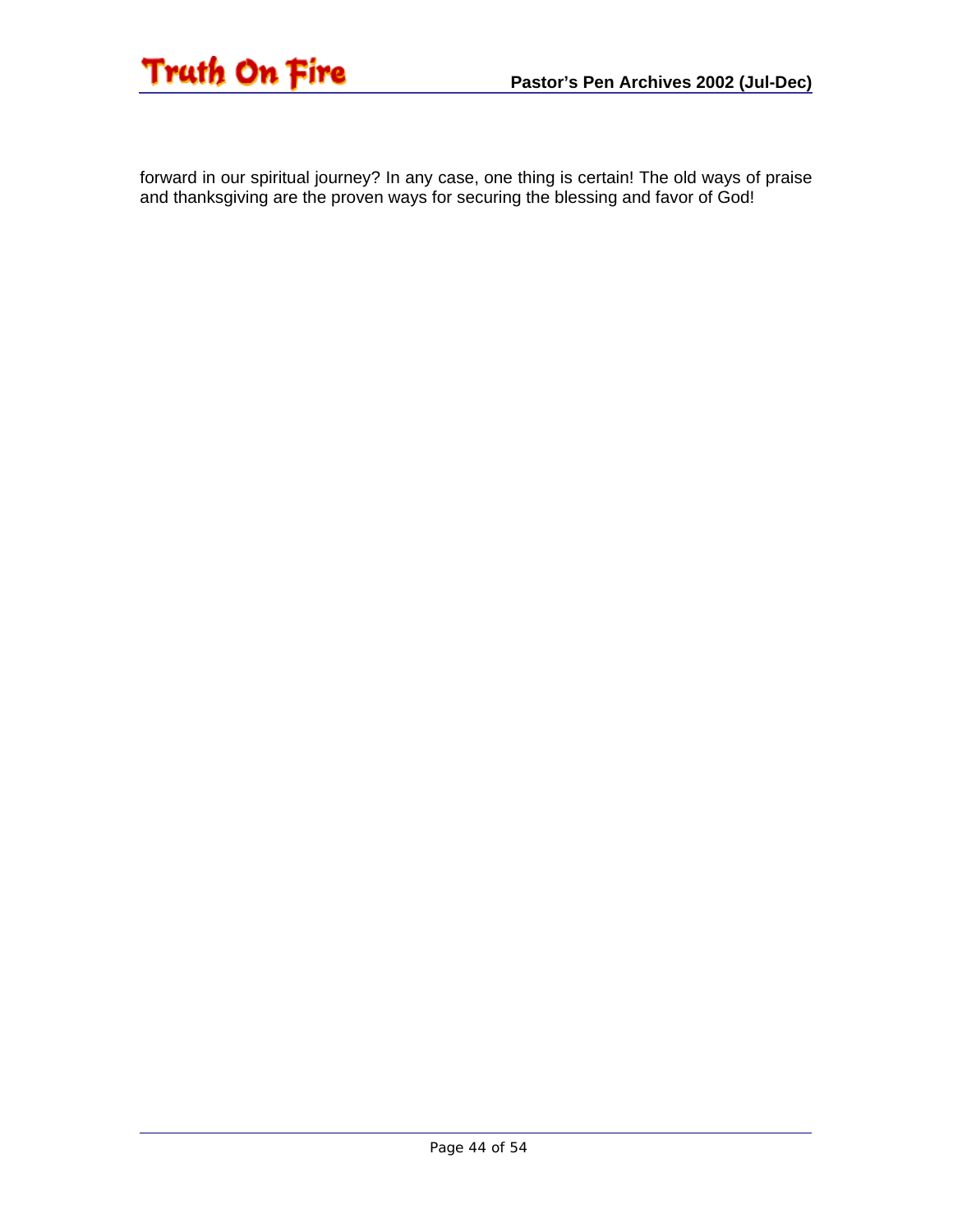<span id="page-44-0"></span>

### The Father of Faith with Feet of Clay

Abraham was the first patriarch of Israel and the spiritual progenitor of all who have been justified by faith. The scriptures also reveal that Abraham had feet of clay, and was as vulnerable to fleshly devices as any other man. In Genesis 20:1-18, we find Abraham engaged in a real life situation involving genuine passions. Abraham had journeyed toward the south country, and came to Gerar, where he sojourned (20:1). He lied to king Abimelech regarding his wife Sarah. She was his wife and half-sister, but was represented as a full sister in order to avoid being slain by the king for his wife (20:11). Upon hearing that Sarah's relationship with Abraham was strictly biological and not familial, Abimelech took Sarah, placing himself and his household in serious jeopardy before God (20:2-3).

God intervened in a dream, and set Abimelech on the proper course of action to resolve the issue (20:3-7). Abraham was forced to confess his faithless subterfuge in what surely must have been an embarrassing situation (20:11-13). Afterward he functioned as a true prophet in praying for Abimelech and his household (20:17-18). The result was a blessing for the house of Abimelech (20:18), and a promised conception for Sarah (21:2). This episode in the life of Abraham has a number of important spiritual lessons for us. Here are three.

- (1) The danger of false assumptions. Abraham had wrongly assumed that "*the fear of God is not in this place*" (20:11). His assumption bordered on arrogance. It was an insult to Abimelech and an affront to God. The fact that God had placed a special call upon Abraham did not preclude Him from revealing Himself to others and establishing relationships with them. Abraham was oblivious to this truth. His false assumption led him into deception. King Abimelech was a man who feared God, and it is clear from the context that this was not the first time that God and Abimelech had exchanged dialogue. We must always remember that God is free to work where He wills, and is under no obligation to make all of His ways known to us!
- (2) The value of integrity. Integrity of heart is a deep determination to do the right thing! Integrity enables one to behave with his or her passions under control. Abimelech was smitten with the beauty of Sarah. Based on the information given to him, he took a course of action that was honorable and acceptable. When confronted by God, he argued, "*In the integrity of my heart and the innocency of my hands have I done this*" (20:5). God responded by validating his claim to integrity, and affirming "*I also withheld thee from sinning against me*" because his integrity was intact (20:6).

We must learn from Abimelech that having integrity in the time of decision is more vital than having information. God can work with the integrity of our hearts to protect us from bad information. But no amount of good information can protect us from a devious heart that lacks integrity!

(3) The method of God in reproving His own. In the Biblical record, Abimelech was the only individual to whom God spoke. Moreover, he is the only one who spoke directly to God. He was also God's vehicle for reproving both Abraham and Sarah. Here is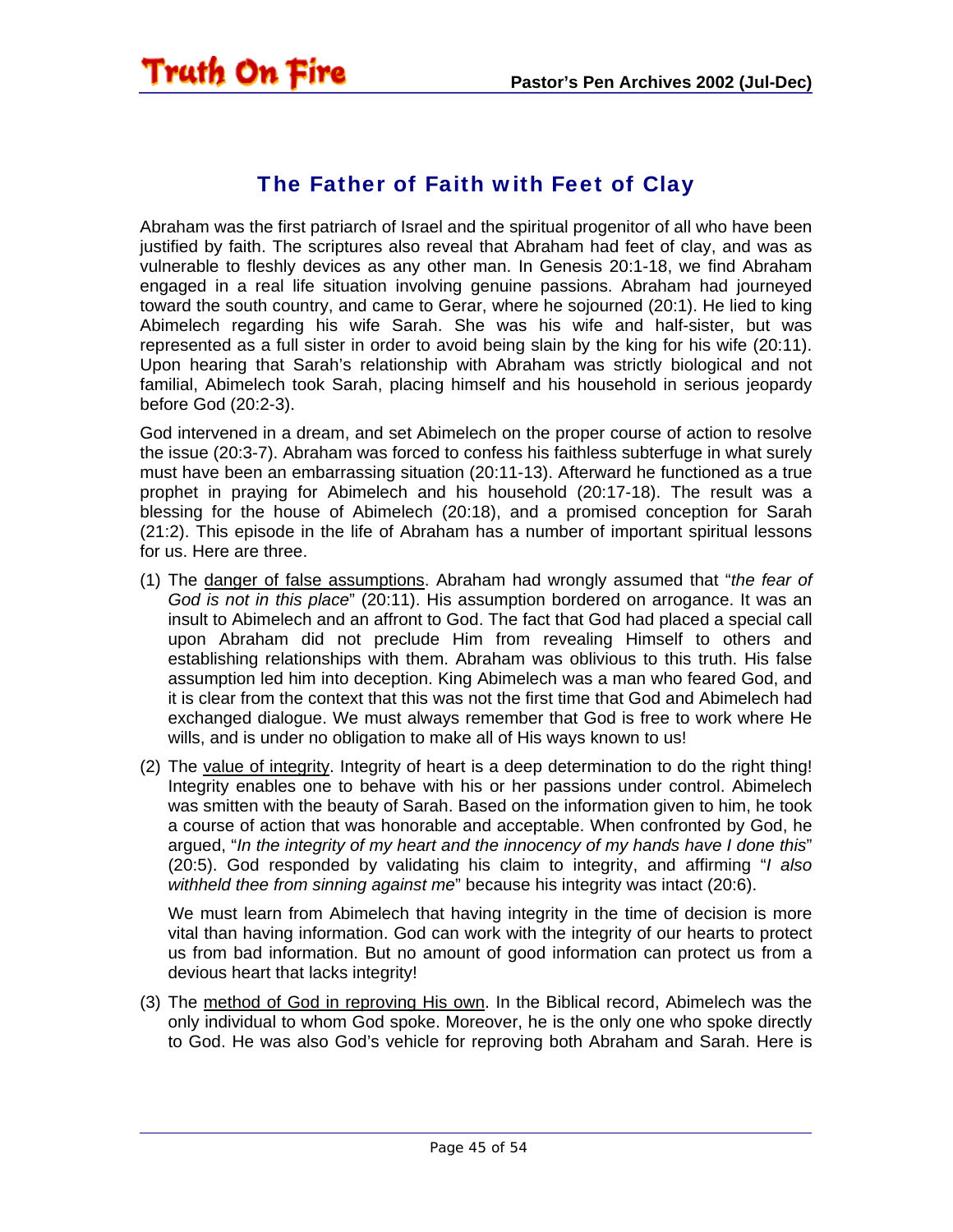Abraham's reproof: "*What has thou done unto us? and what have I offended thee, that thou hast brought on me and on my kingdom a great sin? thou hast done deeds unto me that ought not to be done?*" (20:9). The severity of this rebuke is selfexplanatory! He is guilty as charged! Now here is Sarah's reproof: "*Behold, I have given thy brother a thousand pieces of silver: behold, he is to thee a covering of the eyes, unto all that are with thee, and with all other*" (20:16).

The phrase *thy brother* is a subtle reminder of her complicity in the deception (20:5). In referring to Abraham as *a covering of the eyes*, Abimelech reproves her for blind and reckless loyalty to her husband. In other words, no amount of loyalty to a mate can excuse deception. Because Abimelech had kept his own integrity intact, he was in a position to reprove a wife who had compromised hers. We learn from Sarah that integrity should always trump loyalty in any situation where the two are in conflict!

Brethren, it is true that Abraham, the father of the faithful, had feet of clay. May God enable us to benefit from his experience in matters pertaining to our assumptions and the integrity of our hearts, and to understand that a reproof delivered by a brother or sister in Christ might well be a rebuke delivered in God's stead.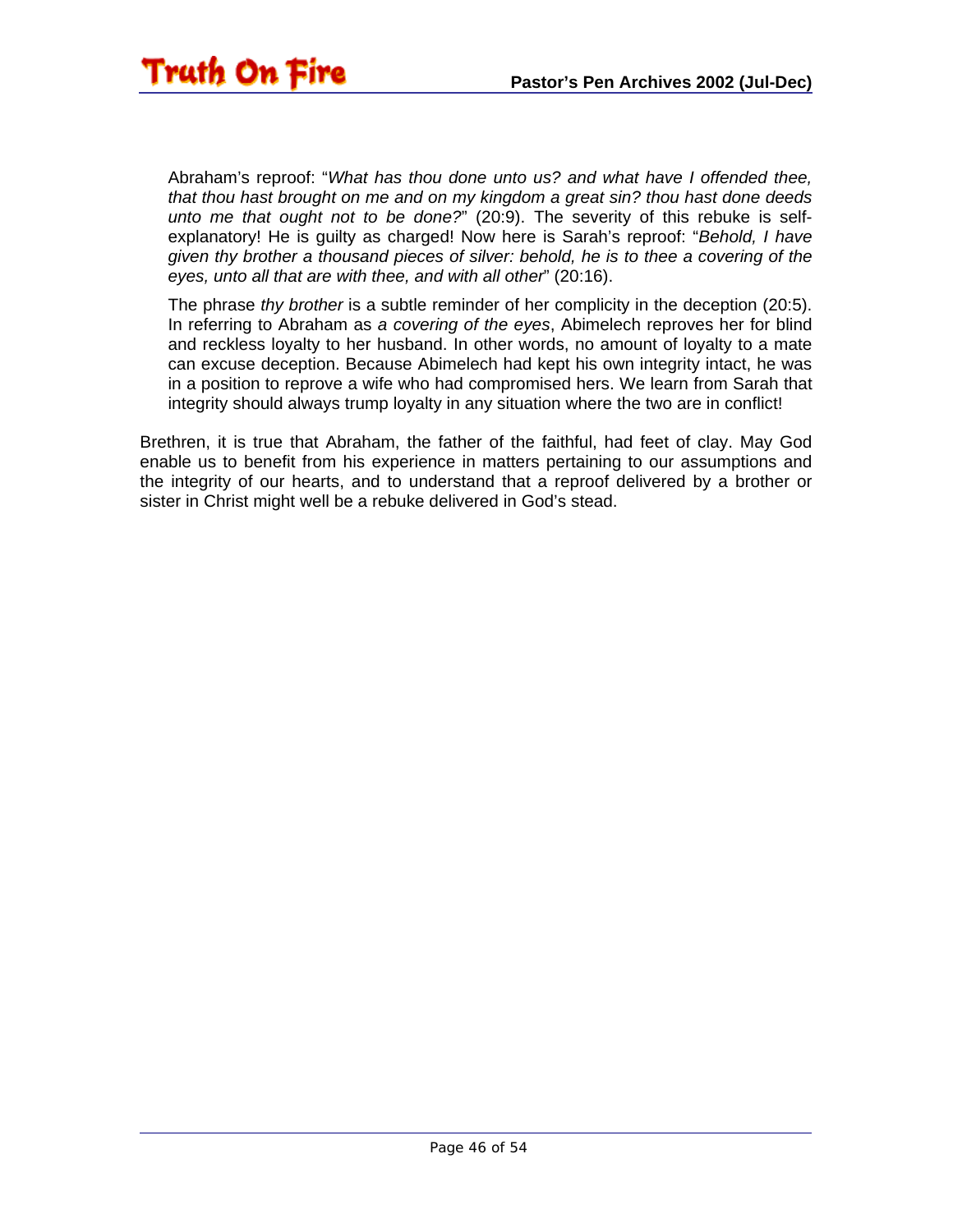### The Offense of the Cross

<span id="page-46-0"></span>**Truth On Fire** 

Are you ready for another dose of religious sensitivity medicine? The Christmas season is in full swing, which means that the doctors of cultural relativism are out in full force once again to impose their virulent agenda upon the American public. The goal? Rid the cultural landscape of all religious content that is offensive or exclusivist in nature! In the minds of many, the gospel of Jesus Christ is an epidemic disease that must be eradicated if America is ever to become a homogenous and harmonious society. Its detractors allege that the Christian message is guilty on both counts—offensive to the multi-faceted religious tastes of mankind, and exclusive of any and all alternative messages of hope—and must therefore be subdued. The result is a predictable amalgamation of legal actions to hinder or halt public displays of Christian truth.

In response to the indictments of offensive content and an exclusivist message, the Christian must plead guilty as charged! The gospel is by nature offensive. At its core is the Cross of Christ, upon which God Incarnate suffered and died for sinners, accomplishing both God-ward and man-ward that which was impossible for sinful man to accomplish on his own. Paul and Peter both cite Isaiah 8:14 in referring to Jesus Christ as a *stone of stumbling* and a *rock of offense* (Romans 9:33; I Peter 2:8). The Greek word for *offense* is **skandalon** (Eng. 'scandal'). In its common usage, it referred to the stick used to prop up a trap. In gospel terms, it signifies a voluntary captivity to Christ that marks the death of ego and the self-life. The gospel that requires a sinner to cast him- or herself upon the mercy of God for forgiveness and life is a difficult pill to swallow!

The Jews, who had come to trust in the law of God rather than the God of the law, were offended by the gospel for that very reason. Salvation is not by works of righteousness that we have done, but according to the mercy of God found in the Lord Jesus Christ (Titus 3:5). The apostle Paul was persecuted by the Jews for preaching the gospel of grace, and reminded the Galatians that adding anything to grace through faith as a basis for salvation (i.e., justification) would cause *the offense of the Cross* to cease (Galatians 5:11).

We are living in a generation of scoffers who would love nothing more than to eliminate offensiveness from the religious discourse in America, and make the religious and nonreligious alike feel better about themselves. Well, that can be done easily enough, and has been done in many religious and societal circles. Religion in the Biblical sense, however, has more to do with making men *better* than with making them *feel better*. No lost sinner is bettered by a "feel good" gospel that leaves him or her dead in trespasses and sins!

The offense of the Cross is mandatory for another reason. As Paul expressed it, Jesus our Lord was "*delivered for our offenses, and was raised again for our justification*" (Romans 4:25). The dark backdrop against which the gospel shines is the truth that sinners have offended God! If I am offended by a message of blood sacrifice that requires that I abandon myself to God's mercy for salvation, then it is a minor consideration when compared to the major stench in the nostrils of God that my offenses against His holiness and righteousness have caused! Christ suffered and died for *our*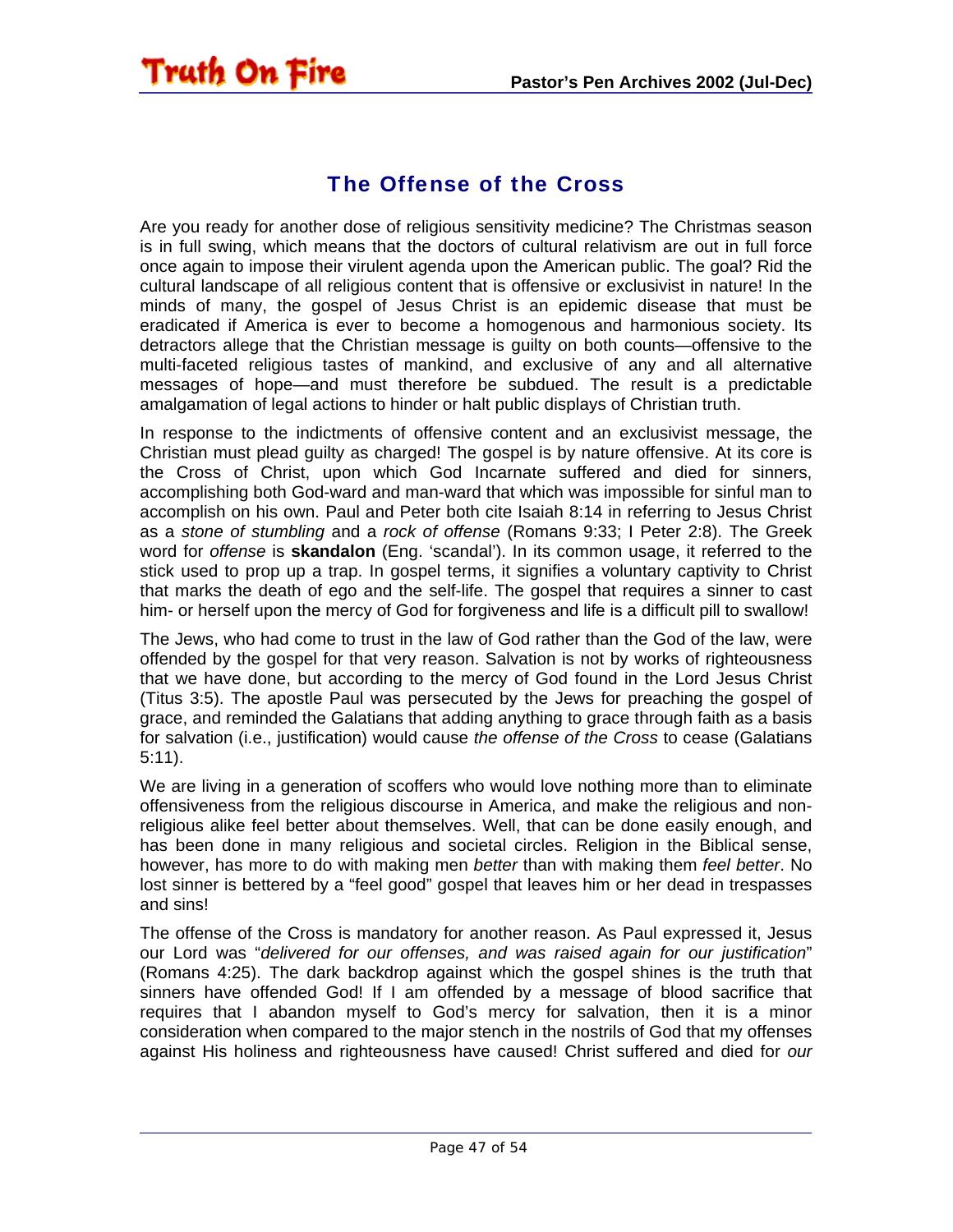

offenses! A politically correct and morally corrupt world that is obsessed with the avoidance of offense toward others has virtually obliterated the truth that a thrice holy God stands offended by us! The remedy for our offenses against God is in the offense of the Cross!

The gospel is also by nature exclusivist. Jesus declared, "*I am the way, the truth, and the life: no man cometh unto the Father, but by me*" (John 14:6). Peter affirmed this truth, saying, "*Neither is there salvation in any other: for there is none other name under heaven given among men, whereby we must be saved*" (Acts 4:12). No possibility of salvation exists in the traditions of Judaism, the tenets of Islam, the New Age movement, or in any other system of religious or philosophical thought that circumvents the offense of the Cross. Unregenerate men mock the God of scripture for being so narrow and exclusivist when in reality they ought to magnify Him for His grace in providing a way of salvation when He was under no obligation whatsoever to do so!

Brethren, may the Christmas season bring rejoicing to our hearts as we reflect afresh upon the reason for the season. God's good will toward men is His gracious response to our bad will toward Him! May we also determine that, as long as the Lord Jesus grants us breath to declare it, the offense of the Cross shall never cease! Blessed are they who not offended in Him, knowing that the offense of His Cross is the remedy for our offenses!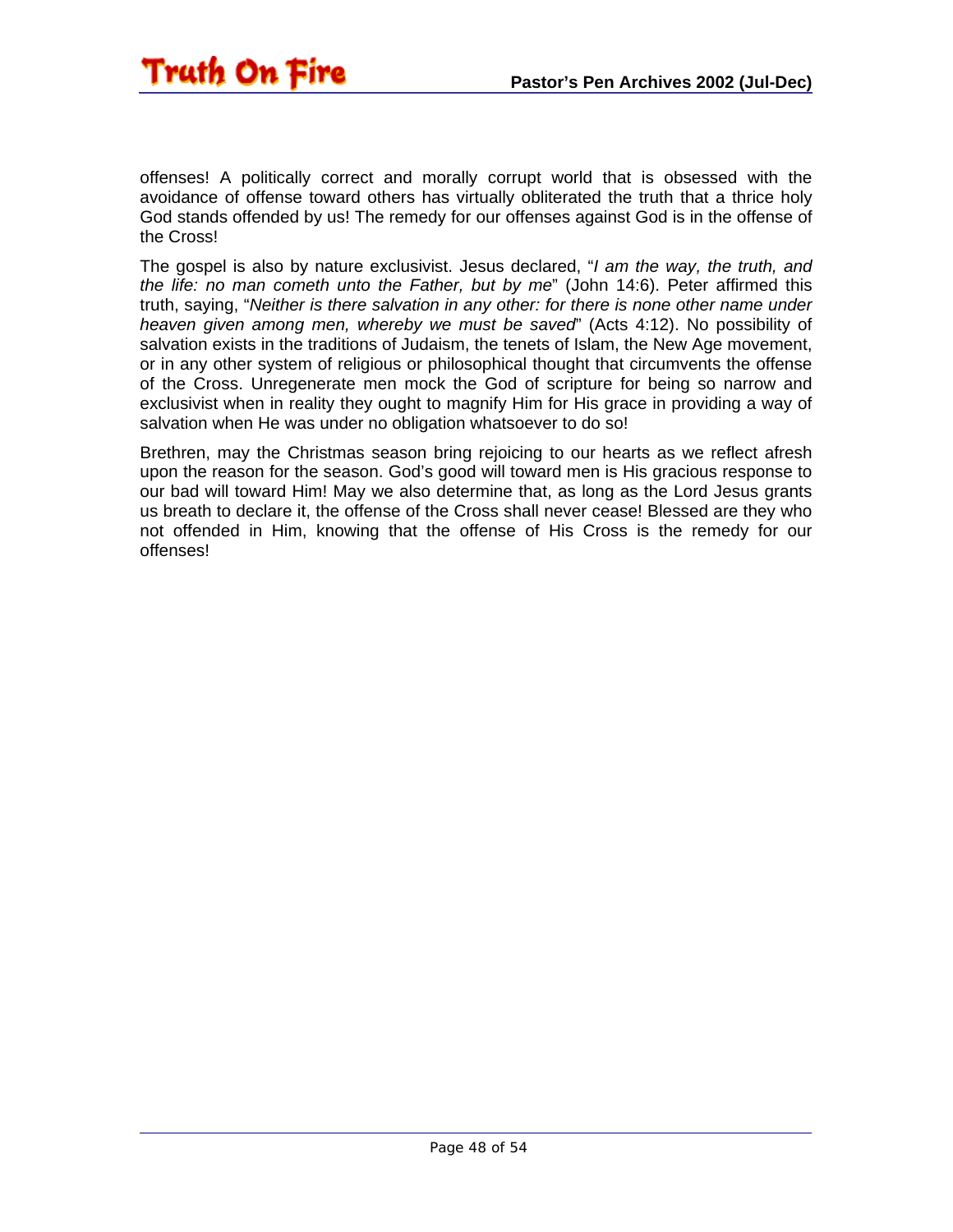<span id="page-48-0"></span>

#### "Lovest Thou Me More Than These?"

Dawn was breaking across the Tiberian Sea some fifty miles north of Jerusalem. In a fishing vessel three hundred feet from shore were seven disciples who had zero results to show for a night of fishing. A solitary figure on shore, after confirming the fruitlessness of their venture, issued a command to cast the net on the right side of the ship. They complied, and one hundred fifty-three fish were enclosed therein. John recognized immediately that it was the Lord, Who afterward served them an impeccable country breakfast consisting of fish and bread cooked on an open fire. After they had dined, Jesus directed His attention toward Peter, asking him that most profound question, "*Lovest thou me more than these?*" (John 21:1-19).

Let us briefly consider the background of this excursion. At sunrise on resurrection day, the women who came to the sepulcher were met by an angel, who said, "*Go…tell his disciples that…he goeth before you into Galilee; there shall ye see him*" (Matthew 28:7). Mark cites the same angelic message, in which *Peter* is mentioned specifically (Mark 16:7). As the women were in route to deliver the message, Jesus met them to confirm the same instruction, saying, "*Go tell my brethren that they go into Galilee, and there shall they see me*" (Matthew 28:10).

In comparing the Galilee instruction with the fishing narrative in John, three conclusions may be drawn. First, these seven disciples had obeyed the Lord's instruction to go north into Galilee with the expectation of meeting Jesus there. Secondly, there were at least four disciples who did not make the trip, probably because of unbelief. The reason I count four is an assumption that the phrases *the disciples* and *my brethren*, as used by the angel and Jesus respectively, referred to the Twelve minus Judas. If those phrases were intended to include more than the eleven, then what we have is unbelief and disobedience on a broader scale. Thirdly, Peter's declaration "*I go a fishing*" (21:3) was issued in Galilee, not Jerusalem. My sense is that Peter, after a season of premeditation prior to seeing Jesus, had decided to brush up on his angling skills in anticipation of resuming his fishing career.

Therefore the question "*Lovest thou me more than these?*" must have had a poignant impact upon Peter! *Lovest* is from the Greek **agapao**, signifying sacrificial love. When Jesus said *these*, I believe He gestured toward the fish that were still within the net on the shore. The comparative *more than* gave Peter's love for Christ the benefit of the doubt, but questioned the degree to which it would influence his life relative to other interests; namely, fishing! After all, he had just spent twelve dark hours in pursuit of fish when days earlier he was unable to spend one hour in the prayerful pursuit of spiritual power during the darkest hours of His Lord's ministry!

In every response, Peter used the Greek word **phileo** to affirm his love for Jesus (21:15- 17). It refers to an affectionate familial love, such as one might have for a brother. Peter apparently had determined that he would never again climb out on the limb of sacrificial or heroic predictions! Once was enough! He was perfectly willing to affirm that he loved Jesus like a brother, but refused to commit to a level of love that was self-sacrificial in nature. Jesus, however, went on to predict that Peter would indeed make the ultimate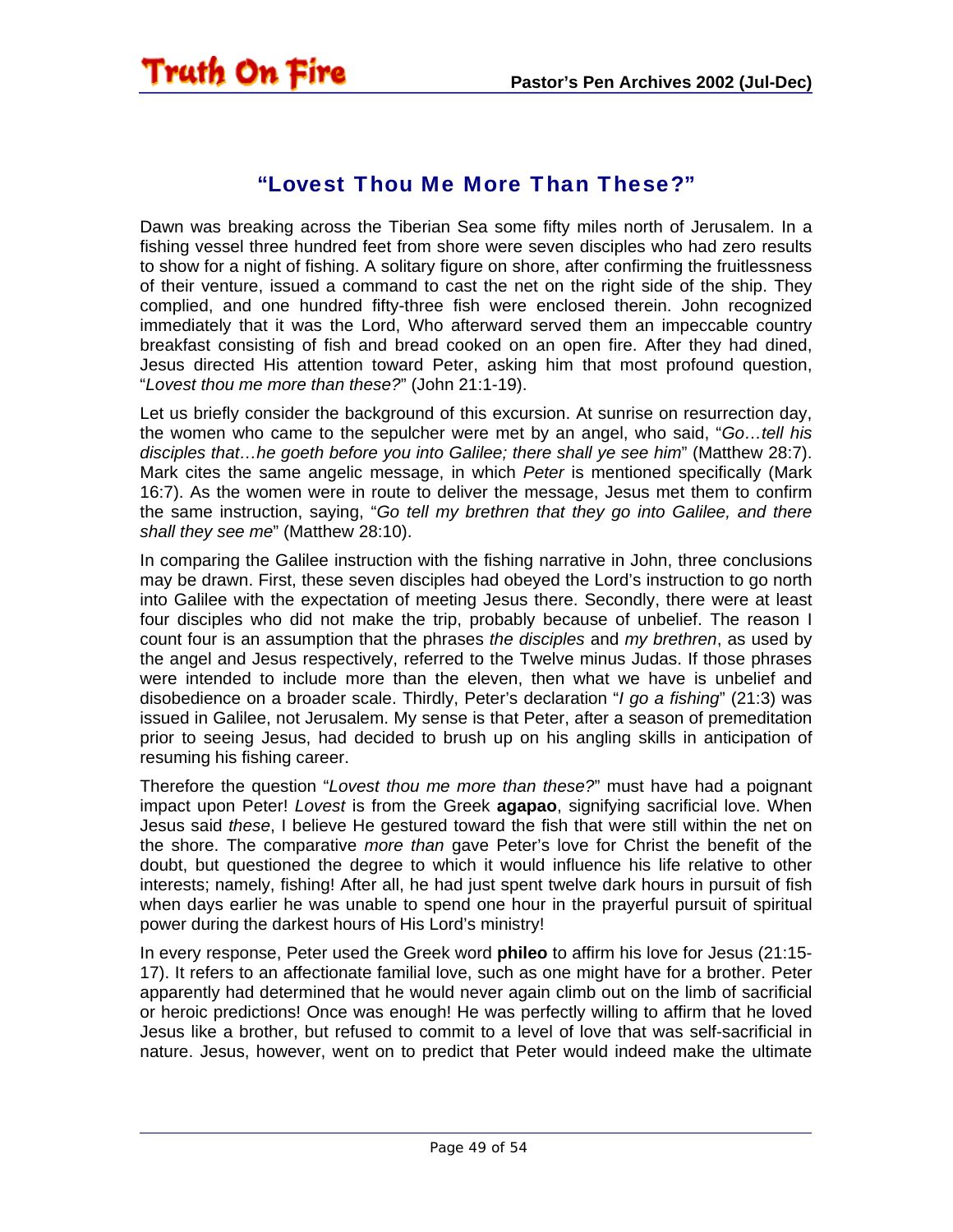

sacrifice of love in his service for the Lord, and would glorify God in the process (21:18- 19).

So why was Jesus so confident that Peter would succeed in the future where he had failed in the past? The answer is two-fold: the penitence that Peter had endured, and the Pentecost that he would soon enjoy! The bitter weeping that followed his denial of Jesus had no doubt wrought in him a fresh sense of brokenness and humility (Luke 22:62). Ten days of prayer after the Ascension set the stage for Pentecost. The Holy Spirit came upon Peter and the others like a mighty rushing wind, filling them with power to proclaim the Gospel without fear of man or regard for the consequences!

Brethren, as we approach another Christmas and the New Year beyond it, the time is right for each of us to consider whether we are engaged in any life pursuit for which we are spending more of ourselves than we are for those things that pertain to the Lord Jesus and His kingdom. Moreover, we should seek the Lord daily for fresh infusions of humility and power to face the spiritual challenges of the coming year, so that we might answer "Yes, Lord!" when He asks "*Lovest thou me more than these?*"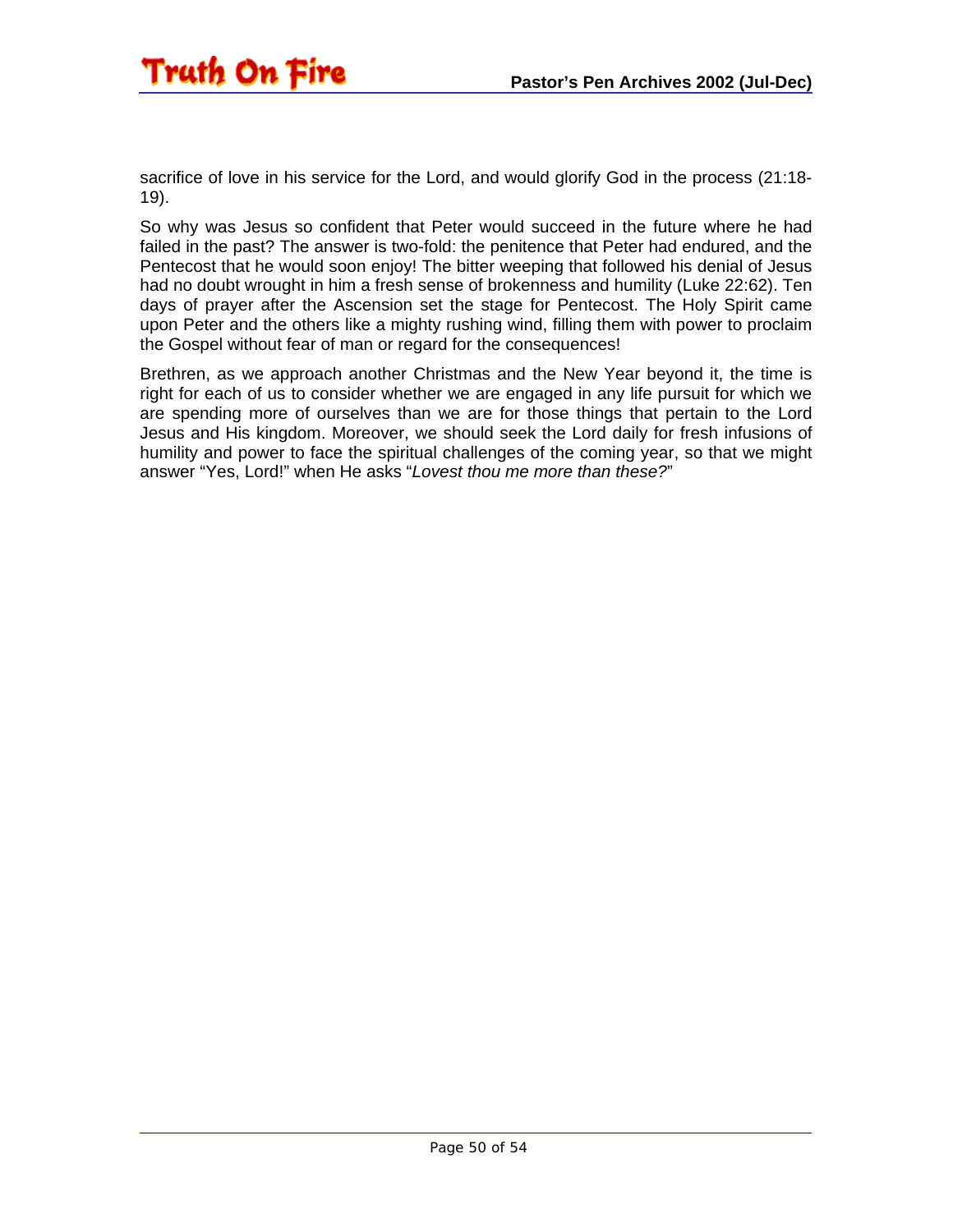### It's All about Emmanuel

<span id="page-50-0"></span>**Truth On Fire** 

Matthew's Gospel contains the classic text regarding the birth of Jesus Christ (1:18-25). The inspired narrative provided to us by the former tax collector is succinct, straightforward, and supercharged with critical data that is both prophetical and supernatural in nature. In the first seventeen verses, Matthew sets forth the genealogical credentials that establish Jesus' indisputable claim to the throne of David and His historical identity as the promised seed of Abraham. Since Matthew's target audience is primarily Jewish, he presents Jesus as the complete Messiah—Israel's Sovereign King and Sinless Prophet who, by virtue of His vicarious death and resurrection, is the High Priest for every one who believes.

There are three prominent themes that emerge effortlessly from our text. The first is the purity of an engagement. In describing the manner in which Jesus Christ was born, Matthew employs three different perspectives to affirm the sexual purity of Joseph and Mary. He states that the Holy Ghost impregnated her "*before they came together*" in physical union (1:18). He cites the prophet Isaiah, who predicted "*a virgin shall be with child*" (1:23). Following the angelic encounter, he reminds us that Joseph "*knew her not*" until after the birth of Jesus had taken place (1:25). While most Christmas missives are weighted toward the virginity of Mary, the sexual purity of the relationship is equally attributable to Joseph.

Matthew described Joseph as a "*just*" man (1:19). In the words of Jesus spoken thirty years later, he was one who was hungry and thirsty for righteousness (5:6). The context for this reference has to do with his reluctance to cause Mary any public embarrassment. In the larger context of life, it may be said that Joseph was predisposed to do right, which would have included conformity to the sexual guidelines set forth in the law of God. Joseph was a just man whose fiancée was a just woman. Both were sexually pure! A strong argument can be made that a direct link exists between sexual purity and spiritual privilege!

The second is the sanctity of a conception. The phrase "*of the Holy Ghost*" teaches us that God Himself impregnated Mary (1:18, 20). The Spirit of God instigated the pregnancy, and planted the Divine seed in her womb. Joseph was an innocent bystander. Again, Isaiah predicted, "*Therefore the Lord himself shall give you a sign: Behold, a virgin shall conceive, and bear a son…*" (Isaiah 7:14). Did you notice the twofold nature of the sign? The woman would both conceive and give birth as a virgin! In order to be correct theologically, every doctrinal creed written for recitation should state, "I believe in the virgin conception and virgin birth of the Lord Jesus Christ!"

The third is the royalty of a Son. *Emmanuel* is his name (1:23). God with us! He is the royalty of heaven come down to endure the rigors of a sin-smitten earth out of love for His fallen creatures. Since there is no Saviour except Jehovah, nor salvation in any other entity, Jesus must be Jehovah in the flesh, for "*he shall save his people from their sins*" (1:21). The name JESUS is synonymous with deliverance, and the salvation of *his people* is the stated mission of the God-Man! Who are His people? Well, some say that *his people* in this context is a reference to the elect nation of Israel. Others interpret it as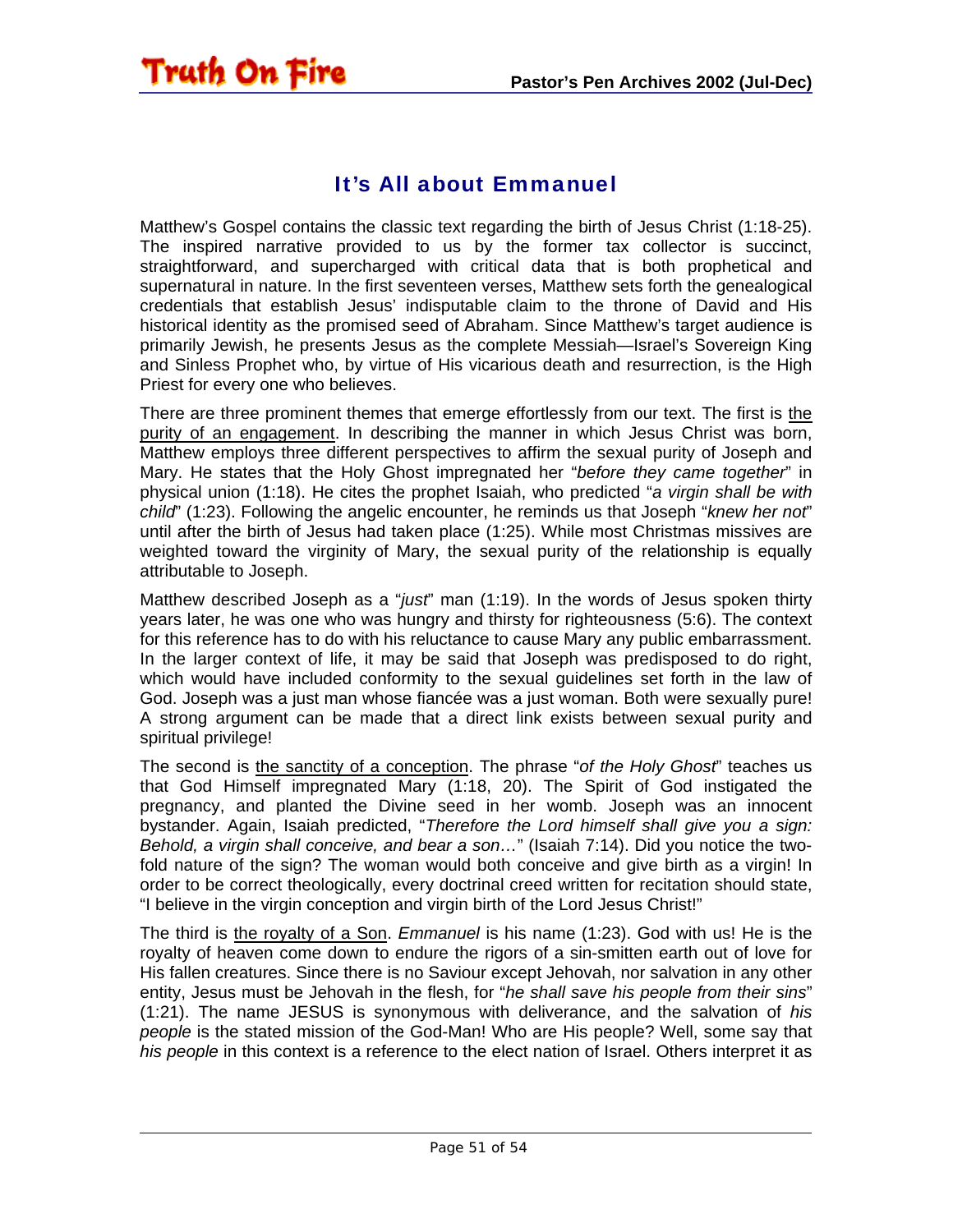

a reference to the elect who were chosen in Him before the foundation of the world (Ephesians 1:4). Both of these views have merit. In the final analysis, it is a reference to believers. If someone were to ask me, "Am I one of his people? Am I one of the elect?", my rejoinder would simply be, "Have you believed on the Lord Jesus Christ?" The answer to that question would resolve the issue raised by the first two!

The message of Christmas is timeless in its veracity and limitless in its applicability! The need for sexual purity as a requisite for spiritual power and privilege has never been more acute than it is in America today! I am convinced that sexual impurity is the second greatest danger faced by the Church and our nation in this hour! The greatest threat is the vicious and relentless attacks upon the Lord Jesus that would make Him less than God in the minds of the masses!

If Jesus is neither God Almighty nor Jehovah Incarnate, then bowing the knee to Him constitutes the most repugnant form of false worship and idolatry known to mankind! But Jesus is Emmanuel, God with us! He is eternal God robbed in humanity! He is the virginconceived and virgin-born Son of the Living God, the King of kings and Lord of lords! He is worthy of the highest worship and the holiest walk! Christmas, my friend, is all about Emmanuel!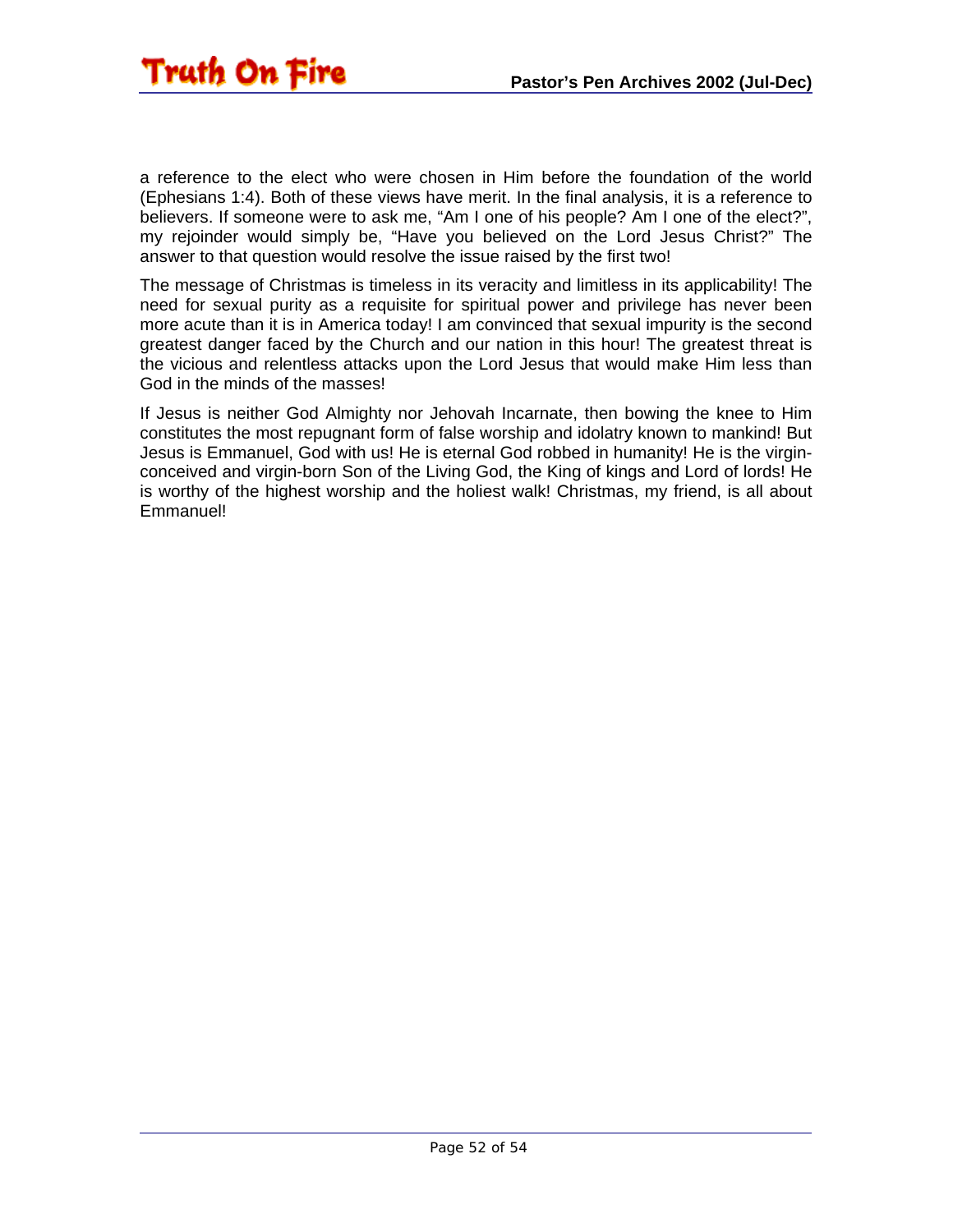<span id="page-52-0"></span>

### Prayer and Its Proper Exercise

Who could fault James and John, the sons of Zebedee, for desiring a prominent position in the kingdom of their Lord? They knew from its inception on the banks of the river Jordan that the ministry of Jesus was something special. The passage of time had further confirmed that conviction. I suppose most of us would likewise have considered ourselves to be in the privileged inner circle of consorts if we had been made privy to His transfiguration while others were excluded. So as Jesus and the disciples worked their way south toward Jerusalem, the two brothers came to Jesus with a bold request, saying, "*Master, we would that thou shouldest do for us whatsoever we shall desire*" (Mark 10:35).

We learn from the ensuing discourse that James and John had approached the Lord from a self-serving perspective (10:38-45). Their petition evoked the displeasure of the other ten who overheard it. After all, what were they, chopped liver? Jesus proceeded to teach them that the sine qua non of His kingdom was the spirit of servitude rather than the quest for personal attainments. The kingdom model would exemplify leadership through personal humility rather than the exercise of lordship through a political hierarchy (10:42-44). Jesus set forth Himself as the prime example of these principles, inasmuch as "*the Son of man came not to be ministered unto, but to minister, and to give his life a ransom for many*" (10:45).

A few observations are in order. The first is our Lord's initial response to the request. He replied, "*What would ye that I should do for you?*" (10:36). They had essentially asked Him for a blank check, as if they were setting Him up to honor their selfish desires by securing a verbal commitment for something more general in nature. The ploy was nothing short of an attempt at entrapment, and had the same foul odor as those techniques employed by the scribes to trip Him up on matters of the law.

The Lord was no doubt troubled by the fact that these two brothers, in whom He had invested three years of painstaking labor, would replicate the tactics of His enemies even though their motives may have been quite different. But the Lord Jesus—ever gracious, benevolent, and longsuffering with His own—refused to cut them off at the knees, but rather afforded them an audience to make known the specifics of their request.

The second is the inseparable connection between glory and suffering. In the preceding verses, Mark tells us that Jesus had engaged them in serious dialogue concerning what was about to happen in Jerusalem. He would be condemned to death, mocked, scourged, spit upon, and killed, followed by a resurrection on the third day (10:32-34). Jesus would come into His glory via the path of suffering. What the disciples failed to realize is that glory shared is the fruit of suffering shared. So the reply "*Ye know not what ye ask…*" was intended to identify this blind spot in their thinking (10:38). He asked whether they could endure a similar baptism of suffering, and they affirmed, "*We can*" (10:39). Jesus went a step further to assure them that they would indeed experience the same baptism of suffering, but that the positions they had requested were not His to give. These would *be given to them for whom it is prepared* (10:39-40).